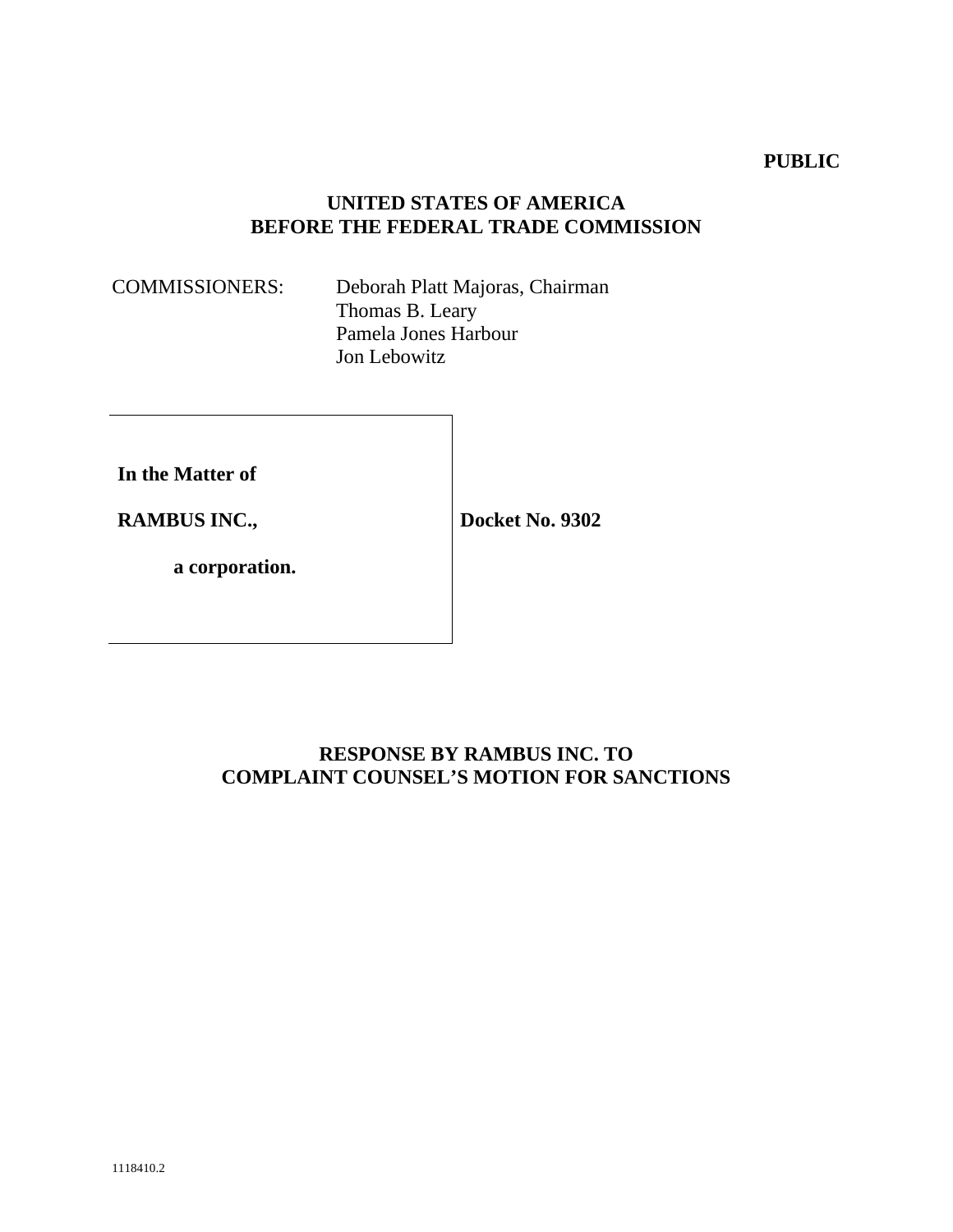### **I. INTRODUCTION AND SUMMARY OF ARGUMENT**

Respondent Rambus Inc. ("Rambus") submits this brief in response to Complaint Counsel's "Motion for Sanctions Due to Rambus's Spoliation of Documents," filed on August 10, 2005. Complaint Counsel's motion has no basis in fact or law and seeks draconian relief whose imposition on this record, in this proceeding, would violate basic principles of due process and administrative law. For the reasons set out in this brief, in Rambus's Amended Proposed Findings of Fact ("RSF") and in Rambus's Responses to Complaint Counsel's Supplemental Proposed Findings of Fact ("RRSF"), the motion should be denied.

Complaint Counsel's motion purports to seek a default judgment against Rambus to punish it for its alleged destruction of documents in anticipation of litigation. Motion, pp. 2, 22. But Complaint Counsel do not offer – or even profess to offer – the clear and convincing evidence that the federal courts have held to be necessary for such relief. Complaint Counsel do not, for example, establish that Rambus acted in egregious bad faith when in 1998 it adopted – on the recommendation and with the close guidance of experienced outside counsel – a document retention policy similar to policies in place at many public companies. Nor do Complaint Counsel show that the effect of Rambus's document retention policy has been to deprive Complaint Counsel of the ability to obtain a full and fair adjudication of their case. In short, Complaint Counsel have failed to demonstrate that Judge Timony's February 2003 determination that a default judgment was inappropriate, and Judge McGuire's subsequent determination that these proceedings had not been prejudiced by Rambus's alleged document destruction, were in any way incorrect.

In particular, Complaint Counsel have failed to show that the Supplemental Evidence admitted into this record by virtue of the Commission's July 20, 2005 Order (hereinafter "Supplemental Evidence") undermines those prior determinations or any of

-1-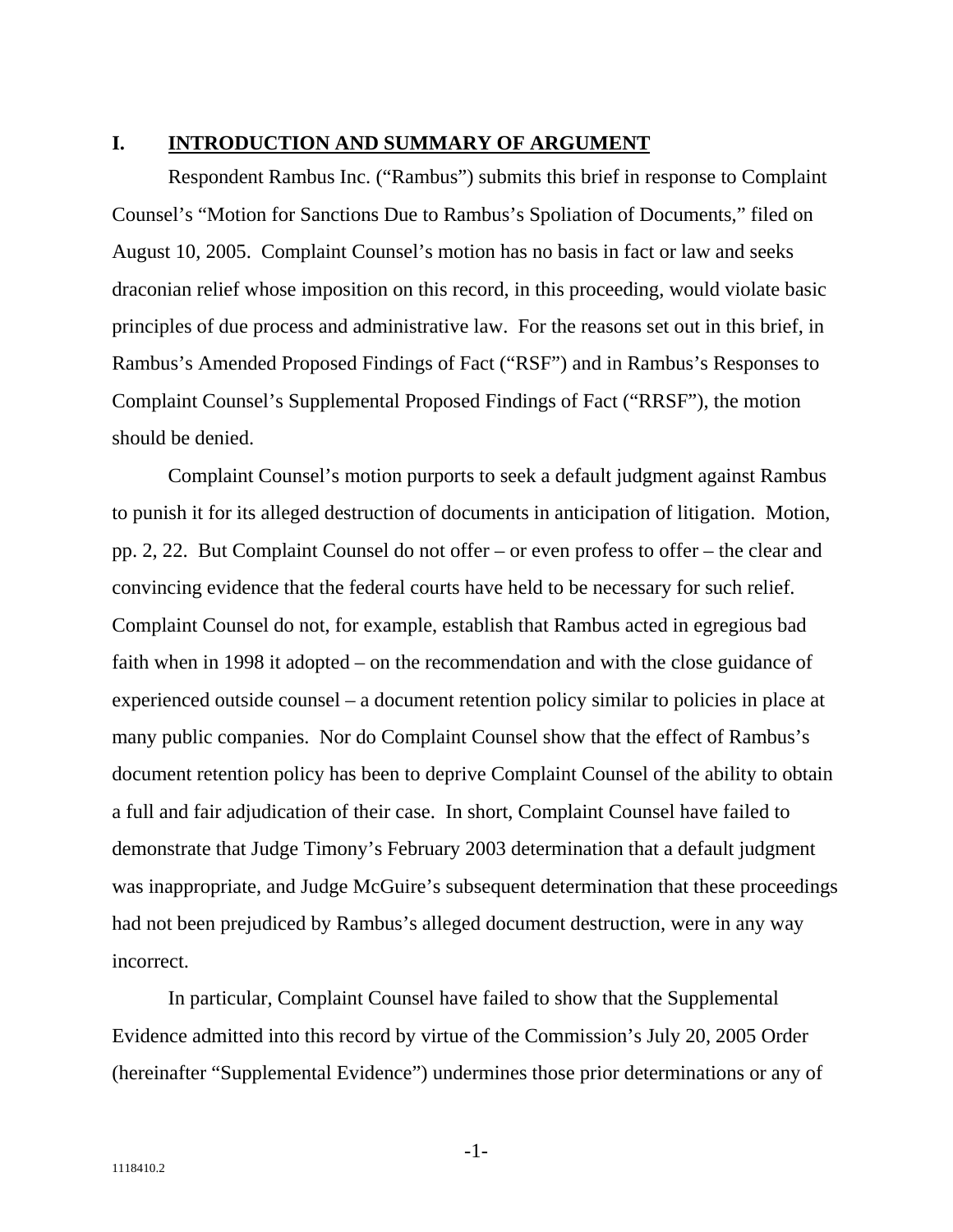Judge McGuire's findings on the merits. In fact, Complaint Counsel's brief and their proposed supplemental findings rely in large part on documents that were made available to them *prior* to the trial in this action. Such documents provide no support for the relief sought by this motion, especially given Complaint Counsel's decision not to appeal either Judge Timony's holding that a default judgment was inappropriate or Judge McGuire's determination that no material documents had been shown to have been destroyed. *See* Response of Complaint Counsel to the Commission's Order Regarding Designation of the Record Pertaining to Spoliation of Evidence by Rambus, Dec. 22, 2004.

Complaint Counsel's reluctance to rely on the Supplemental Evidence is understandable. In part because the privilege-piercing orders entered by Judge Payne allowed Rambus to explain the role of its counsel in the adoption and implementation of the document retention policy, the Supplemental Evidence demonstrates conclusively that Rambus adopted that policy in good faith and that it did not target either unfavorable documents or documents material to this case for destruction. For example, the Supplemental Evidence demonstrates that:

- Rambus instituted its document retention policy in 1998 on the advice of outside counsel with acknowledged expertise in the preparation and purpose of such policies. *See* Rambus's Amended Proposed Findings of Fact ("RSF"), ¶¶ 1619-1622; 1623-1632; RRSF ¶¶ 9-32;
- Rambus's outside counsel explained the new policy to Rambus's managers and edited and approved the slides used to describe the policy to Rambus's employees, including many of the slides referenced in Complaint Counsel's motion, RSF ¶¶ 1636-1645;
- Rambus adopted its document retention policy for the same wholly legitimate reasons that other businesses adopt such policies, RSF ¶¶ 1633-1635;

-2-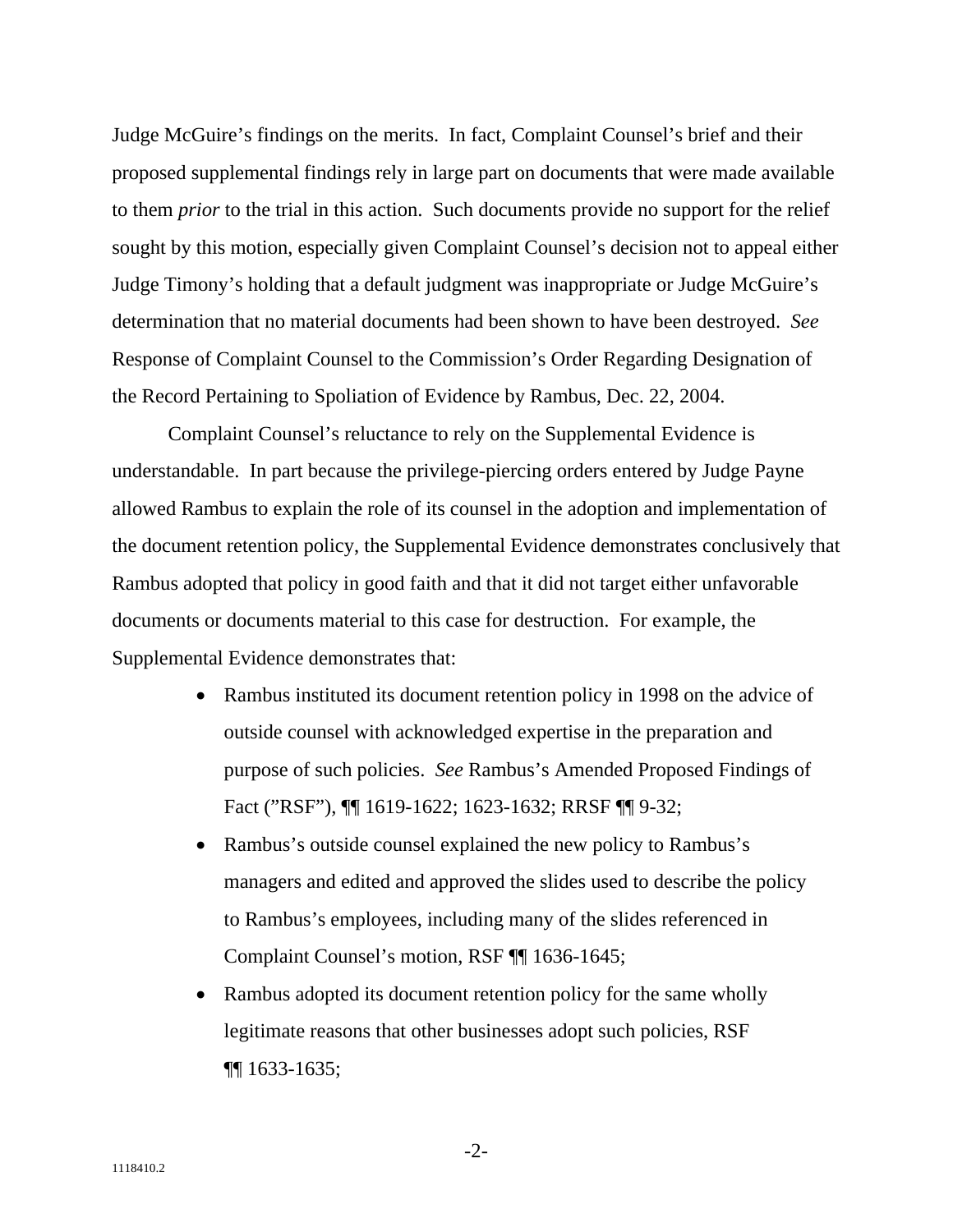- Rambus's document retention policy did not, in its preparation or implementation, target particular categories of relevant documents for destruction, RSF ¶¶ 1653-1659;
- Rambus's outside counsel was aware of and assisted in preparing documents relating to the future licensing of patents to DRAM manufacturers and others, including many of the documents referred to in Complaint Counsel's motion, and did not at any time suggest that the *possibility* of litigation mentioned in those documents in any way impaired Rambus's ability to adopt a content-neutral document retention policy, RSF ¶¶ 9-32;
- Rambus did not believe that litigation (much less *this* litigation) was likely at the time that it instituted its document retention policy, and it put in place a "litigation hold" as soon as litigation was reasonably foreseeable, RSF ¶¶ 1671-1682**;** and
- There is no evidence that any documents or categories of documents that would have been material to the disposition of this case were destroyed by Rambus, RSF ¶¶ 1683-1692.

The Supplemental Evidence thus demonstrates beyond cavil that Judge McGuire was entirely correct in determining that the process in this case had not been prejudiced by Rambus's alleged destruction of documents. Initial Decision, p. 244. In this regard, Complaint Counsel do not even *contend* that Rambus would be expected to have, or should be penalized for destroying, documents relating to numerous dispositive issues on which Complaint Counsel have the burden of proof. As an example, nothing in the Supplemental Evidence suggests that Rambus destroyed evidence that would have been material to Judge McGuire's determination that JEDEC members were not required to disclose their patent applications or intentions to file or amend patent applications. *Id*., ¶¶ 772-774 and pp. 269-70. That finding rests on what JEDEC's *rules* were – as

-3-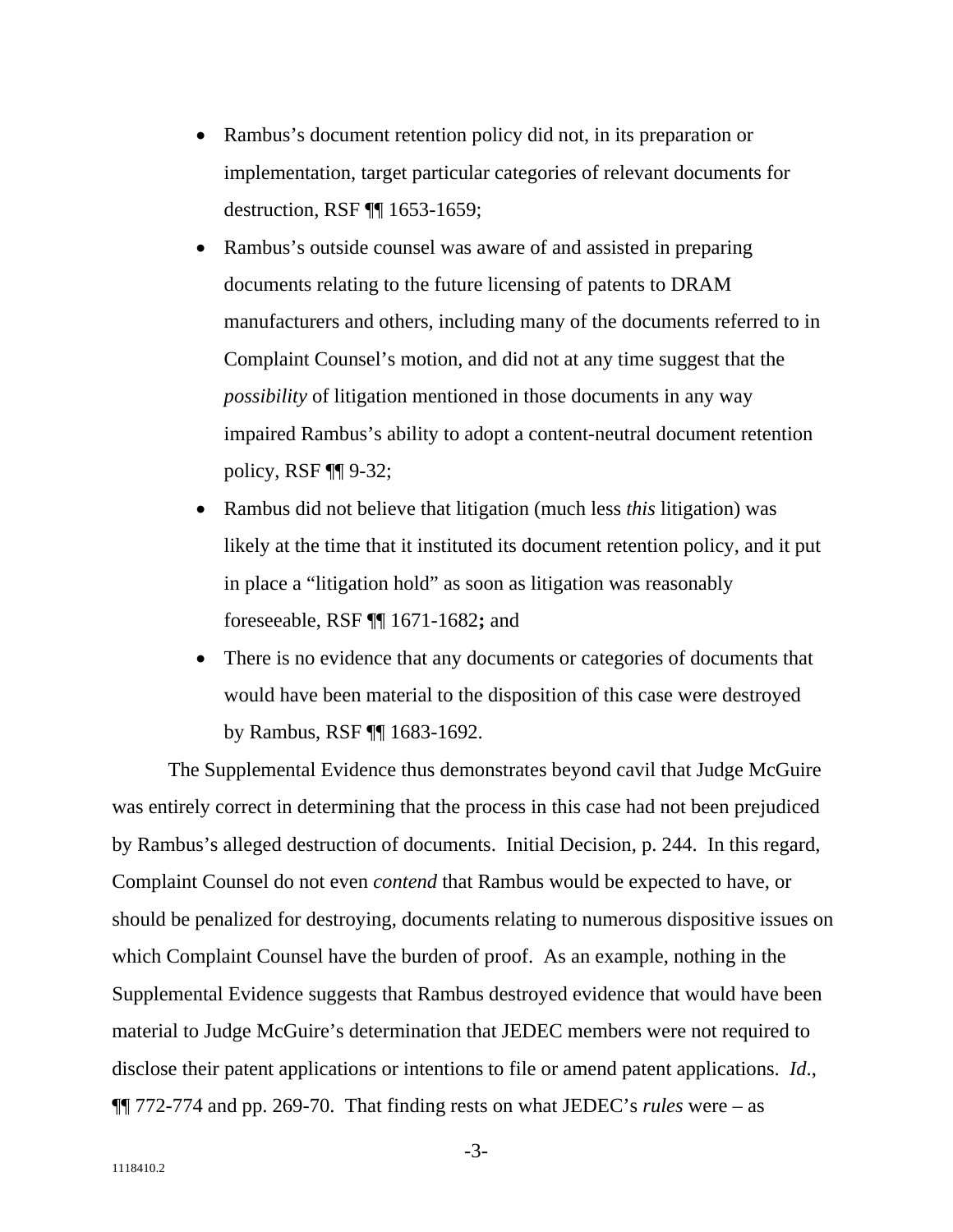described in "clear and unambiguous official statements of policy" from JEDEC's files – and could not have been affected by documents that Rambus might have once possessed. *Id.* Complaint Counsel do not contend otherwise. Similarly, nothing in the Supplemental Evidence suggests that Rambus could possibly have destroyed evidence material to the question of whether JEDEC had available to it commercially viable, non-infringing alternatives to the technologies covered by Rambus's patents. Again, Complaint Counsel do not contend otherwise. There are numerous other case-dispositive findings by Judge McGuire that are necessarily unaffected by any decision by Rambus to retain or destroy documents. *See* section III.E, *infra.* 

The proof is in the pudding. The five additional adverse inferences that Complaint Counsel ask the Commission to impose as a result of the Supplemental Evidence *all* go to Rambus's "hopes" and to Rambus's "beliefs." *See* CCSF 168-172. But Rambus's hopes and beliefs are irrelevant to Judge McGuire's findings that Complaint Counsel failed to meet their burden of proof on the essential elements of their claims. Indeed, Judge McGuire held – as had the Federal Circuit – that even *assuming* that Rambus had believed "that it had pending claims covering the standard," a JEDEC member's "subjective beliefs, hopes and desires [were] irrelevant" to the question of whether it was obligated to make any disclosure to JEDEC. Initial Decision, p. 277, *quoting Infineon Technologies AG v. Rambus Inc.*, 318 F.3d 1081, 1104 (Fed. Cir. 2003). *See also id*. at p. 244 (holding that because the evidence showed that because JEDEC disclosure was voluntary, Rambus's presumed belief that future DRAM standards would require the use of patents applied for by Rambus was irrelevant); *id*. at p. 282 (holding that an intent to broaden patent claims "for the specific purpose of covering technologies features that were adopted" by JEDEC was "entirely legitimate" under the patent laws and JEDEC policy).

In other words, because Judge McGuire did not base any of his findings or conclusions on the proposition that Rambus was *not*, while a JEDEC member, seeking to

-4-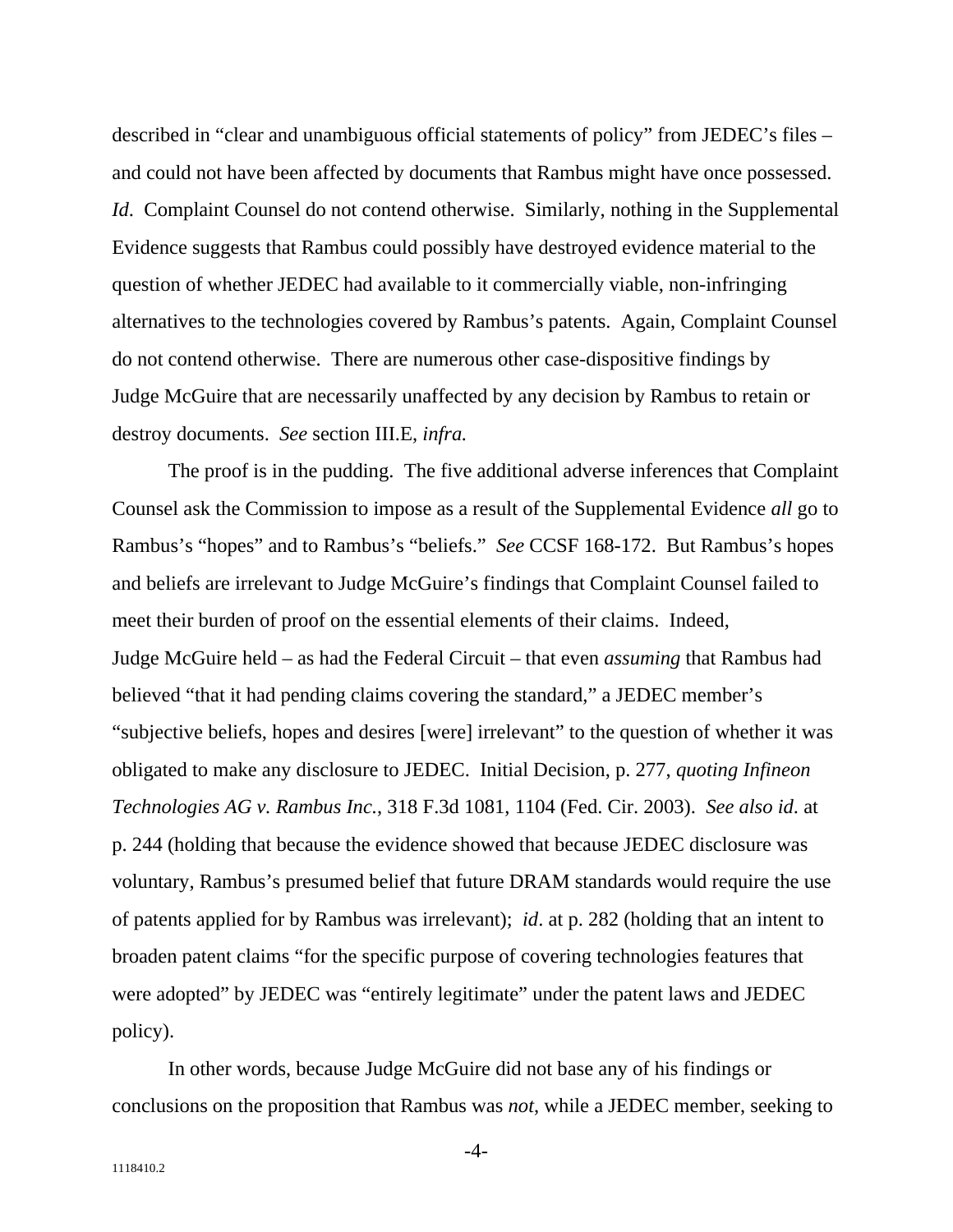obtain intellectual property rights covering technologies being considered for standardization, or on the proposition that Rambus officers or employees did *not* at times believe that they had succeeded in these efforts, any allegedly missing evidence that would buttress Complaint Counsel's showing on these issues would be both irrelevant and merely cumulative. This simple fact distinguishes this case from the very few cases cited by Complaint Counsel where a dismissal was ordered based on the destruction of a "central piece of evidence." *Silvestri v. General Motors Corp.*, 271 F.3d 583, 593 (4th Cir. 2001) (affirming dismissal where plaintiff had repaired and sold his car before filing a suit claiming that a defective air bag had injured him). Indeed, as far as the parties can tell, there is no reported case where after a full trial on the merits in which a plaintiff failed to meet its burden of proof on numerous issues, a default judgment is nevertheless entered against the defendant because of pre-suit destruction of documents. When one adds to that mix the failure of the plaintiff to show that the lost documents would have assisted him in meeting his burden of proof and the virtual impossibility that the documents would have ever touched on most of the essential elements of the plaintiff's case, it is easy to understand why there is no such precedent.

One further word about the proposed remedy. The cases regularly use the word "draconian" to describe the relief sought by Complaint Counsel here. *See Maynard v. Nygren*, 332 F.3d 462, 467 (7th Cir. 2003) (noting that dismissal is a "draconian" sanction that will be reviewed with "vigilan[ce]" on appeal). But "draconian" seems like an understatement when one examines the remedy proposed by Complaint Counsel. The remedy sought here is not just a requirement to pay, or a lost chance to win, a money judgment. The requested order would strip Rambus of its fundamental right of free access to the courts to protect numerous valid patents duly issued by the Patent Office, would strip Rambus of its statutory right to license those patents at a reasonable royalty to those who wish to use Rambus's inventions, and would thus deprive Rambus of its lifeblood and the source of most of its current revenues. Such a result is as

-5-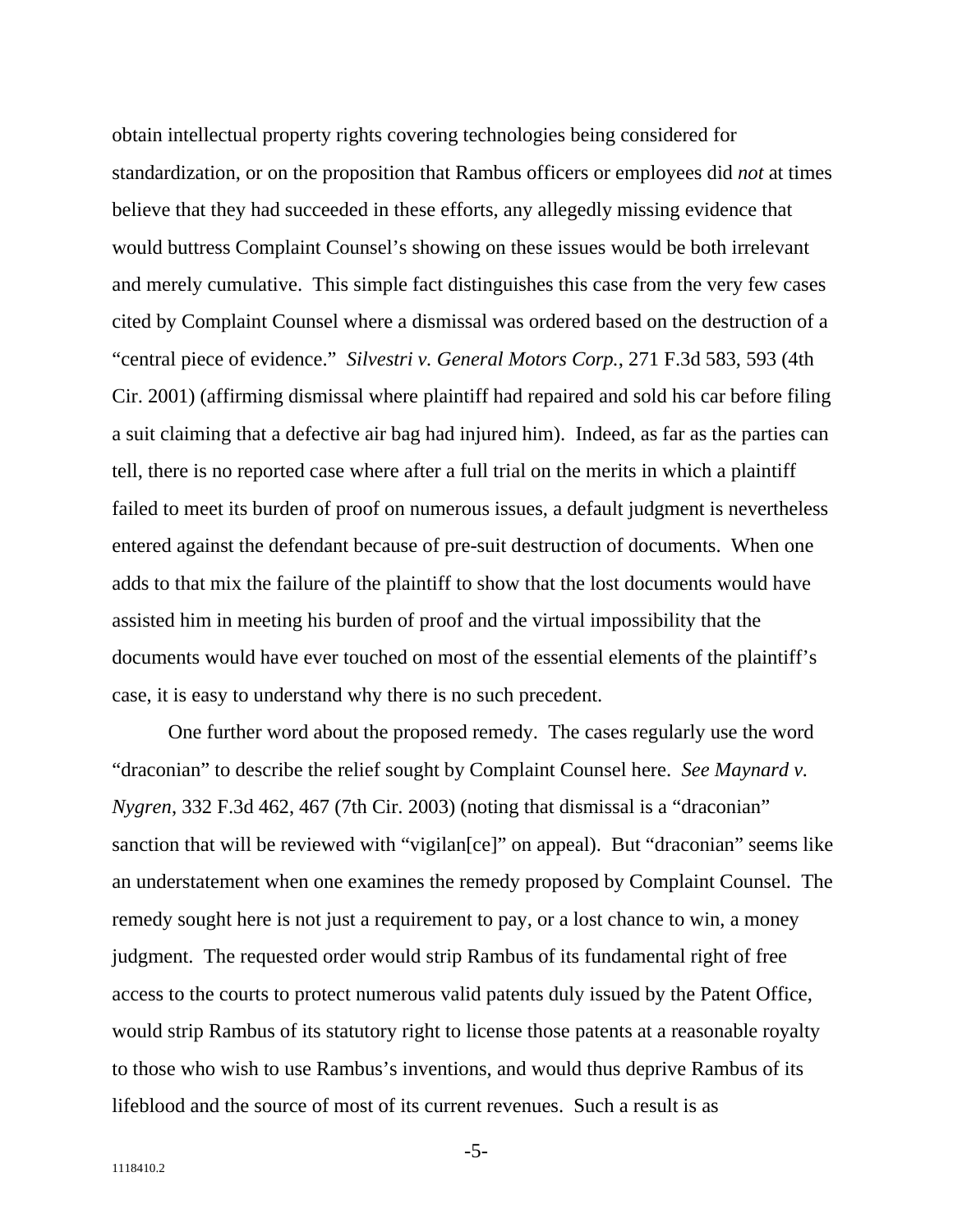unprecedented as it is unwarranted by the record in this case. For these and the reasons set out herein, the motion should be denied.

### **II. FACTUAL BACKGROUND**

#### **Rambus's Document Retention Policy Was Neither Adopted Nor Implemented To Destroy Documents That Might Be Harmful To Rambus In Litigation A.**

#### **Rambus Adopted Its Document Retention Policy In Good Faith, Based On The Advice Of Counsel 1.**

**1.** Rambus was advised to adopt a document retention policy by outside counsel, Daniel Johnson, Jr., during his initial meeting with Rambus in early 1998. RX-2523 at 11-12 (Johnson 11/23/04 *Infineon* Dep.). Mr. Johnson is a highly accomplished and respected member of the legal community and has practiced law in the State of California for more than 30 years. For 17 of those years, including during the time that he first advised Rambus to adopt a document retention policy, Mr. Johnson was a partner in the law firm of Cooley, Godward, Castro, Huddleson & Tatum. *Id*. at 196. Mr. Johnson left Cooley Godward in March of 1998 to join the law firm of Fenwick & West LLP. *Id*.

**2.** Mr. Johnson has extensive knowledge about the legal requirements for document retention policies. Mr. Johnson has advised between 20 and 30 companies about document retention policies, *id*. at 204, and has given presentations and lectured about document retention policies and electronic discovery at ABA and PLI seminars. *Id*. at 198.

**3.** Mr. Johnson testified to three reasons why he advised Rambus to adopt a document retention policy. First, Mr. Johnson advised Rambus to adopt a document retention policy in order to reduce search costs in the event it was someday required to respond to subpoenas or document requests that might possibly be issued in connection with future lawsuits or investigations, including those in which Rambus was

-6-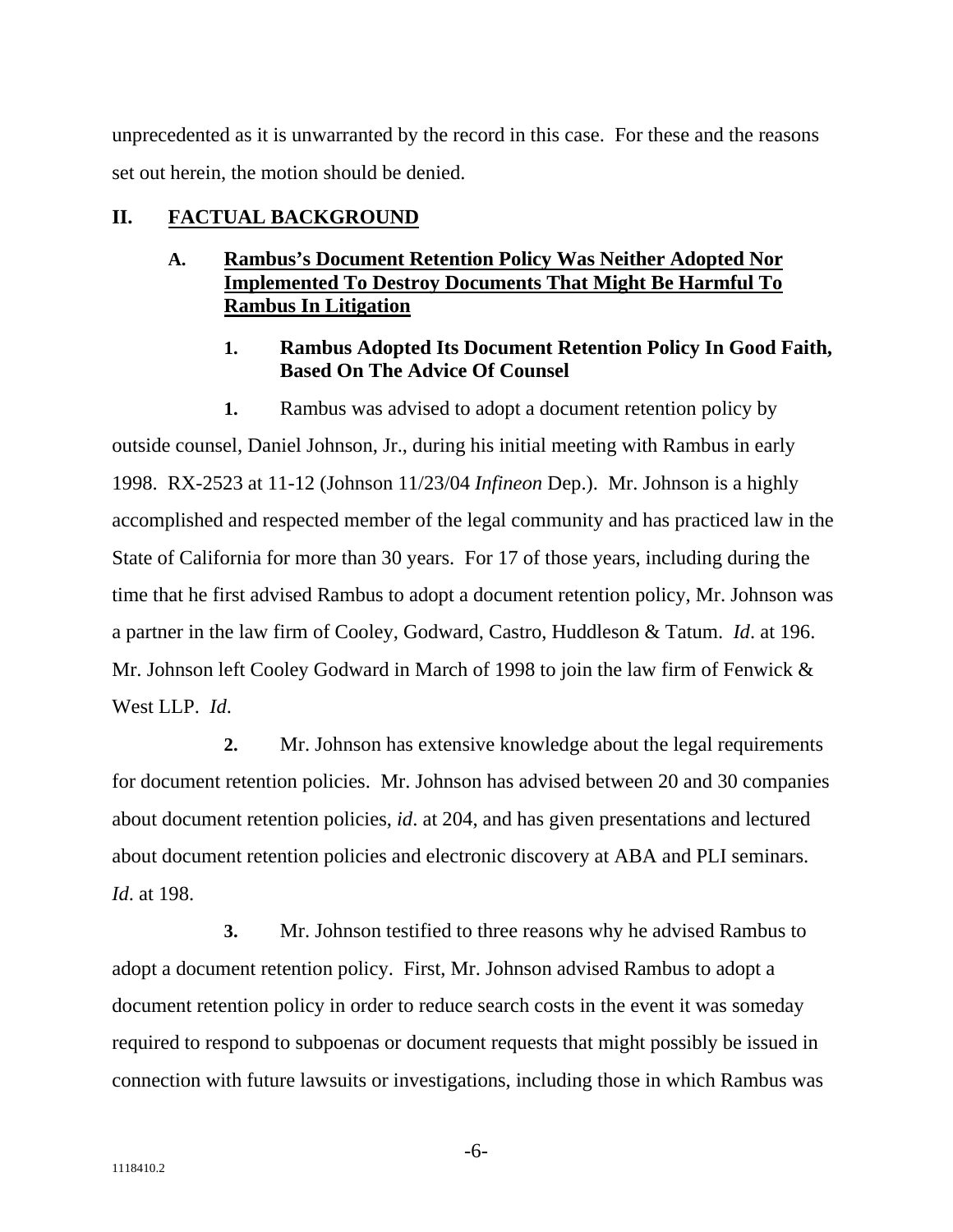not a party. He testified that he told Rambus that "as an IP company, you often are the subject of subpoenas from a variety of organizations. You could be involved in lawsuits. You could be—get government requests. And because of that, and because you're so document intensive, you need to have a policy. You don't need to have one part of your organization doing one thing, and another part doing another. . . . [I]t is standard practice, particularly for startups, and although Rambus was not a startup, in effect it was, that [sic] they needed to have an overall company policy." CX5076 at 34-35.<sup>[1](#page-7-0)</sup>

**4.** Second, Mr. Johnson advised Rambus to adopt a document retention policy because of expenses that could be incurred from searching backup tapes of computer data. Mr. Johnson testified that, as of the time he advised Rambus to adopt a document retention policy, how to reconcile backup tapes "was a huge problem" in the technology industry, because backup tapes were not always stored well and could have corrupted data, in which case "you're talking about spending hundreds of thousands of dollars to clean up the tapes so maybe you can get data that maybe is relevant." *Id*. at 35- 36. In addition, because of "the rapid change in database management tools. . . . within a year, 18 months, two years, you've got a completely new set of software to handle database management, and if you aren't recycling your tapes, now you['ve] got to keep

 $\overline{a}$ 

<span id="page-7-0"></span> $<sup>1</sup>$  The evidence shows that when the document retention policy was explained to Rambus</sup> employees, they were told that Rambus was concerned about the expense of conducting a search for documents and data and how a properly implemented document retention policy could reduce those costs. RX-2529 at 539-40 (Diepenbrock 10/11/04 *Infineon* Dep.) ("I don't recall a discussion where they said e-mails would be ultimately harmful. I don't recall anybody saying something like that. . . . The time it takes for personnel to be diverted from their normal work and finding the e-mails that may be requested, I think that was mentioned as a concern, too. It was just general.") CX2102 at 348 (Karp 8/7/01 *Micron* Dep.) ("[M]y concern was that if I was ever asked to produce those thousands of back-up tapes, regardless of what they concerned – they did not just contain e-mail, they contained everything – that it would be a task that would be beyond the human endurance to have to try to figure out what was on those things.").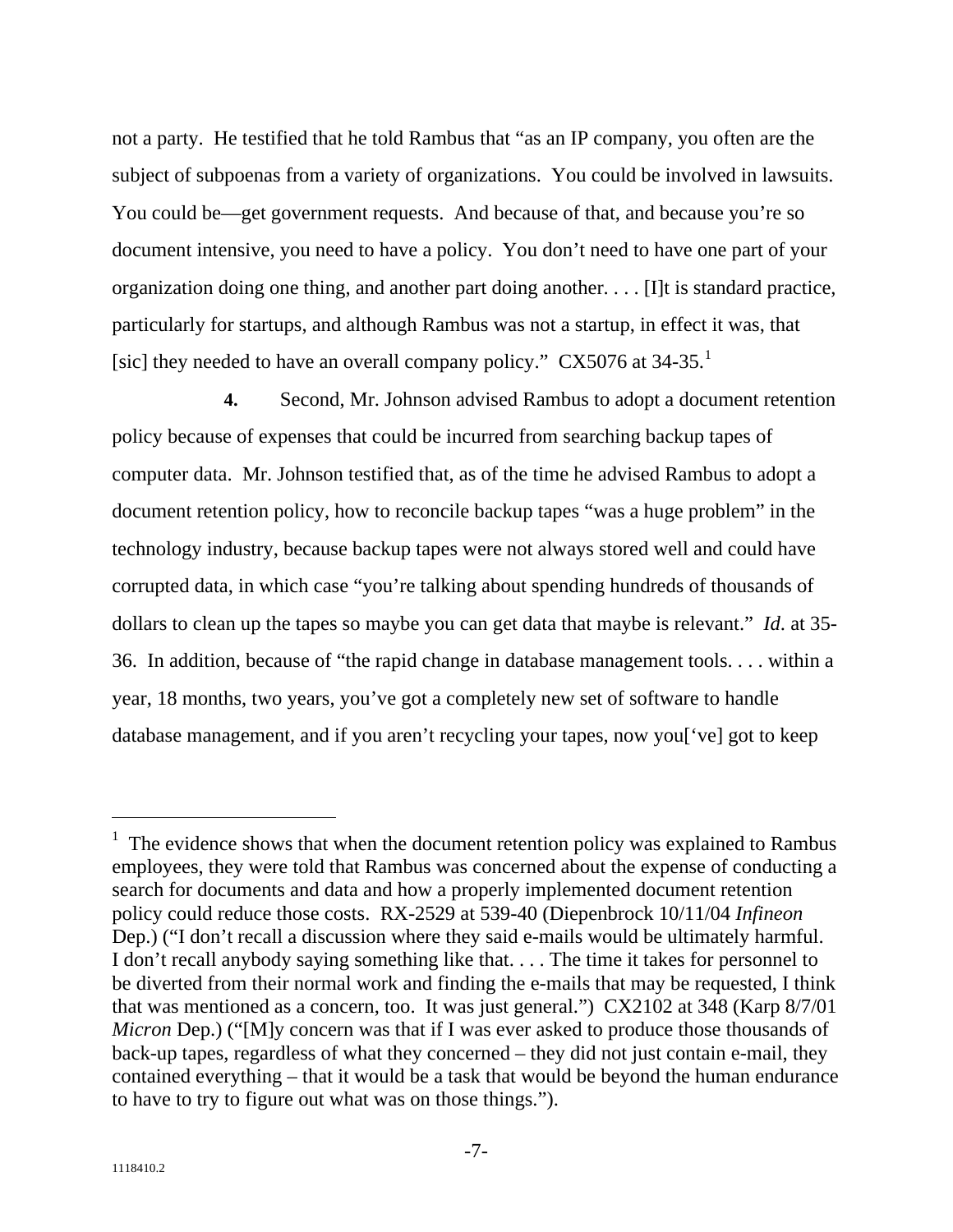not only backup tapes, or however you're storing, but you also have to keep the old tools, and it's an anathema, particularly for a small company." *Id*. at 36.

**5.** Third, Mr. Johnson advised Rambus that if it did not tell its employees to follow a consistent policy regarding the retention and disposal of documents, then ad hoc decisions by individual employees about what to keep and what to throw away or delete might be used by an opponent in possible future litigation to request an adverse inference or other sanctions based on a charge of "spoliation." CX5076 at 36-37, 221.

**6.** Complaint Counsel have pointed to various memoranda prepared or reviewed by Mr. Johnson or others at the Cooley Godward firm in 1998 about future licensing issues, which documents also refer to the possibility that if future licensing discussions fail, patent infringement litigation was possible. *See*, *e.g.*, CCSF 19-20. Complaint Counsel suggest that these documents show that Rambus adopted its document retention policy in bad faith, for the purpose of destroying harmful evidence. *Id*.

**7.** These documents, however, and the preliminary discussions that they reflect, show that litigation was then considered a far-off contingency, to be considered as an option only if *all* of the following occurred: (1) issued patents; (2) infringing products, as determined by reverse engineering or other infringement analyses; and (3) failed licensing negotiations. It is clear that when the document retention policy was adopted, none of these three events had occurred. *Id*.

**8.** The documents and preliminary discussions that Complaint Counsel rely upon also demonstrate conclusively that Rambus acted in *good* faith in adopting the document retention policy that its outside counsel proposed. It is undisputed that Cooley Godward partner Dan Johnson had, and has, substantial expertise in counseling clients about the legal issues surrounding document retention policies. If Complaint Counsel are correct that the documents they cite refer to discussions in early 1998 with Mr. Johnson

-8-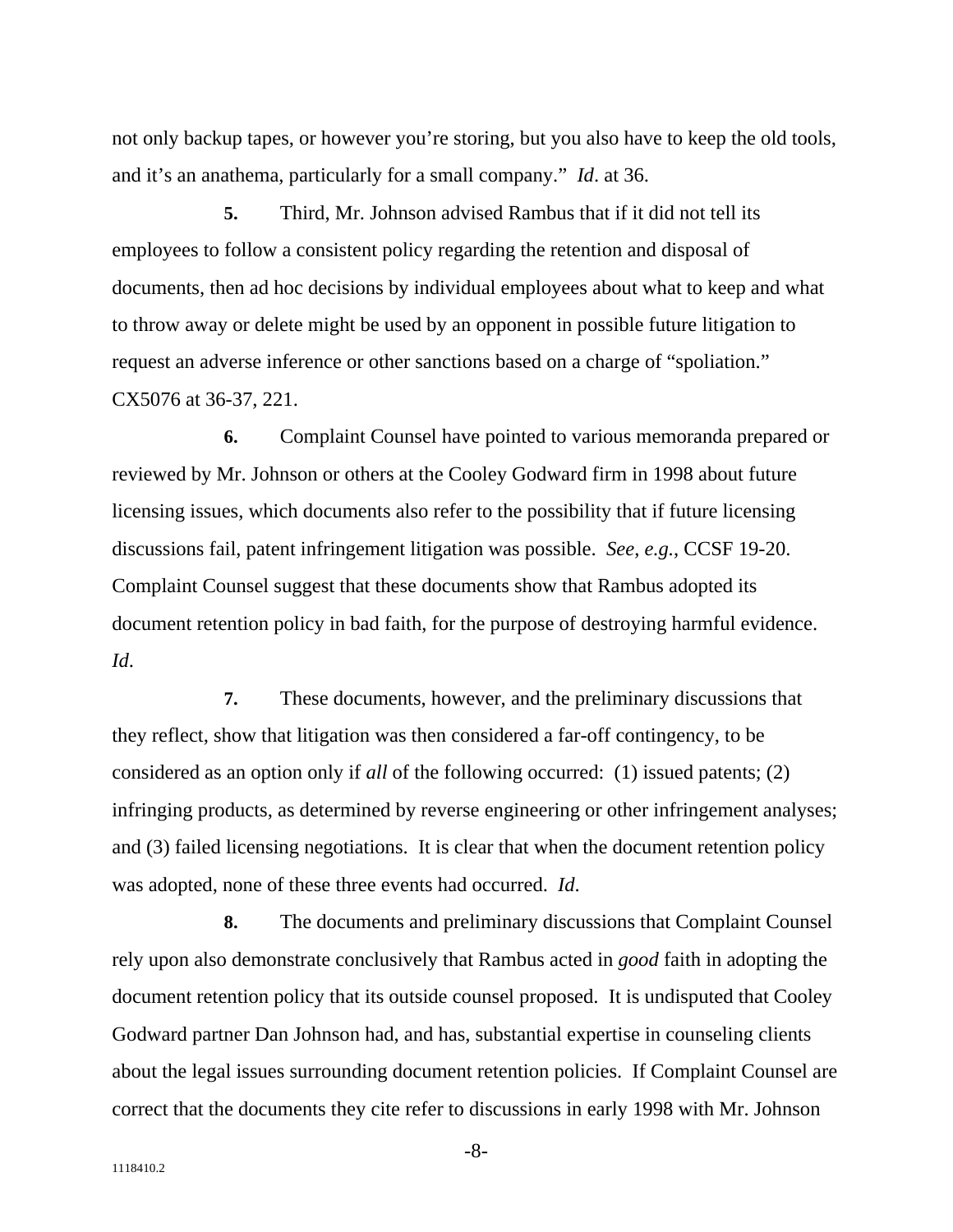and his colleagues about possible future infringement litigation, then it is *also* a fact that Rambus was receiving advice from those very same lawyers at the very same time that Rambus should adopt and implement a document retention policy. Those experienced and reputable lawyers obviously did not feel that their discussion of possible future lawsuits presented any impediment to Rambus's subsequent adoption of the document retention policy that counsel themselves had proposed. The documents relied upon by Complaint Counsel are, therefore, the strongest possible evidence of Rambus's good faith in adopting its document retention policy. *See, e.g.*, *Lucent Information Management, Inc. v. Lucent Technologies, Inc.*, 186 F.3d 311, 318 (3d Cir. 1999) ("courts have found that reliance on the advice of counsel after conducting a trademark search is sufficient to defeat an inference of bad faith"); *State Farm Mutual Automobile Ins. Co. v. Johnson Kinsey Inc.*, 228 Cal.App.3d 721, 725, 279 Cal.Rptr. 116, 118 (1991) ("[i]n response to a plaintiff's allegations of bad faith and malice, a defendant is entitled to show it acted reasonably and with proper cause based on the advice of its counsel.").

#### **Rambus's Document Retention Policy Was A Garden Variety Records Retention Policy That Explicitly Told Employees To "Look For Things To Keep" 2.**

**9.** After Mr. Johnson left Cooley Godward in March 1998, one of his partners who remained at that firm, Diane Savage, forwarded to Mr. Karp a detailed memorandum on the subject of document retention policies. RX-2523 at 201 (Johnson 11/23/04 *Infineon* Dep.); CX5069 at 420 (Karp 10/8/04 *Infineon* Dep.); RX-2502.

**10.** The document retention policy that Mr. Karp subsequently prepared largely tracked the categories set forth in the Cooley Godward memorandum regarding document retention policies. CX5069 at 422 (Karp 10/8/04 *Infineon* Dep.). Compare RX-2502 (DTX 3676) (March 19, 1998 Cooley Godward Memorandum Re: Document Retention Policy Guidance) with RX-2053 (DTX 4028) (Rambus's Document Retention Policy). The policy lists specific categories of documents that should be preserved,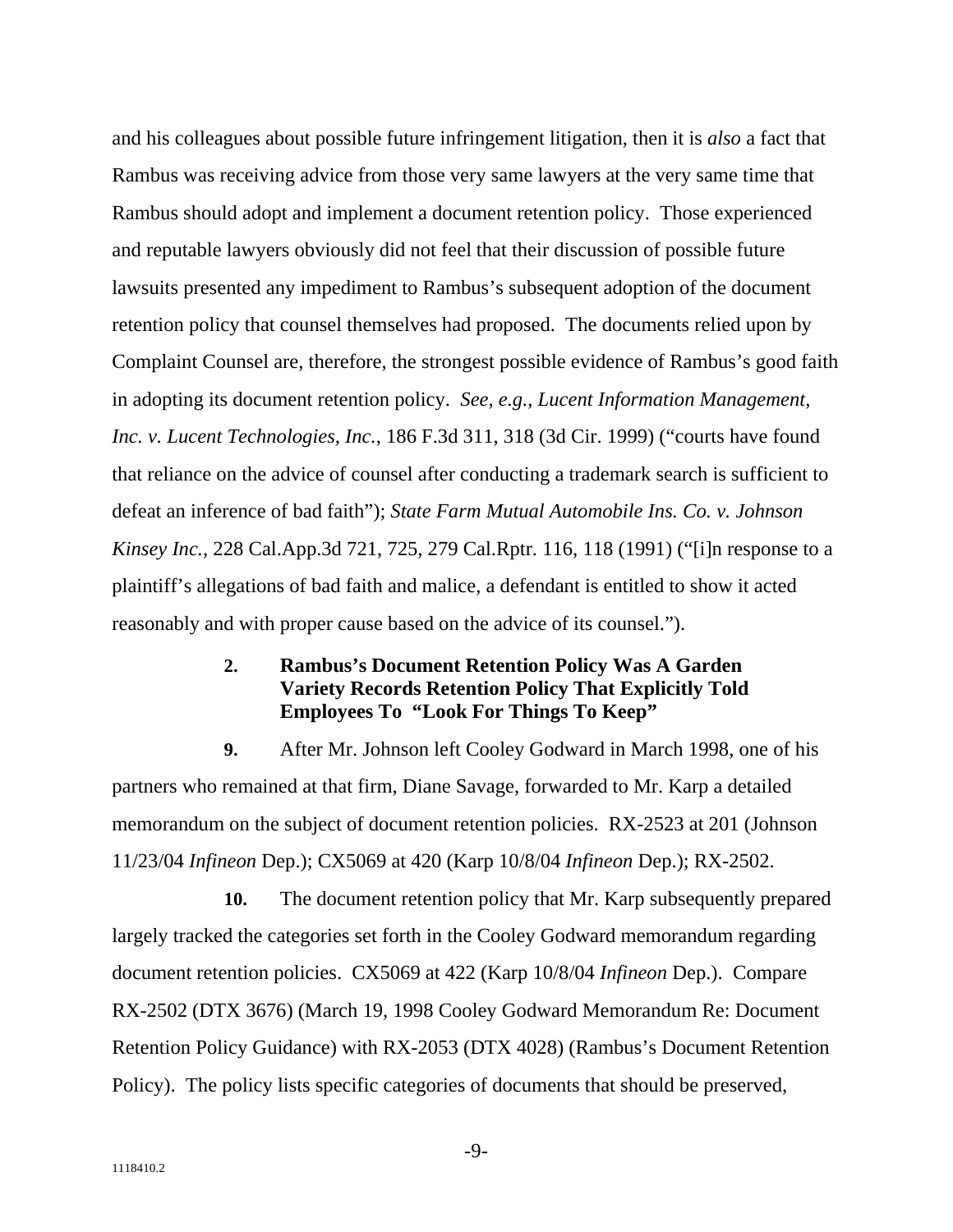including "[e]ngineering and development documents . . . ." RX-2503. *See* RSF 1623- 1632.

**11.** On July 22, 1998, Mr. Johnson made a presentation to Rambus's managers regarding the document retention policy that he had advised Rambus to adopt. RX-2523 at 211 (Johnson 11/23/04 *Infineon* Dep.); RX-2504. Mr. Johnson's July 22, 1998 presentation to the Rambus managers specifically advised Rambus that "[a] formal document retention policy will likely shield a company from any negative inferences or defaults due to destruction of documents, *unless the policy was instituted in bad faith or exercised in order to limit damaging evidence to potential plaintiffs*." RX-2504 at R401138 (emphasis added).

**12.** Mr. Johnson also testified that, in explaining the document retention policy to Rambus managers, he had recounted (as he had many times before, including on continuing legal education panels) what he referred to as a "horror story" of a client that had incurred \$100,000 in expenses searching corrupted and obsolete backup tapes in response to a subpoena. RX-2523 at 35-36-220-23 (Johnson 11/23/04 *Infineon* Dep.).

**13.** The reasons that Mr. Johnson gave Rambus for adopting a document retention policy are the same justifications that courts and commentators have recognized as motivating businesses to adopt document retention policies. *See Arthur Andersen LLP v. U.S.*, \_\_\_\_ U.S. \_\_\_\_, 125 S.Ct. 2129, 2135 (2005); *Lewy v. Remington Arms Co.*, 836 F.2d 1104, 1112 (8th Cir. 1988) (discussed in Johnson slide presentation, RX-2504 at R401147; Jamie S. Gorelick, Stephen Marzen & Lawrence Solum, *Destruction of Evidence* § 10.2, at 310-11 (1989); John M. Fedders & Lauryn H. Guttenplan, *Document Retention and Destruction: Practical, Legal and Ethical Considerations*, 56 Notre Dame L. Rev. 5, 13 (1980); Christopher V. Cotton, *Document Retention Programs for Electronic Records: Applying a Reasonableness Standard to the Electronic Era*, 24 J. Corp. L. 417, 419-20 (1999); Patrick R. Grady, *Discovery of Computer Stored Documents and Computer Based Litigation Support Systems: Why Give Up More Than* 

-10-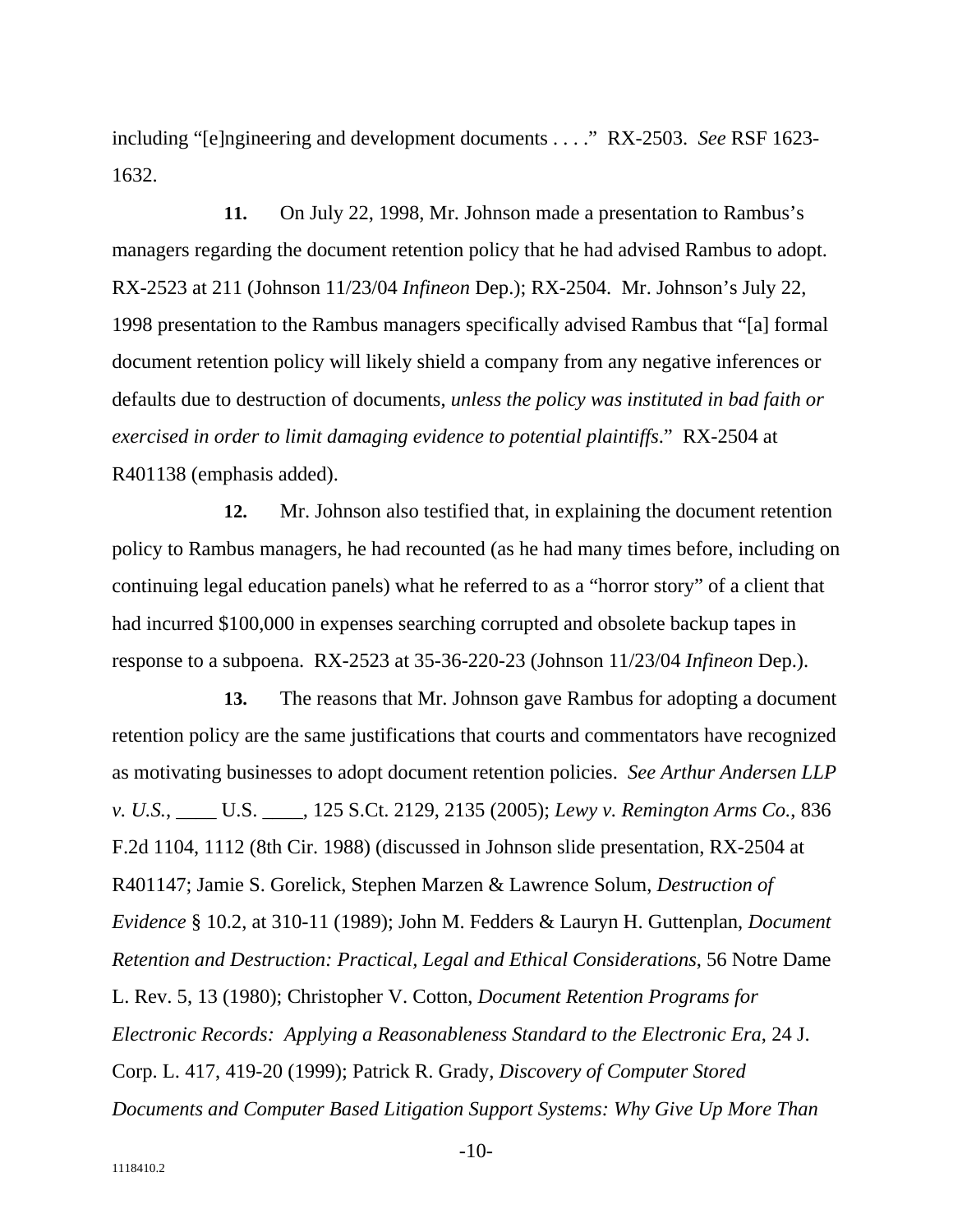*Necessary*, 14 J. Marshall J. Computer & Info. L. 523, 537-38 (1996); Stephen J. Snyder & Abigail E. Crouse, *Applying Rule 1 in the Information Age*, IV Sedona Conf. J. 165, 168 (2003).

**14.** In and after July, 1998, Mr. Karp made presentations of the document retention policy to various employees within Rambus. He used a set of overhead slides in making these presentations. CX2069 at 464-73 (Karp 10/8/04 *Infineon* Dep.); RX-2505. Mr. Karp's slides provided specific guidance regarding the importance of retaining various kinds of documents relating to multiple aspects of the company's business:

- **Intellectual Property** ("All Documents Designated As Containing Trade Secret Information Should Be Kept For At Least The Life Of The Trade Secret"). RX-2504 at R124532.
- **Human Resources** ("Most Personnel Records Must Be Kept For 3 Years"). *Id*. at R124541.
- **Tax/Legal** ("Audit Period Is 3 Years;" "Inside Counsel Subject To Same Document Retention Policy As Rest of Company"). *Id*. at R124542.
- **Engineering** ("LOOK FOR REASONS TO KEEP IT"). *Id*. at R124534.
- **Marketing and Sales** ("Generally Kept for 3 Years;" "LOOK FOR THINGS TO KEEP"). *Id*. at R124535.
- **Contracts** ("General Rule" to destroy "drafts" "Upon Execution of Contract," except "If You Feel That A Particular Document Would Aid You In Refreshing Your Recollection – Keep It;" "LOOK FOR THINGS TO KEEP"). *Id*. at R124537.

**15.** Mr. Johnson testified that he reviewed drafts of Mr. Karp's slides before Mr. Karp presented them to employees in Rambus's operating divisions, and that he told Mr. Karp that in light of the slides, employees were likely "to keep more stuff than they might otherwise," and that Rambus was "going to have a very narrow policy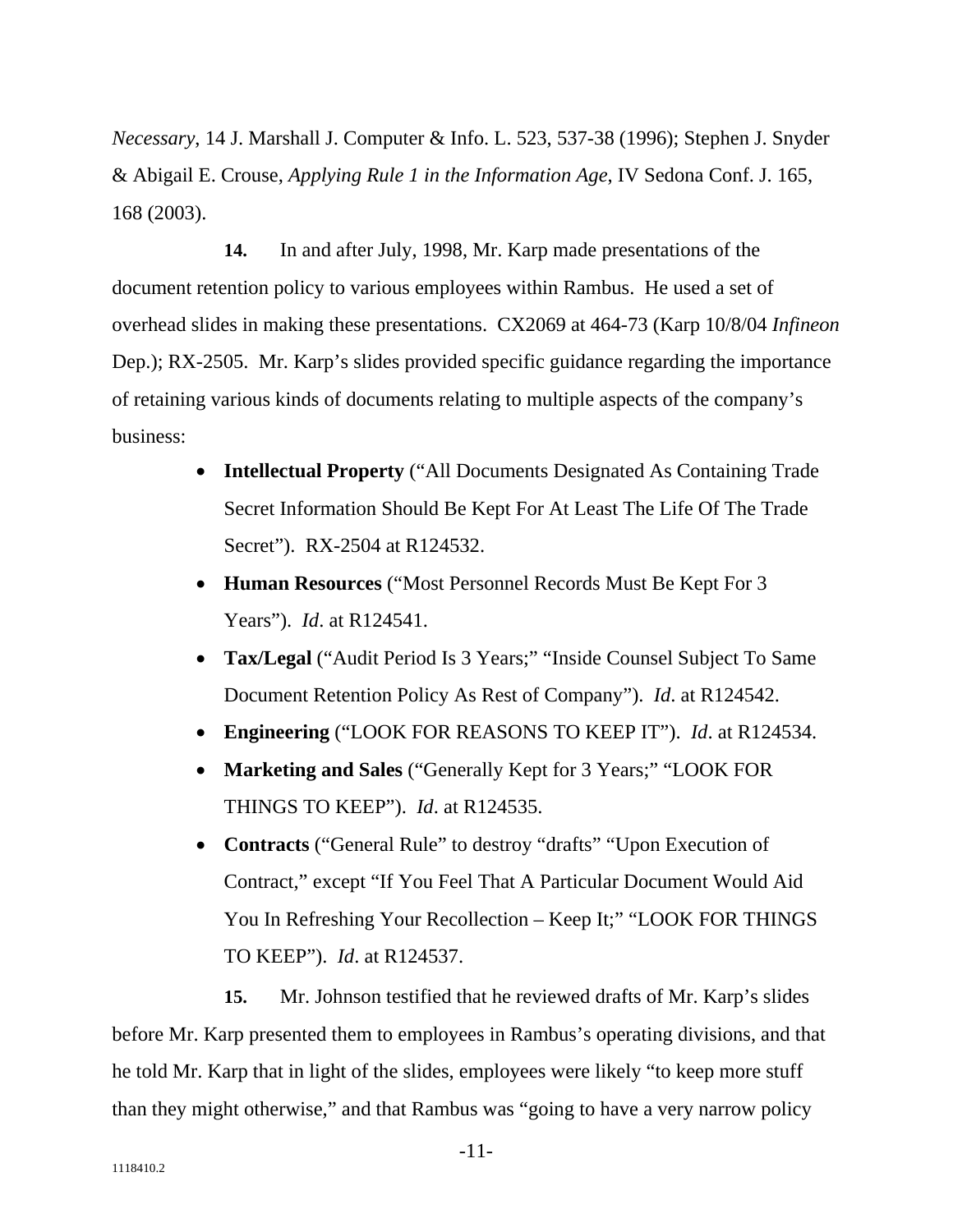here." RX-2523 at 159 (Johnson 11/23/04 *Infineon* Dep.). He has also testified that the Rambus policy "is the only document retention policy that I'm aware of where there is an explicit directive to the employees to look for things to keep." RX-2523 at 205.

**16.** Rambus employees who were at the company at the time of Mr. Karp's post-July 22, 1998 presentations testified that they followed Mr. Karp's direction to look for things to keep. *See*, *e.g.*, CX2082 at 841 (Crisp 4/13/01 *Infineon* Dep.) ("I definitely made an attempt to go through my files and look for things to keep as . . . [Mr. Karp] had directed us to do."). Moreover, when the document retention policy was introduced, Rambus employees were told to make sure they took steps to archive important e-mails. *See* CX5018 at R200431 (e-mail from Joel Karp informing employees "you can no longer depend on the full system backups for archival purposes. Any valuable data, engineering or otherwise, must be archived separately"); RX-2517 at 343-44 (Karp 8/7/01 *Infineon* Dep.).

#### **3. Rambus's Document Retention Policy Is Neither Unusual Nor Untoward Because It Involves Documents Being Shredded Or Placed Into Burlap Sacks**

**17.** Complaint Counsel suggest that because Rambus used shredders and burlap sacks to dispose of unneeded documents, it might be appropriate to infer that Rambus had adopted or implemented its document retention policy for improper purposes. Motion at 7-8. The uncontroverted testimony, however, is that Rambus (like many companies and federal agencies) uses shredders rather than mere trash cans because of concerns about confidential documents. CX2114 at 124 (Karp 2/5/03 FTC Dep.) ("Engineers were throwing confidential documents in the trash. I would come in the morning and find people going through my dumpster."). *See also id*. at 135 ("[W]e needed shredders so people . . . could get rid of confidential documents in an easy way rather than taking the chance they would end up in the dumpsters.").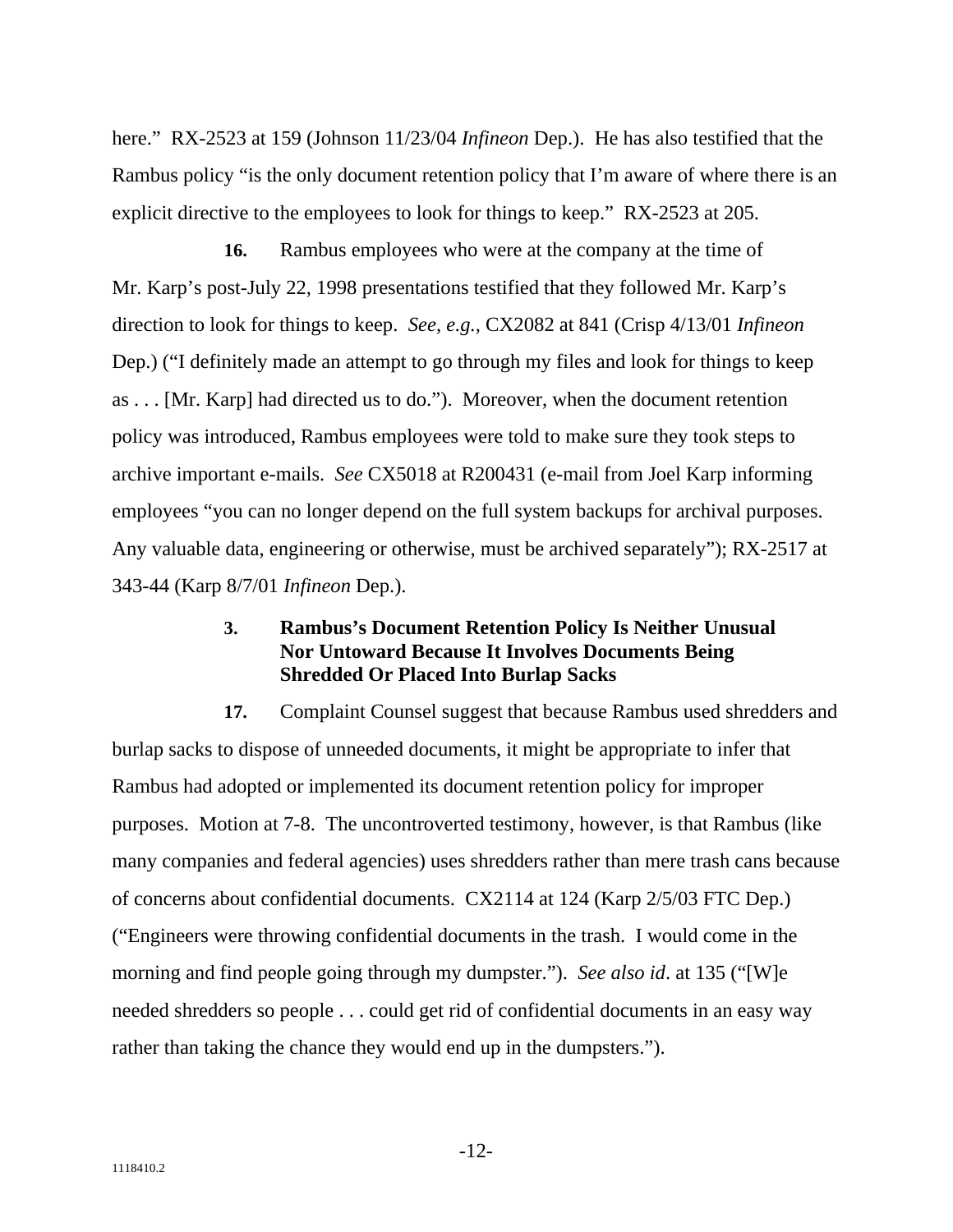**18.** There is no evidence that shredders are an inappropriate method of destroying confidential material. On the contrary, even federal regulations recognize that confidential business information should be disposed of "by a paper shredder, burning, or other approved method." Department of Agriculture Animal and Plant Inspection Service, Policy Statement on the Protection of Privileged or Confidential Business Information, 50 Fed. Reg. 38561 (Sept. 23, 1985). Indeed, it is well known that many federal agencies use shredders (or "burn bags") to dispose of internal and confidential materials. In short, the fact that Rambus utilized shredders rather than trash cans or some other form of disposal does not suggest that Rambus adopted or implemented its document retention policy for improper purposes.

#### **B. Nothing In The Supplemental Evidence Ties Any Equitable Estoppel Issues Or So-Called "Dell Concerns" To The Adoption Or Implementation Of Rambus's Document Retention Policy**

**19.** Complaint Counsel devote two pages of their motion to a discussion of the legal advice that Rambus received between 1992 and 1996 about the doctrine of equitable estoppel and the Commission's proposed consent order in the *Dell* matter. Complaint Counsel do not pretend that the evidence they describe in those pages is newly available, and they do not contend that anything in the Supplemental Evidence links the adoption or implementation of the document retention policy to any previous equitable estoppel issues or "*Dell* concerns." In fact, there is nothing in the Supplemental Evidence that supports such a linkage, and Complaint Counsel apparently want the Commission simply to speculate that Rambus had a "guilty conscience" about its JEDEC participation when adopting the document retention policy.

**20.** Speculation is, of course, no substitute for evidence and certainly does not rise to the level of the clear and convincing evidence required by the case law. *See Shepherd v. American Broadcasting Cos.*, 62 F.3d 1469, 1475 (D.C. Cir. 1995) (dismissal reversed for failure to apply clear and convincing standard to allegations of

-13-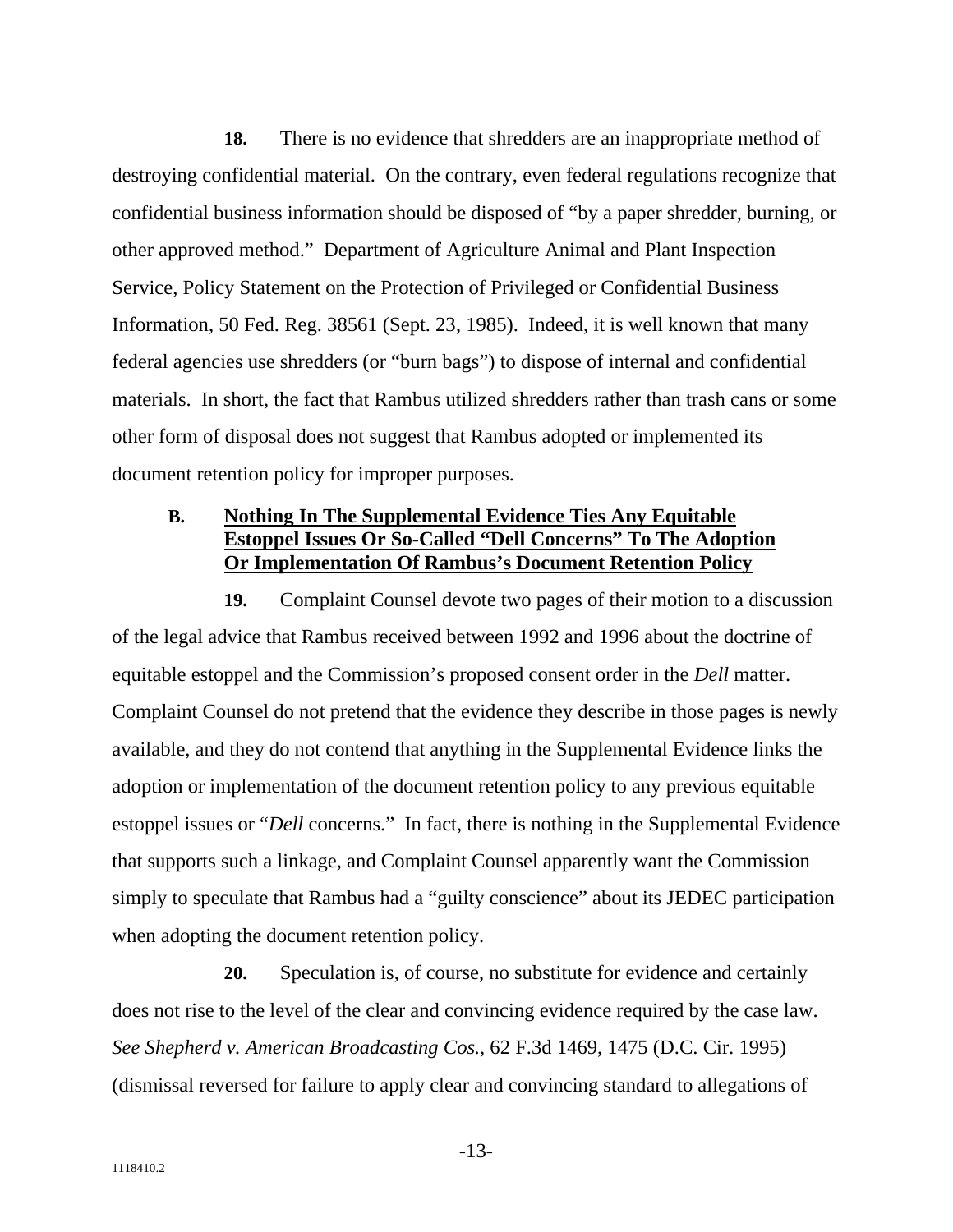misconduct). Moreover, as the trial record showed and as Judge McGuire found, Rambus's JEDEC representatives had followed their counsel's advice at JEDEC meetings and had *avoided* any risk of equitable estoppel. A brief recap of the undisputed evidence on this issue demonstrates that it would be inappropriate to base any order – much less a default sanction – on a speculative assumption that in 1998 Rambus had a guilty conscience about its prior JEDEC conduct.

**21.** The evidence at trial demonstrated that there is no basis for concluding that Rambus's conduct at JEDEC meetings should have led it to expect that litigation involving that conduct was likely to arise in the future. It is undisputed that Rambus sought and obtained the advice of counsel regarding its participation in JEDEC shortly after it began attending JEDEC meetings, that its counsel discussed the doctrine of equitable estoppel with Rambus employees, and that counsel *also* provided guidelines as to appropriate conduct. Outside counsel Lester Vincent informed Mr. Crisp and Mr. Roberts that there could be a risk of equitable estoppel if "Rambus creates impression on JEDEC that it would not enforce" its intellectual property, and he suggested that Rambus might consider abstaining from voting. CX1942**.**

**22.** The record evidence showed, and Judge McGuire found, that Rambus heeded the advice of its counsel and took steps to ensure that it did not create any misleading impressions regarding its intellectual property. For example, in May 1992, at Mr. Crisp's very first JEDEC meeting on behalf of Rambus, the chairman of the JC 42.3 committee asked Mr. Crisp if he cared to comment about whether Rambus had any intellectual property regarding a proposed feature of the SDRAM. CX2089 at 134- 36 (Meyer 4/26/01 *Infineon* Trial Tr.); CX0673 (May 6, 1992 Crisp e-mail); Initial Decision at 811-817. As the trip reports and notes prepared by various JEDEC representatives show, Mr. Crisp *declined to comment* in response to the question. *Id. See also* RX-0297 (May 1992 memorandum at 5); CX2307 at 3 (May 7, 1992 handwritten notes by IBM representative Mark Kellogg).

-14-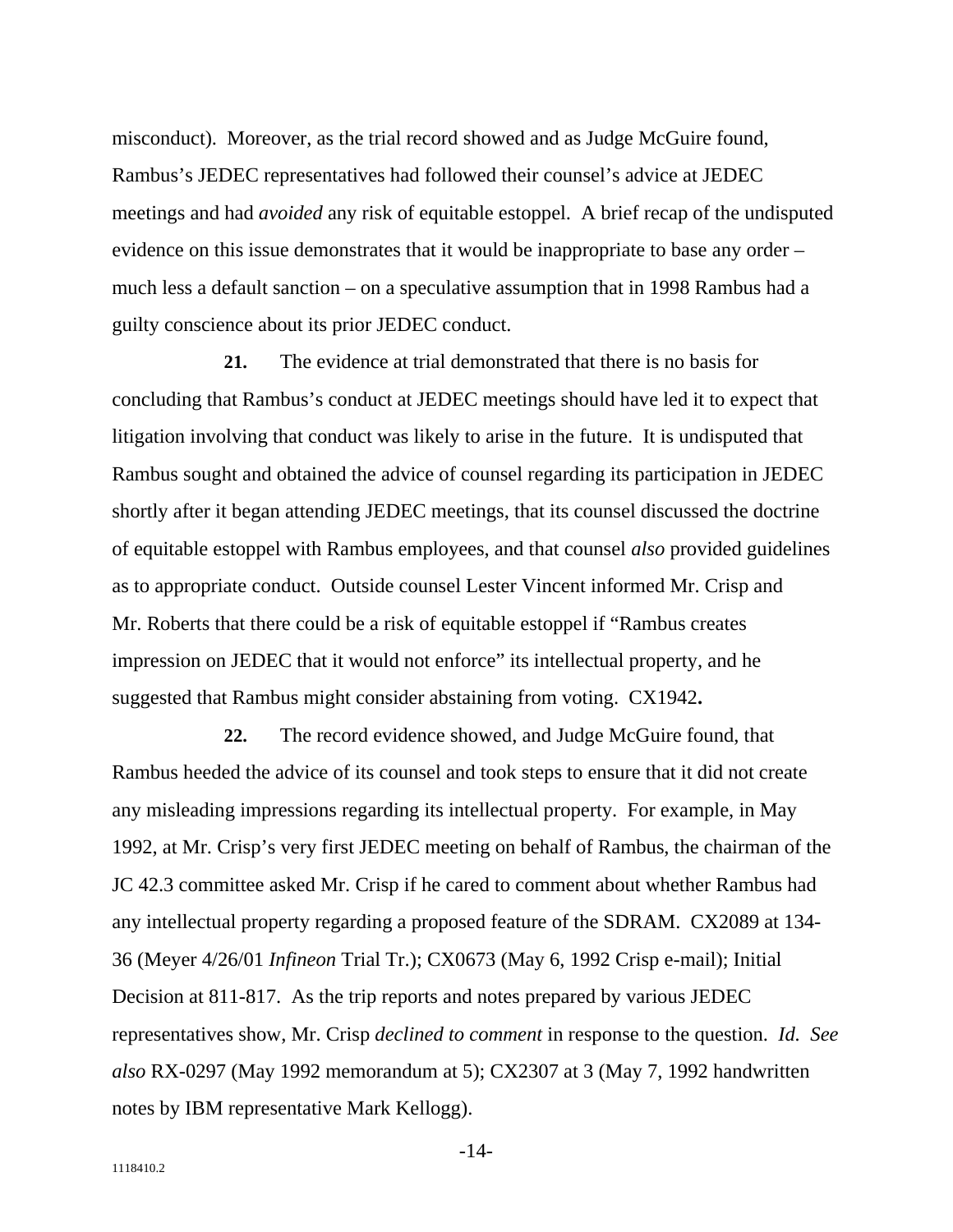**23.** Mr. Crisp's refusal to respond to the question did *nothing* to mislead JEDEC members into believing that they need not be concerned about Rambus's intellectual property. IBM representative Mark Kellogg testified, for example, that the exchange between the Committee Chairman and Mr. Crisp was "a flag," in part because of Crisp's "lack of response." Trial Tr. at 5322-3 (Kellogg). The Committee Chairman, Gordon Kelley, similarly testified that a "no comment" from a JEDEC member in response to a question about intellectual property was "surprising" and constituted "notification to the committee that there should be a concern." Trial Tr. at 2579 (Kelley).

**24.** Mr. Crisp also openly refused to respond to inquiries regarding intellectual property at the September 1995 JEDEC meeting. At that meeting, Mr. Crisp presented a written statement regarding questions that had been raised at the prior meeting:

> "At this time Rambus elects not to make a specific comment on our intellectual property position relative to the Synclink proposal. Our presence or silence at committee meetings does not constitute an endorsement of any proposal under the committee's consideration nor does it make any statement regarding potential infringement of Rambus intellectual property."

JX0027 at 26 (Sept. 11, 1995 JC 42.3 Meeting Minutes).

**25.** Rambus's open, public refusals to respond to questions about intellectual property, and its statement that its presence at meetings "does not constitute an endorsement of any proposal . . . [or] make any statement regarding potential infringement," could not have lulled anyone into believing that Rambus did not have or would not obtain intellectual property rights. The Chairman of the relevant JEDEC committee acknowledged this point at trial, testifying that Rambus's refusal to comment was "notification to the committee that there should be a concern." Trial Tr. at 2579

-15-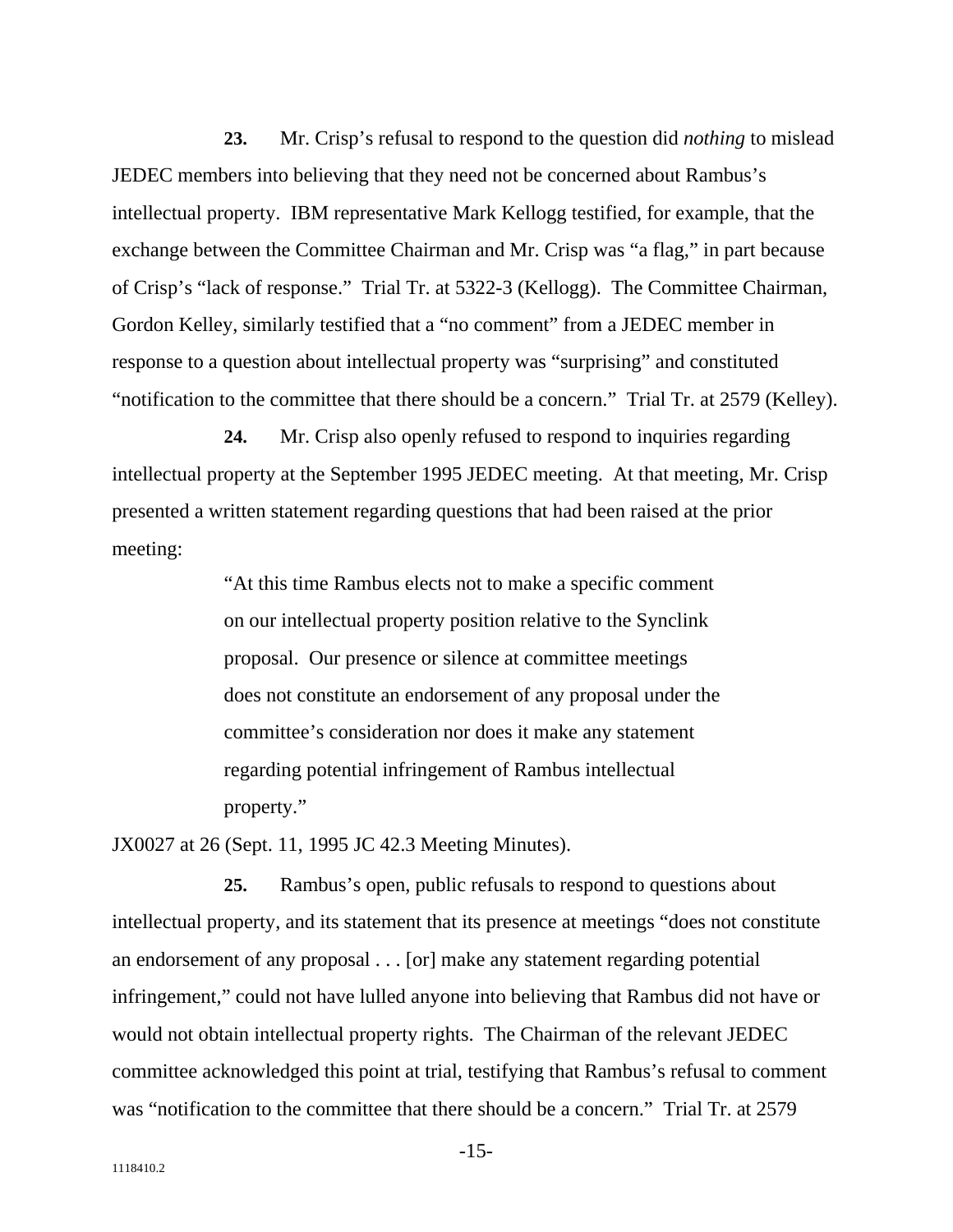(Kelley). In light of this evidence, it is not surprising that Judge McGuire found that Mr. Crisp's refusals to comment "put members on notice" that Rambus might seek broad patent coverage. Initial Decision, ¶ 281. There is nothing in the Supplemental Evidence that can or does affect this finding, and there is nothing in that evidence that suggests that the adoption or implementation of Rambus's document retention policy was in any way motivated by or influenced by any concerns regarding Rambus's prior JEDEC participation.

#### **Rambus's Document Retention Policy Did Not Target Relevant Documents For Destruction C.**

#### **There Is No Evidence That In Adopting Or Implementing Its Document Retention Policy, Rambus Targeted For Destruction Documents Related To Its Participation In JEDEC 1.**

**26.** Complaint Counsel have not introduced any evidence showing that any Rambus employee ever destroyed a document pursuant to Rambus's document retention policy in the belief that the document might be harmful in a future lawsuit.

**27.** Complaint Counsel suggest at various times in their motion that Rambus adopted or implemented its document retention policy with the goal of destroying JEDEC-related evidence that might prove harmful in subsequent lawsuits. Mot. at 10, 19-21. In support of these vague suggestions, Complaint Counsel have not cited to any memorandum, e-mail or testimony showing that Mr. Karp or Mr. Johnson or anyone else directed employees to target the elimination of JEDEC-related materials. None of the PowerPoint presentations shown to Rambus employees in connection with the document retention policy mention the word "JEDEC," and none of the e-mails relating to the adoption and implementation of the policy use the term.

**28.** Complaint Counsel make much of the (previously known) fact that Rambus representative Richard Crisp discarded most of the publicly available paper materials that he had received from JEDEC, such as unopened envelopes containing

-16-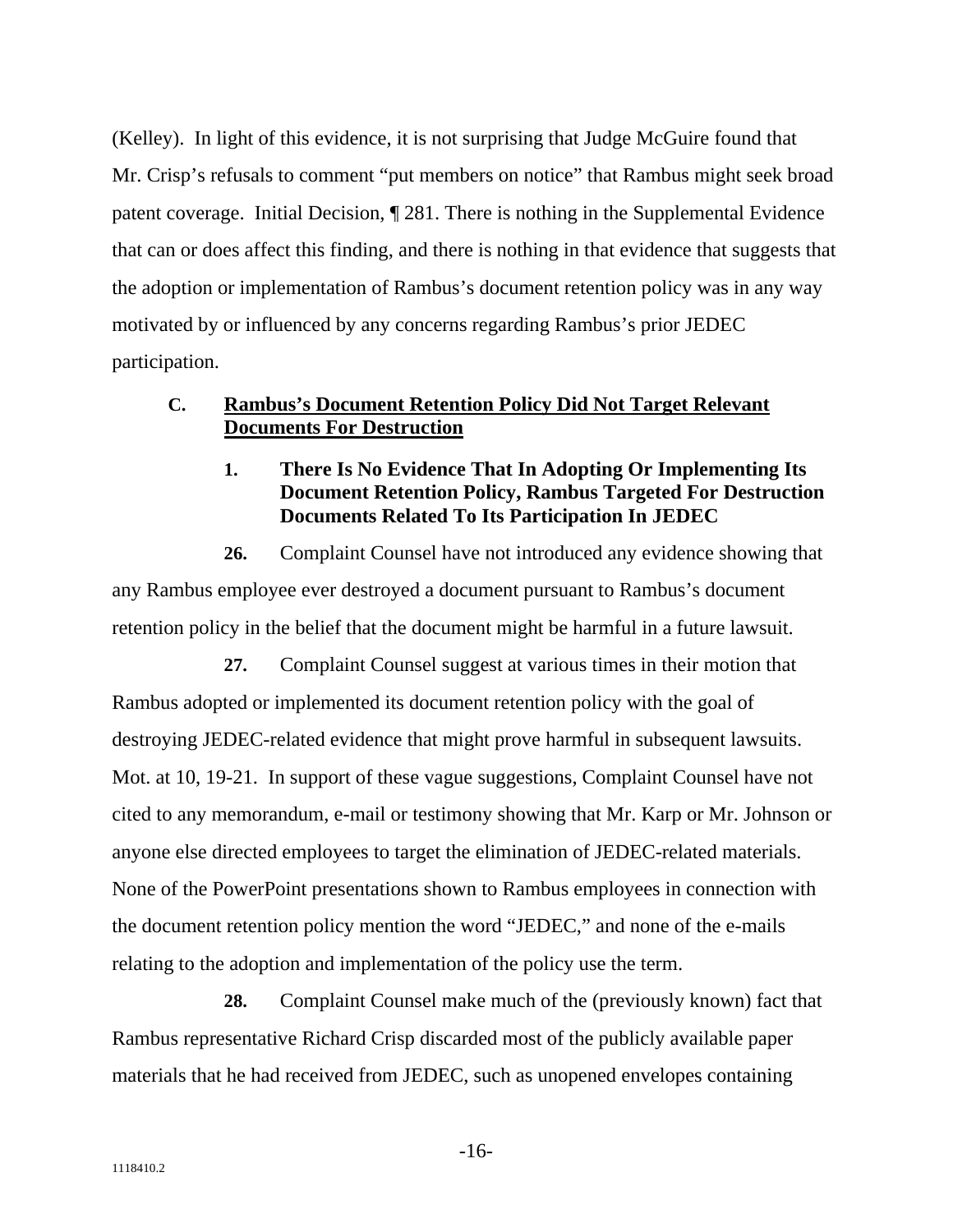paper ballots and official minutes of JEDEC meetings. *See* Trial Tr. at 3570-76 (Crisp). As Complaint Counsel must concede, however, there can be no presumption of bad faith or prejudice arising from the destruction of publicly available JEDEC materials such as presentation handouts. As Judge Payne himself explained, the destruction of documents that were "merely copies of documents that other parties" maintained is not evidence of bad faith, in part since "it is hard to envision why [the JEDEC representative] would have destroyed such documents in order to prevent their use in litigation." *See* Memorandum Opinion, *Rambus Inc. v. Infineon Technologies AG*, Civ. No. 3:00CV524 (E.D. Va. Sept. 29, 2004), p. 13.

**29.** The important question about Rambus's JEDEC-related documents is whether Rambus's *internal* documents were made available to Complaint Counsel prior to trial. They were. As Complaint Counsel point out, Mr. Crisp located various JEDEC trip reports and other JEDEC-related e-mails on his home computer system after he had left Rambus and after patent litigation had commenced. Trial Tr. at 3570-76 (Crisp). Upon locating these e-mails, and even though no one else knew that they existed, Mr. Crisp turned them over to Rambus's Vice President of Intellectual Property and General Patent Counsel, Neil Steinberg, for production in the litigation. *Id*.; RX-2541 at 357 (Steinberg 10/6/04 *Infineon* Dep.). Mr. Steinberg then turned these e-mails over to outside counsel for use in the various lawsuits, including this one. Complaint Counsel refer to these very same e-mails as "form[ing] the core of the case *against* Rambus. . . ." Motion at 19 (emphasis added). These decisions by Mr. Crisp and Mr. Steinberg to produce this significant body of evidence are entirely inconsistent with Complaint Counsel's argument that Rambus's employees had targeted this precise category of JEDEC-related documents for destruction in a bad faith effort to prevent their use in litigation.

**30.** Complaint Counsel deliberately misrepresent one additional piece of evidence relating to Mr. Crisp. On page 19 of their motion for default motion, Complaint

-17-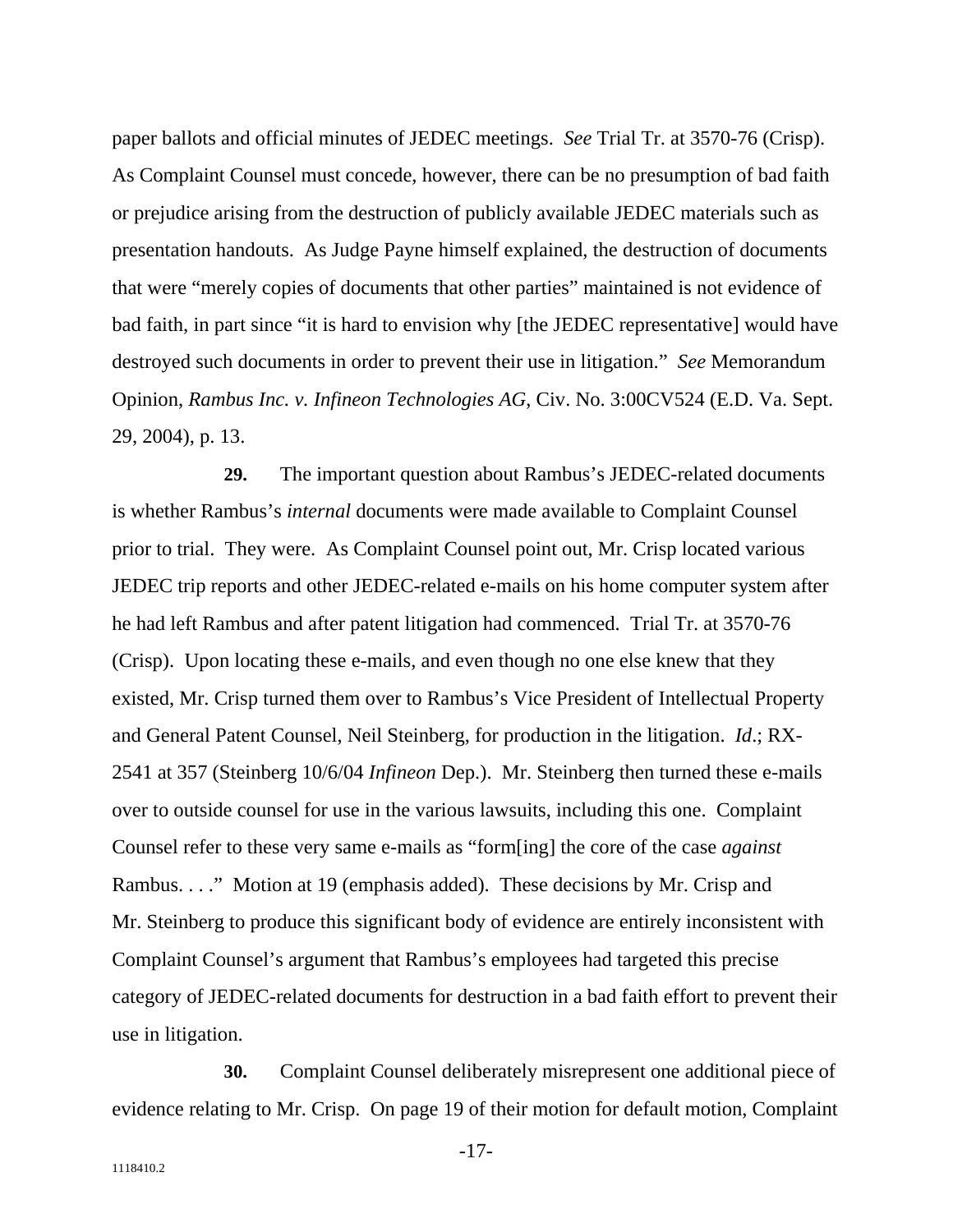Counsel assert that "Mr. Crisp's awareness of the effect of the document retention program on Rambus's JEDEC-related documents can be seen by his odd joke about JEDEC-related documents 'falling victim to the document retention policy.' CCFF 1754." The fundamental problem with this statement is that the "joke" has nothing whatsoever to do with any "JEDEC-related documents" and instead refers to Mr. Crisp's request for a copy of "one of the original DDR datasheets from the 1996/1997 timeframe." CX1079 at 1. Such datasheets were available from DRAM manufacturers, not JEDEC, and in any event were created *after* Rambus stopped attending JEDEC meetings in late 1995. There is absolutely nothing in the cited exhibit to tie it to JEDEC or to link it to what Complaint Counsel now refer to as "Mr. Crisp's awareness of the effect of the document retention program on JEDEC-related documents." Motion, p. 19. It is very telling that in Complaint Counsel's 2003 post-trial findings, they referred to this *same* exhibit not as "JEDEC-related," but as involving "DDR-SDRAM-related documents." CCFF 1754. In other words, unable to point to any new contemporaneous evidence suggesting a link between the goals of the document retention policy and JEDEC documents, Complaint Counsel chose to make one up.

**31.** Complaint Counsel also insinuate that a Rambus employee named Billy Garrett, who attended two or three JEDEC meetings between 1991 and 1993, destroyed internal, non-public JEDEC-related documents. There is no basis, however, to assume that Mr. Garrett still possessed such documents as of 1998, over five years after attending his last JEDEC meeting.<sup>[2](#page-18-0)</sup> Moreover, as Rambus has previously pointed out, a

 $\overline{a}$ 

<span id="page-18-0"></span><sup>&</sup>lt;sup>2</sup> Complaint Counsel cite the Gray Cary notes of an interview with Billy Garrett for the proposition that Garrett had not been able to locate any JEDEC-related materials when searching for documents in connection with the *Hitachi* case. CX5062 at GCWF03416. The notes go on to say that that material "[w]asn't necessary. Got rid of it." *Id.* The notes do not support any notion that the materials that Garrett "got rid of" were *internal* Rambus documents rather than publicly available JEDEC materials, *id*., nor do they support any inference that the materials were believed to be harmful.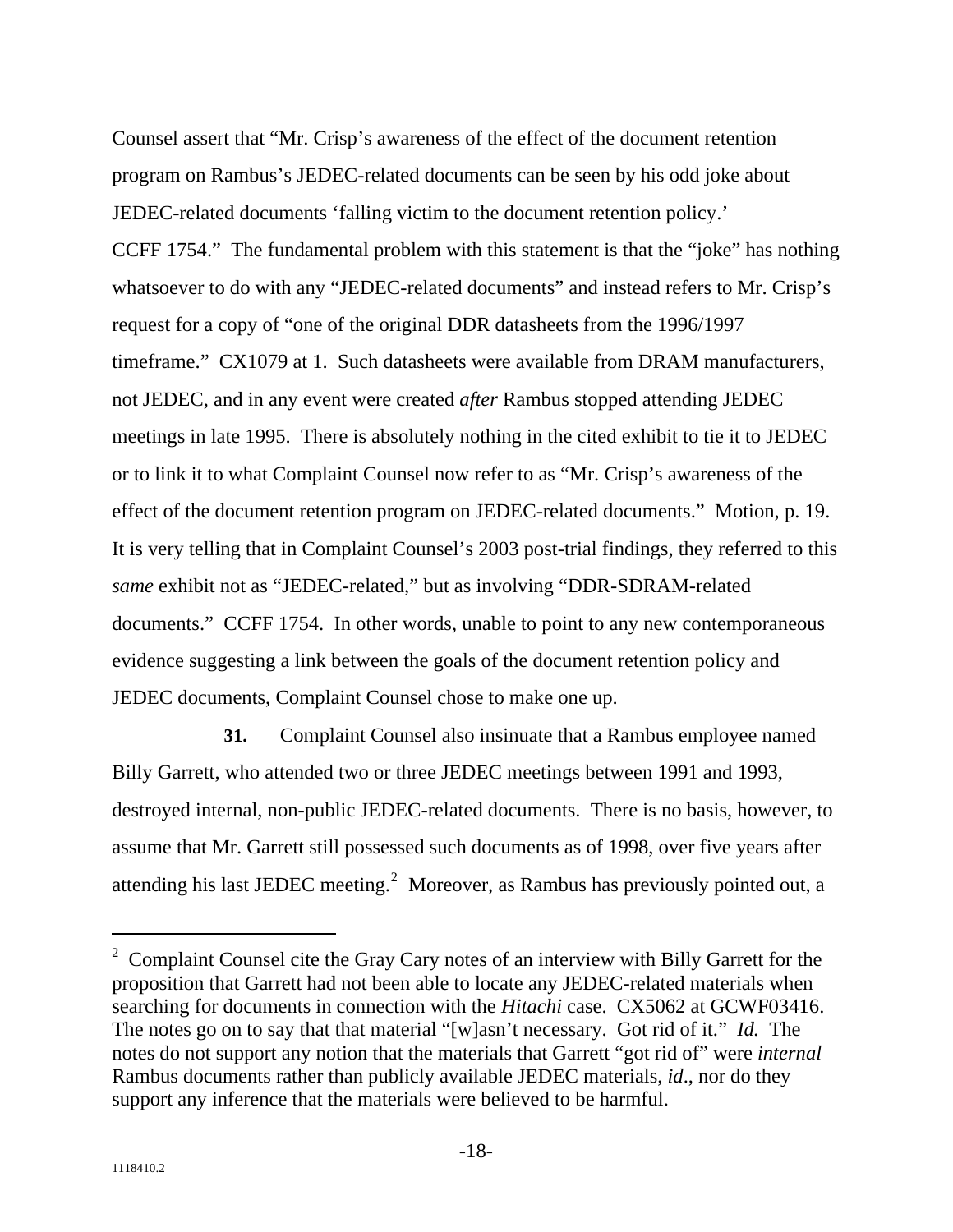"missing" trip report by Mr. Garrett that Complaint Counsel had *previously* suggested would have been harmful to Rambus has now become available and reveals that Mr. Garrett witnessed, and reported to Rambus, the March 1993 announcement by Committee Chairman Gordon Kelley that his company, IBM, would not disclose its patents or patent applications and that JEDEC policy did not require such disclosure. *See* Attachment 6 to Complaint Counsel's Petition to Modify the Schedule in the Commission's July 20, 2005 Order.

**32.** Rambus employee Allen Roberts also testified that he had not discarded the JEDEC-related e-mails he had received from Richard Crisp. CX5084 at 338 (Roberts 4/11/01 *Infineon* Dep.). Finally, Lester Vincent, Rambus's outside patent counsel, also testified that he did not discard documents relating to JEDEC or Rambus's participation in JEDEC:

> Q: After receiving instructions from Rambus, Mr. Vincent, in the '97, '98 time frame about retaining documents or discarding documents, did you from any point in time from then forward destroy documents that related to the legal advice you provided to Rambus about the disclosures of patents and patent applications to JEDEC?

A: No.

Q: Did you destroy any documents during that time frame relating to the disclosure policy of JEDEC?

 $A:$  No.

CX3126 at 416 (Vincent 4/12/01 *Infineon* Dep.).

**33.** It is also undisputed that Complaint Counsel have had the close cooperation of several companies who have been JEDEC members for well over a decade. Those companies well know the categories of documents that a JEDEC member is likely to create as a result of its membership. Nevertheless, Complaint Counsel have never identified any document or category of non-public documents that Rambus should have had in its files but did not produce.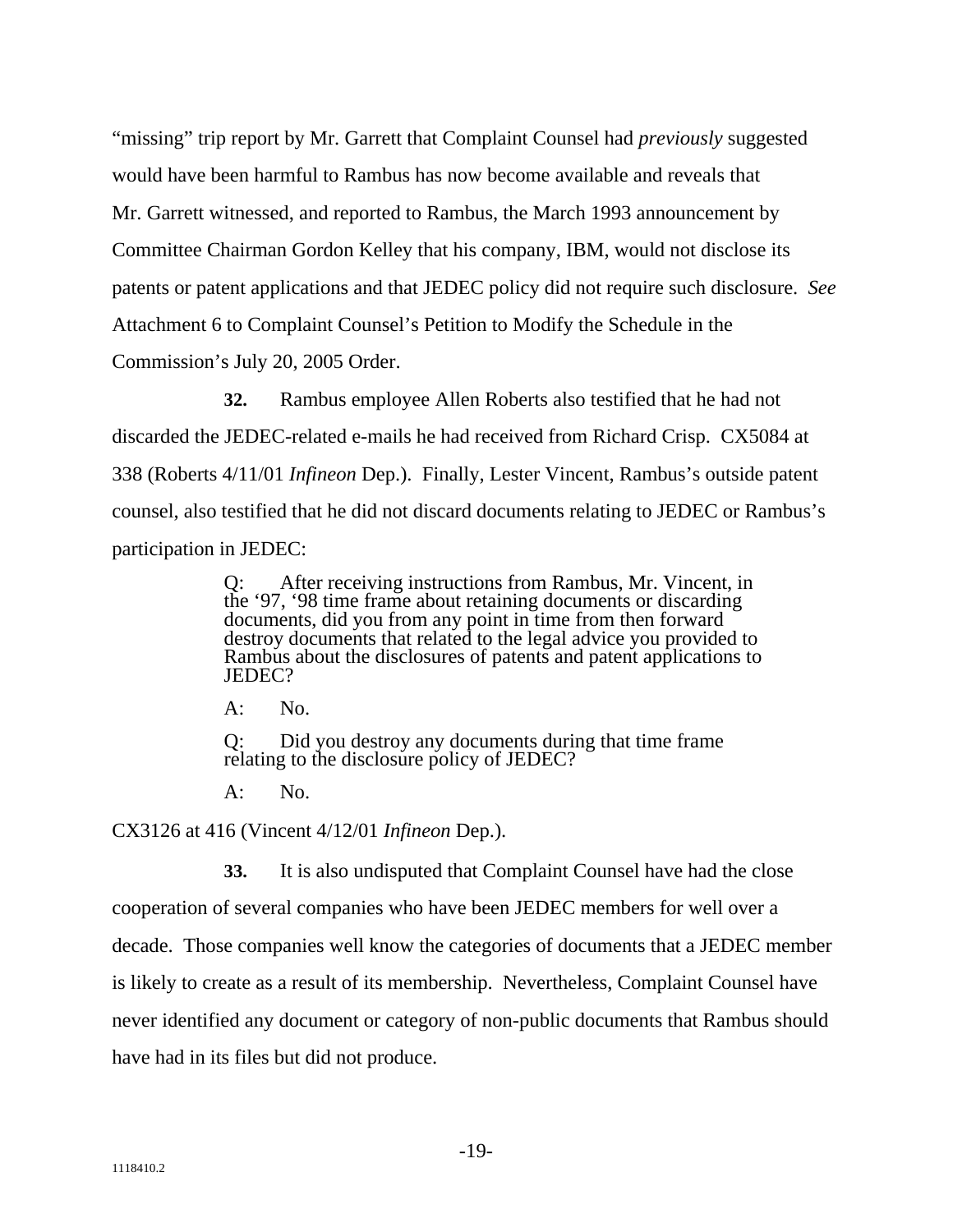**34.** In sum, the only evidence in the record of Rambus's destruction of JEDEC-related materials involves copies of publicly available materials. Rambus's destruction of publicly-available JEDEC materials cannot support any inference of improper conduct and cannot support the relief sought by Complaint Counsel's motion.

#### **2. There Is No Evidence That In Adopting Or Implementing Its Document Retention Policy, Rambus Targeted For Destruction Potentially Relevant Documents In Patent Prosecution Files**

**35.** Complaint Counsel assert that Lester Vincent, Rambus's outside patent prosecution counsel, "cleaned" his prosecution files for issued patents at Mr. Karp's request. Motion, p. 20. *See generally* RX-2533 at 101-103 (Vincent 10/15/04 *Infineon* Dep.). At the time of the request, however, none of the patents that Rambus later asserted against Infineon or any other DRAM manufacturer had issued. In any event, since Complaint Counsel have assumed throughout this litigation that all of the Rambus patents at issue are valid and that Drs. Farmwald and Horowitz did indeed conceive of and reduce to practice the revolutionary inventions and improvements described in those patents, it is highly unlikely that Mr. Vincent's *prosecution* files ever contained any documents material to this case.

**36.** Mr. Vincent testified that he does not recall Mr. Karp specifically telling him what to retain and what to destroy from the prosecution files. *Id*. at 103. Rather, Mr. Vincent believes that he was guided by the "common kind of view of document retention of patent files." *Id*. at 106. As Mr. Vincent further testified, "[i]t's not uncommon for corporations to have document retention policies with respect to issued patent files. So I think I was following kind of the accepted norm." *Id*. Pursuant to his understanding of the "accepted norm," in connection with the files of issued patents that he cleaned, Mr. Vincent retained all communications with the PTO, all materials related to conception and reduction to practice of the invention, correspondence related to

-20-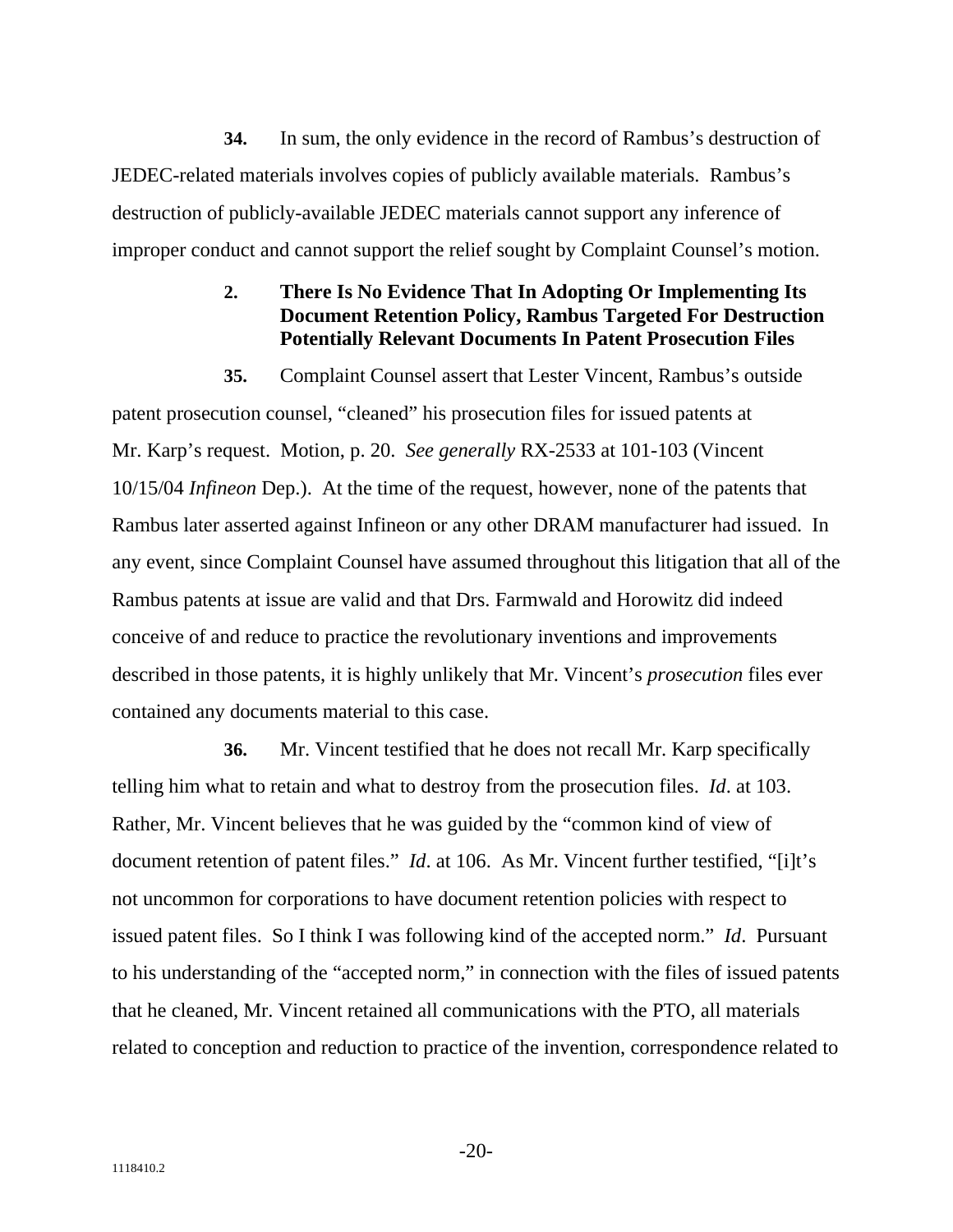maintenance fees, notes of any teleconferences with the patent examiner, and any prior art. *Id*. at 104-106, 181.

**37.** Mr. Karp's discussions with Mr. Vincent resulted in the retention of those documents most likely to be relevant to this action. Mr. Vincent's "general" files were, as the name suggests, related to more general matters and were organized by topic. CX5038 (Jan. 31, 2000 Letter from Lester Vincent to Neil Steinberg at BSTZ 00063); CX5073 at 54-55 (Vincent 11/30/04 *Infineon* Dep.). For example, Mr. Vincent maintained Rambus general files dedicated to such topics as "General Services," "Ramlink Matter," and "IEEE Standards Activities." *Id*. Materials relating to JEDEC and Mr. Vincent's advice to Rambus regarding equitable estoppel were not specific to the prosecution of any particular patent application and were, after privilege-piercing orders were entered, produced in litigation. It thus seems unlikely that Mr. Vincent "cleaned" any of his files that related to the legal advice he had provided to Rambus about the disclosures of patents and patent applications to JEDEC members.

**38.** Complaint Counsel also assert that Mr. Vincent destroyed additional documents in his patent files after the *Hitachi* case settled in June 2000. Motion at 9. In fact, to the extent that Mr. Vincent did remove any documents in his versions of the patent files at that time, nothing was destroyed because copies of those files had already been provided to Rambus and its litigation counsel in connection with the Hitachi litigation.[3](#page-21-0) RX-2530; RX-2531 at 543 (Vincent 10/9/01 *Micron* Dep.); CX5072 at 56- 57 (Vincent 11/30/04 *Infineon* Dep.); RX-2508 (Feb. 1, 2000 Letter from Lester Vincent to Neil Steinberg at BSTZ 00060 (enclosing copies of patent files).)

 $\overline{a}$ 

<span id="page-21-0"></span> $3\,$  In addition, as Mr. Vincent testified, simply because it is marked on the chart that he "reviewed" a particular file does not mean that anything in the file was destroyed. RX-2532; RX-2533 at 139-40, 145, 180-82 (Vincent 10/15/04 *Infineon* Dep.).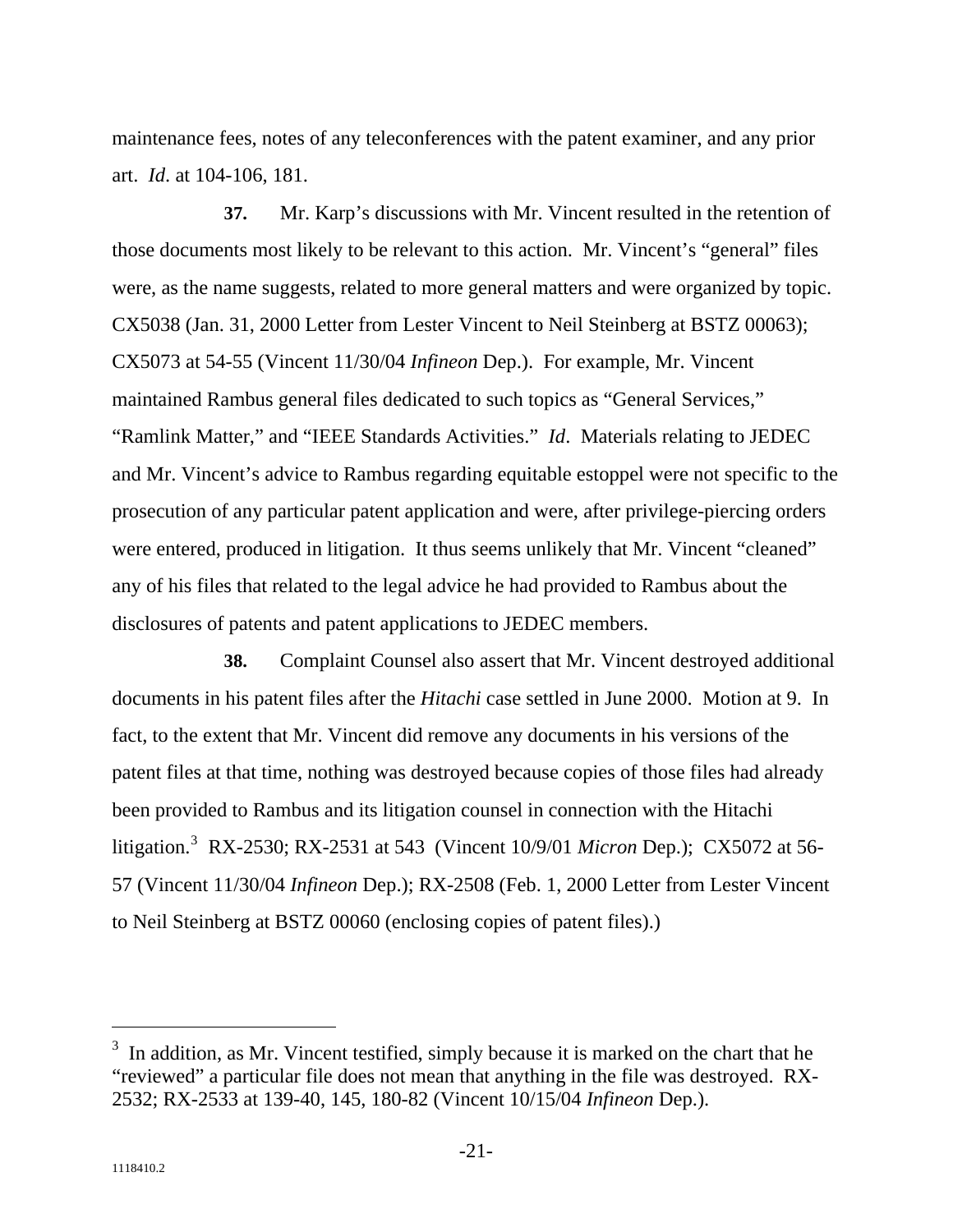**39.** Complaint Counsel also complain that Anthony Diepenbrock, an inhouse lawyer at Rambus between 1995 and 1999, "had no JEDEC-related documents" when Rambus's outside counsel interviewed him in connection with the *Hitachi* litigation. Motion at p. 20. What Complaint Counsel fail to mention is that Mr. Diepenbrock had *left* Rambus in May 1999, well before the *Hitachi* suit began. It is not at all surprising that an employee did not take documents (especially privileged documents) with him upon his departure from a company. What is surprising is that Complaint Counsel try to rely on that fact as evidence of wrongdoing.

#### **D. Rambus Instituted A Litigation Hold As Soon As Litigation Was Reasonably Foreseeable**

**Litigation Against A DRAM Manufacturer Was Not Probable Until The Very End Of 1999, When Efforts To License Rambus's Recently Issued Patents To Hitachi Broke Down 1.**

**40.** Complaint Counsel have not introduced any evidence showing that Rambus had the ability to assert a claim for patent infringement against any DRAM manufacturer at any time in 1998.

**41.** The earliest issued patent asserted by Rambus in any lawsuit against a DRAM manufacturer issued on June 22, 1999. *See* RX-1472 (U.S. Patent No. 5,915,105 (issued June 22, 1999).)

**42.** Complaint Counsel contend that Rambus believed that litigation against DRAM manufacturers was reasonably foreseeable at the same time that Rambus was advised to adopt a document retention policy, based on a document entitled "Proposed Strategy for Rambus," which states, inter alia, "[t]o implement the above [litigation] strategy Rambus has authorized outside counsel to begin organizing documents, and preparing a discovery data base, so that if and when Rambus elects to proceed with litigation, it will not unduly disrupt the company's activities." CX5005 at R401101. However, Mr. Karp testified that this was a "trial balloon kind of thing," and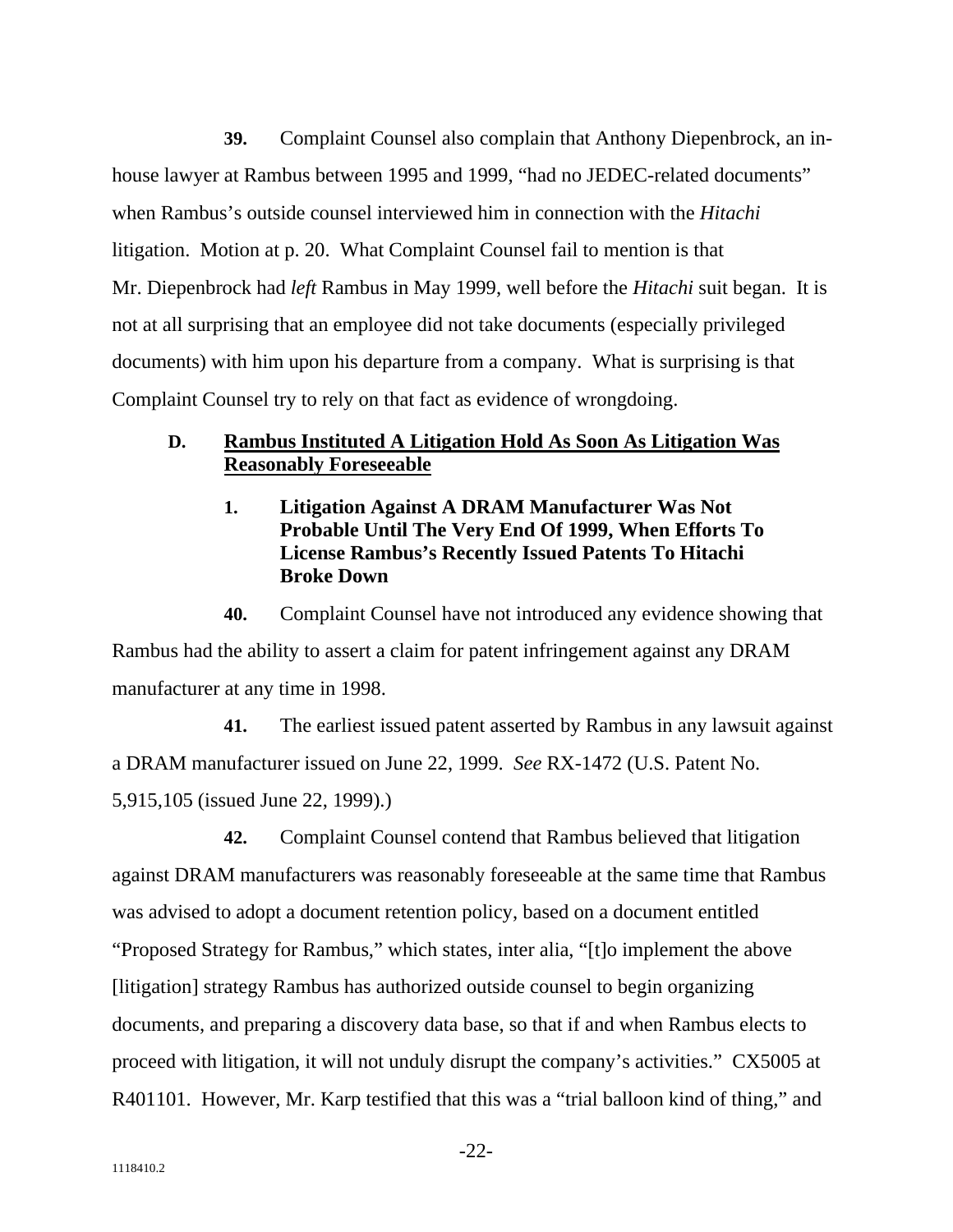that he did not know whether outside counsel was "ever actually authorized to do – to do what that says." CX5069 at 391-92 (Karp 10/8/04 *Infineon* Dep.).

**43.** Complaint Counsel also contend that Rambus believed that litigation against DRAM manufacturers was reasonably foreseeable at the same time that Rambus was advised to adopt a document retention policy, based on a slide presentation entitled "Licensing and Litigation Strategy" that Mr. Karp prepared in or about March of 1998. CX5006. However, Mr. Karp testified that this document was a "first cut" at a possible licensing program. CX5069 at 402 (Karp 10/8/04 *Infineon* Dep.). And David Mooring, who then was Rambus's Vice President of the Personal Computer Division (and later Rambus's President), testified that he remembered Mr. Karp "coming forward with his kind of first volley" on a potential licensing program, which Rambus did not adopt. RX-2543 at 33-34 (Mooring 10/14/04 *Infineon* Dep.) ("this proposal fell on deaf ears at that time").

**44.** Rambus did not decide to bring litigation against a DRAM manufacturer based on infringement of any of the patents in suit until the November-December 1999 time-frame, when efforts to license its recently issued patents to Hitachi failed. CX5074 at 208-09 (Steinberg 10/6/04 *Infineon* Dep.).

**45.** Rambus did not begin the process of retaining counsel to represent it in litigation against Hitachi until late November and early December of 1999. CX5074 at 210 (Steinberg 10/6/04 *Infineon* Dep.); RX-2522; RX-2523 at 135-37 (Johnson 11/23/04 *Infineon* Dep.).

#### **2. Once Litigation Against Hitachi Was Probable, Rambus Put In Place A Reasonable "Litigation Hold" To Preserve Potentially Relevant Documents**

**46.** Prior to filing suit against Hitachi, Rambus and its counsel instructed employees with documents potentially relevant to the litigation not to destroy any such documents. RX-2538; RX-2539 at 95, 125-26 (Steinberg 8/1/01 *Micron* Dep.).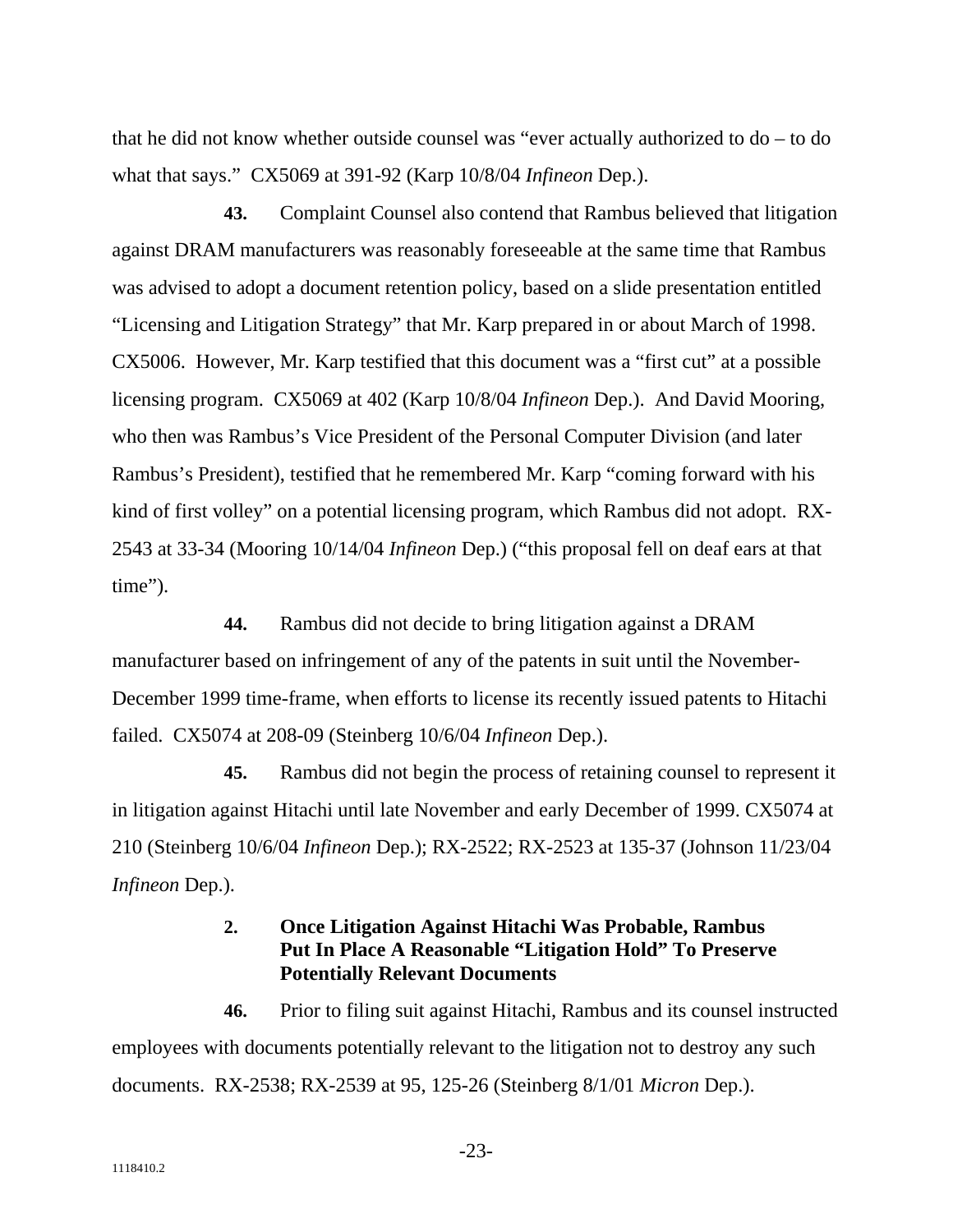**47.** Mr. Steinberg testified that in late December 1999 and early January 2000, he and Mr. Karp identified "folks that would have documents that were likely to be relevant in any litigation, folks who communicated with the partners or third parties . . . . who were responsible for any of the prosecution, things like that [,]" and that he told them to retain any potentially relevant documents and provide them to outside counsel. RX-2540; RX-2541 (Steinberg 10/6/04 *Infineon* Dep.). Mr. Steinberg testified that such instructions were given to numerous individuals with potentially relevant information, including the inventors (Messrs. Farmwald and Horowitz), Mr. Tate, Mr. Mooring, Mr. Roberts, Mr. Karp and Mr. Crisp. *Id*. at 212. Numerous Rambus witnesses have testified that they were given instructions to hold potentially relevant documents during this same time frame. CX2114 at 164 (Karp 2/5/03 FTC Dep.) ("once we filed a lawsuit I believe people were told to freeze everything at that point"); CX2109 at 190 (Davidow 1/21/03 FTC Dep.) (Chairman of Rambus's Board of Directors) ("Personally when these – all these legal questions began to arise, I was instructed to retain Rambus documents.").

**48.** Rambus moved its offices from Mountain View to Los Altos, California in December of 2000. RX-2540; RX-2541 at 359-60 (Steinberg 10/6/04 *Infineon* Dep.). Complaint Counsel contend that in connection with this move, Rambus conducted what Complaint Counsel call "the biggest Shred Day of all." Motion, p. 9. In fact, the December 2000 move was just that: an office move. It was not an annual housecleaning, or "shred day," and Complaint Counsel cite to no exhibit referring to it as a "shred day." It was an effort to move from one building to another. An obvious concomitant of that move was that some materials would be left behind or thrown away. But Rambus had already taken steps to institute a litigation hold from employees likely to have relevant documents, and indeed had collected documents from these employees. Complaint Counsel have introduced no evidence suggesting that such instructions were disregarded or that employees discarded potentially relevant information in connection with Rambus's office move.

-24-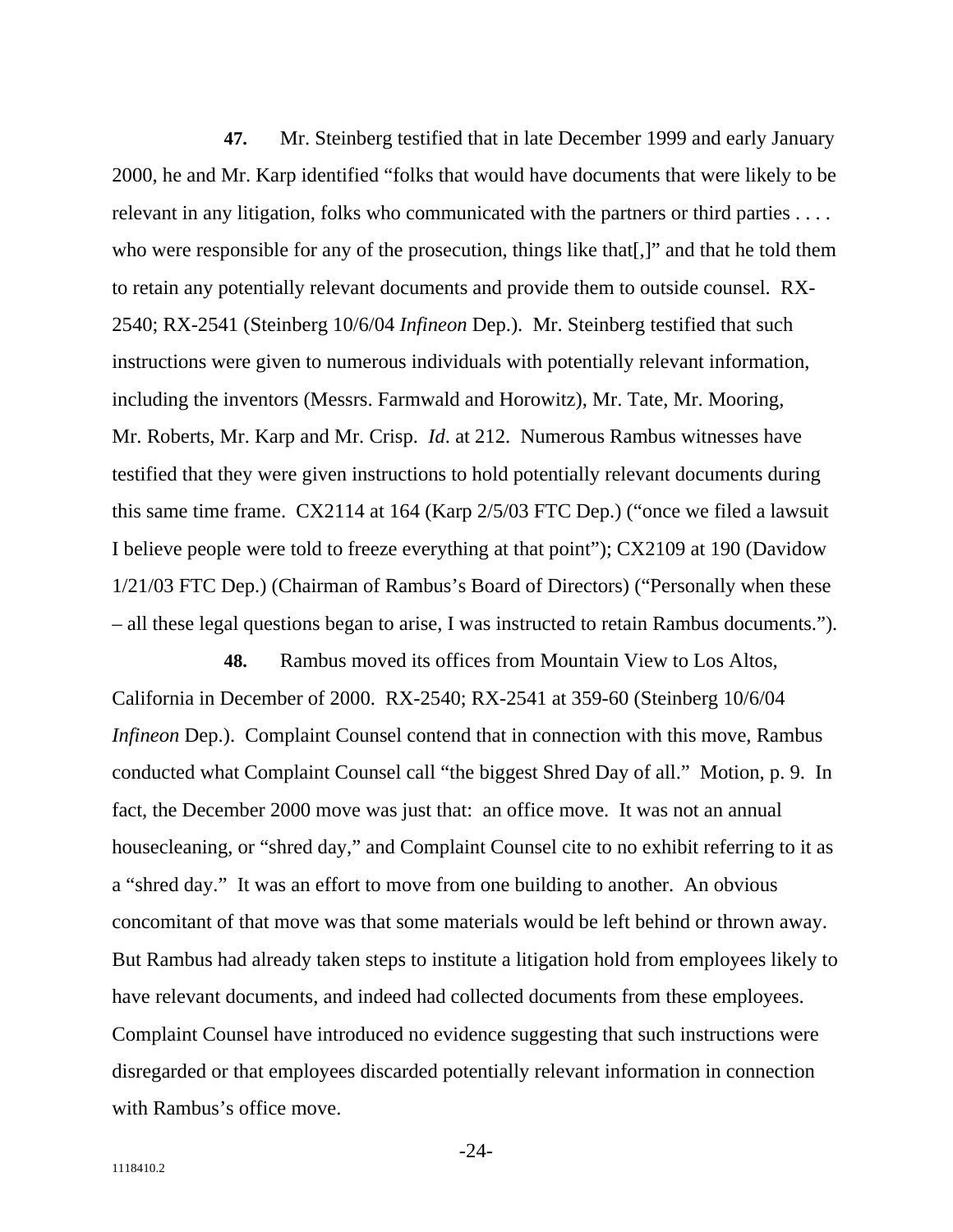- **49.** In sum, the undisputed facts show that:
	- Rambus adopted a content-neutral document retention policy based on the advice of highly regarded, experienced counsel who were well aware of Rambus's desire to obtain and then license or otherwise enforce patents relating to various technologies used in DRAM;
	- The specific terms of Rambus's document retention policy were recommended by outside counsel, who also reviewed and approved the slides used to describe the policy and its purposes to Rambus's employees;
	- Rambus's document retention policy did not target harmful documents for destruction, and the Supplemental Evidence contains no contemporaneous email, memorandum or other document suggesting that any document or category of documents was singled out for destruction for any improper purpose; and
	- Rambus instituted a reasonable litigation hold once litigation was probable, and in particular there is no evidence that any relevant documents were destroyed after Rambus received notice of the Federal Trade Commission's investigation.

In light of the foregoing evidence, and as set out in detail below, the draconian sanctions sought by Complaint Counsel are entirely unwarranted.

#### **III. ARGUMENT**

#### **Complaint Counsel Cite No Case, Statute or Rule Authorizing The Result They Seek A.**

The threshold question that Complaint Counsel fail to address is whether, under the circumstances of this case, the Commission is authorized to enter the relief requested.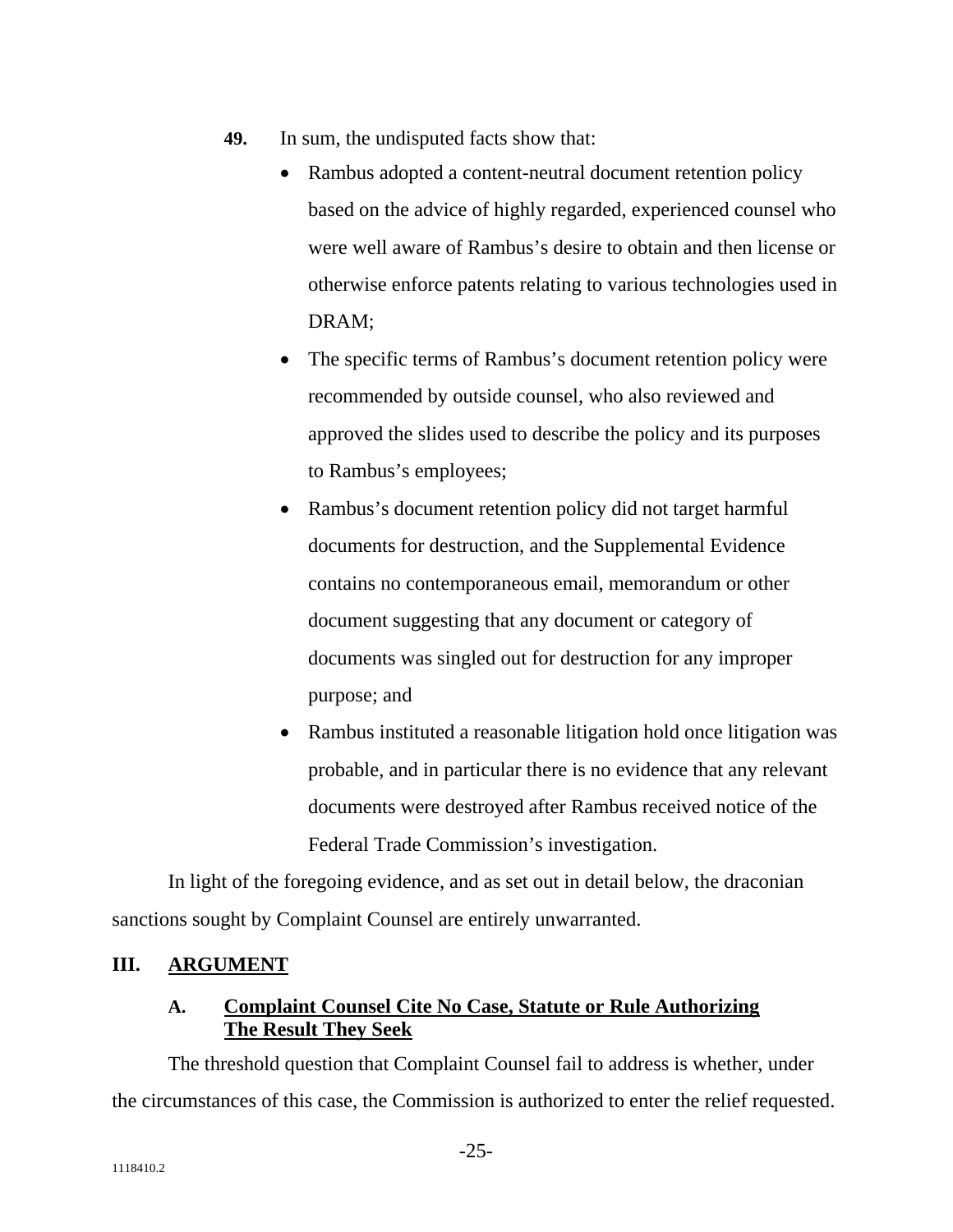Complaint Counsel cite to no agency decision (or to any federal court decision reviewing an agency decision) entering a default judgment or other sanctions based on a party's prelitigation destruction of documents, and Rambus has located no such case. This is not an idle inquiry. The Supplemental Evidence does not show, and Complaint Counsel do not contend, that Rambus destroyed any relevant documents out of a concern over their use in *this* proceeding or after receiving notice from the FTC of its investigation in this case, nor is there any allegation that Rambus violated any ALJ order or Commission rule. This motion thus seeks sanctions against Rambus because one alleged *result* of its document retention practices *before* this case began is that documents that might have been harmful to Rambus in this proceeding may have been destroyed. It is highly unlikely that the relief sought by this motion is available as a matter of law under those circumstances. See generally American Bus Ass'n v. Slater, 231 F.3d 1 (D.C.Cir. 2000).<sup>[4](#page-26-0)</sup> But as this brief will show, the Commission need not address that issue, because the relief sought is not warranted under the standards recognized and applied by the federal courts.

#### **Complaint Counsel's Heavy Reliance On Documents That Are Not In The Record In This Case Is Improper And Prejudicial B.**

Complaint Counsel previously asked the Commission to delay the filing deadline for its motion for sanctions in order to allow them to address additional documents recently provided to them by Rambus in the *Hynix* litigation pending in Northern

 $\overline{a}$ 

<span id="page-26-0"></span><sup>4</sup> It is clear that Complaint Counsel's suggestion that the Commission *punish* Rambus for its allegedly improper conduct lacks any legal foundation. *Id*. *See also Unbelievable, Inc. v. NLRB*, 118 F.3d 795, 805 (D.C. Cir. 1997) (reversing agency award of attorneys fees and holding that "[t]o the extent that the power to shift fees is justified as a deterrent to frivolous litigation, however, the power is punitive and therefore beyond the Board's delegated authority."). In addition, Complaint Counsel's apparent request that the Commission enter the proposed relief without a further hearing is a clear invitation to error. The Supreme Court has observed "that there are constitutional limitations upon the power of courts, even in aid of their own processes, to dismiss an action without affording a party the opportunity for a hearing on the merits of his cause." *Societe Internationale v. Rogers*, 357 U.S. 197, 209, 78 S.Ct. 1087, 1094 (1958).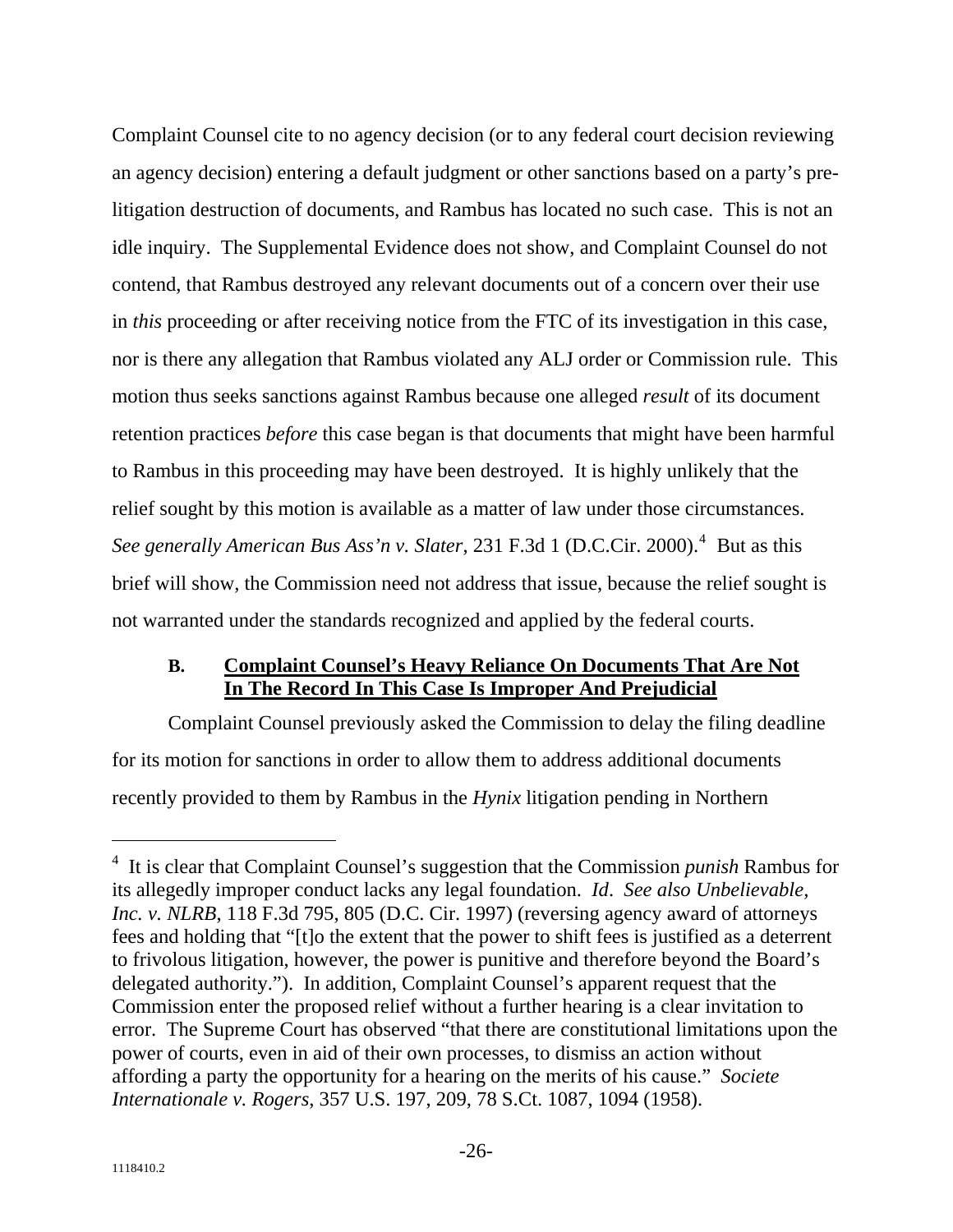California. On August 4, 2005, the Commission denied that request and ordered that the parties submit their briefs and findings "related to documents already admitted into the record" in accordance with the schedule previously set by the Commission.

Despite this clear command, and in clear disregard of the well-settled rule that "Commission decisions are to be founded upon the established record," *In The Matter of Chester H. Roth*, 55 F.T.C. 1076, 1959 FTC LEXIS 21 at \*9 (1959), Complaint Counsel proceeded to rely upon documents *not* admitted into evidence in support of numerous proposed findings and in support of critical arguments in their sanctions motion. In particular, Complaint Counsel repeatedly cite to privilege logs that Rambus has produced to Hynix this summer in connection with its production of documents from back-up tapes. Complaint Counsel's decision to rely upon the privilege logs and other documents outside the record is not just improper and impertinent; it is highly prejudicial to Rambus, which based its own supplemental findings almost entirely on the Supplemental Evidence. Complaint Counsel's motion should be denied for this reason alone.<sup>[5](#page-27-0)</sup>

#### **A Default Judgment Based On Spoliation Of Evidence Requires Clear And Convincing Evidence Of Bad Faith Or Evidence Of Manifest Prejudice C.**

Only two of the cases cited by Complaint Counsel in support of their motion involve the entry of a default judgment or other terminating sanction. This paucity of case support is attributable to the courts' long standing recognition that the entry of terminating sanctions is an "extreme," "severe" and "draconian" sanction that can be utilized only in the most egregious cases and only upon proof that meets the most

 $\overline{a}$ 

<span id="page-27-0"></span><sup>5</sup> Rambus also notes the illogic of an argument that any alleged destruction of *privileged* documents could support a conclusion that documents were destroyed to prevent their use in future litigation. Surely Complaint Counsel are not arguing that Rambus had predicted back in 1998 that its attorney-client privileges would someday be pierced by a federal judge, so that documents ordinarily protected from discovery would be available to its litigation opponents and therefore needed to be destroyed.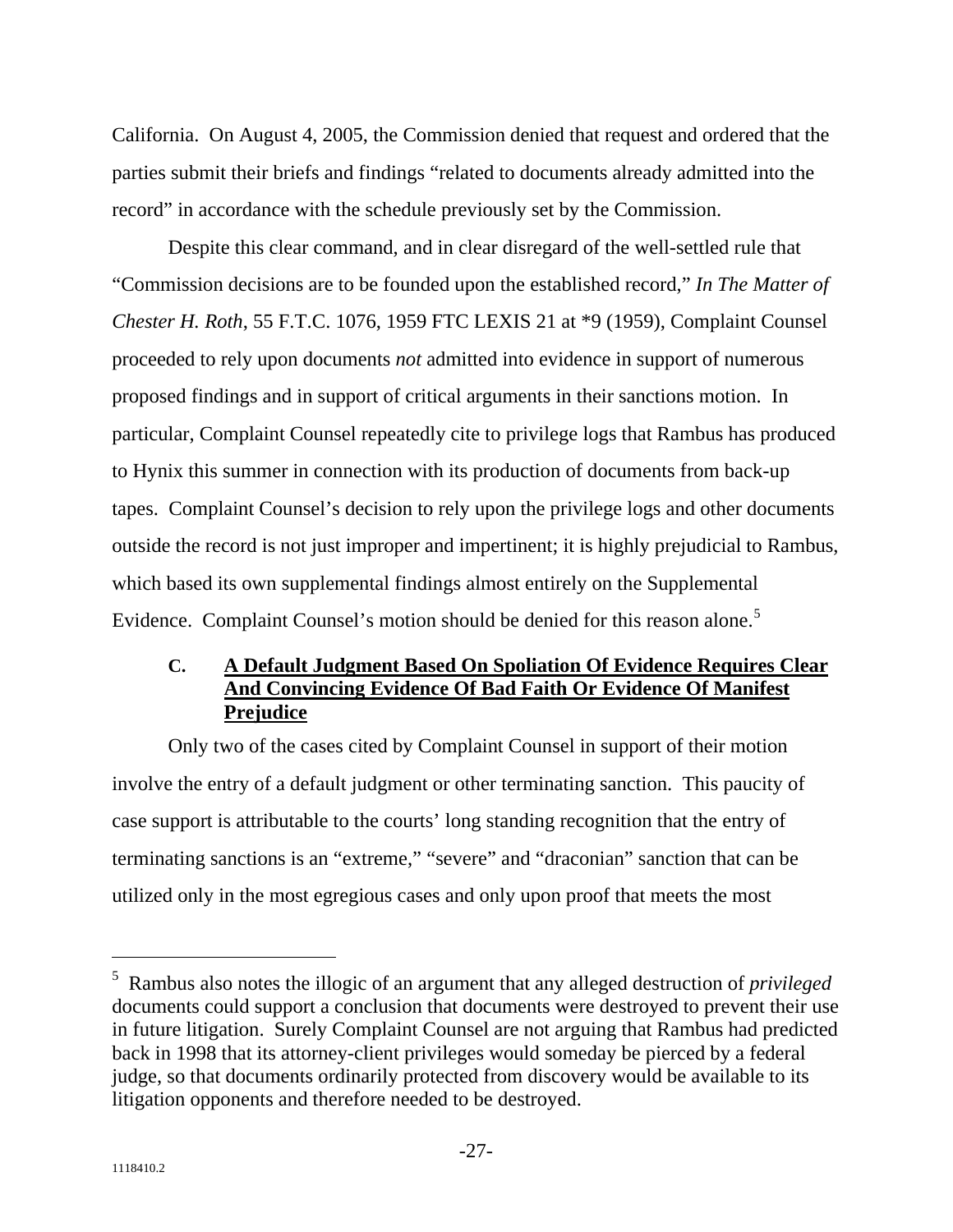exacting standard of evidence. The courts have erected such barriers because a dismissal is inconsistent with the judicial system's "strong presumption in favor of adjudications on the merits." *Shepherd v. American Broadcasting Cos.*, 62 F.3d 1469, 1475 (D.C. Cir. 1995) (dismissal reversed). *See also Maynard v. Nygren*, 332 F.3d 462, 467 (7th Cir. 2003) (dismissal is a "draconian" sanction that will be reviewed with "vigilan[ce]" on appeal); *United States v. Shaffer Equip. Co.*, 11 F.3d 450, 462 (4th Cir. 1993) (dismissal reversed; recognizing the "strong policy that cases be decided on the merits"); *Wilson v. Volkswagen of Amer., Inc*., 561 F.2d 494, 503-504 (4th Cir. 1977) (holding that a terminating sanction "runs counter to sound public policy of deciding cases on their merits and against depriving a party of his fair day in court"). The Commission itself recently spoke of these same factors, in refusing to order dismissal of an action despite Complaint Counsel's failure to comply with an ALJ protective order. *See* Order, *In Re Basic Research, L.L.C.*, Dkt No. 9318 (June 17, 2005), at p. 5 (referring to "the strong public policy favoring disposition of cases on their merits. . . .").

#### **Dismissal Is Warranted Only In Extreme Cases: The Party Seeking Dismissal Must Demonstrate Flagrant Bad Faith Or Extraordinary Prejudice 1.**

Dismissal is warranted "only in extreme cases." *McCargo v. Hedrick*, 545 F.2d 393, 396 ( $4<sup>th</sup>$  Cir. 1977). A federal court may not exercise the power to dismiss absent a showing of *bad faith* or *extraordinary prejudice*:

> "At bottom, to justify the harsh sanction of dismissal, the district court *must* consider both the spoliator's conduct and the prejudice caused and be able to conclude either (1) that the *spoliator's conduct was so egregious* as to amount to a forfeiture of his claim, or (2) that the effect of the spoliator's conduct was *so prejudicial* that it substantially denied the defendant the ability to defend the claim."

*Silvestri*, 271 F.3d at 593 (emphasis added). *See also Wilson*, 561 F.2d at 504 (dismissal requires "flagrant bad faith" that prejudices the adversary); *Hartford Ins. Co. of the*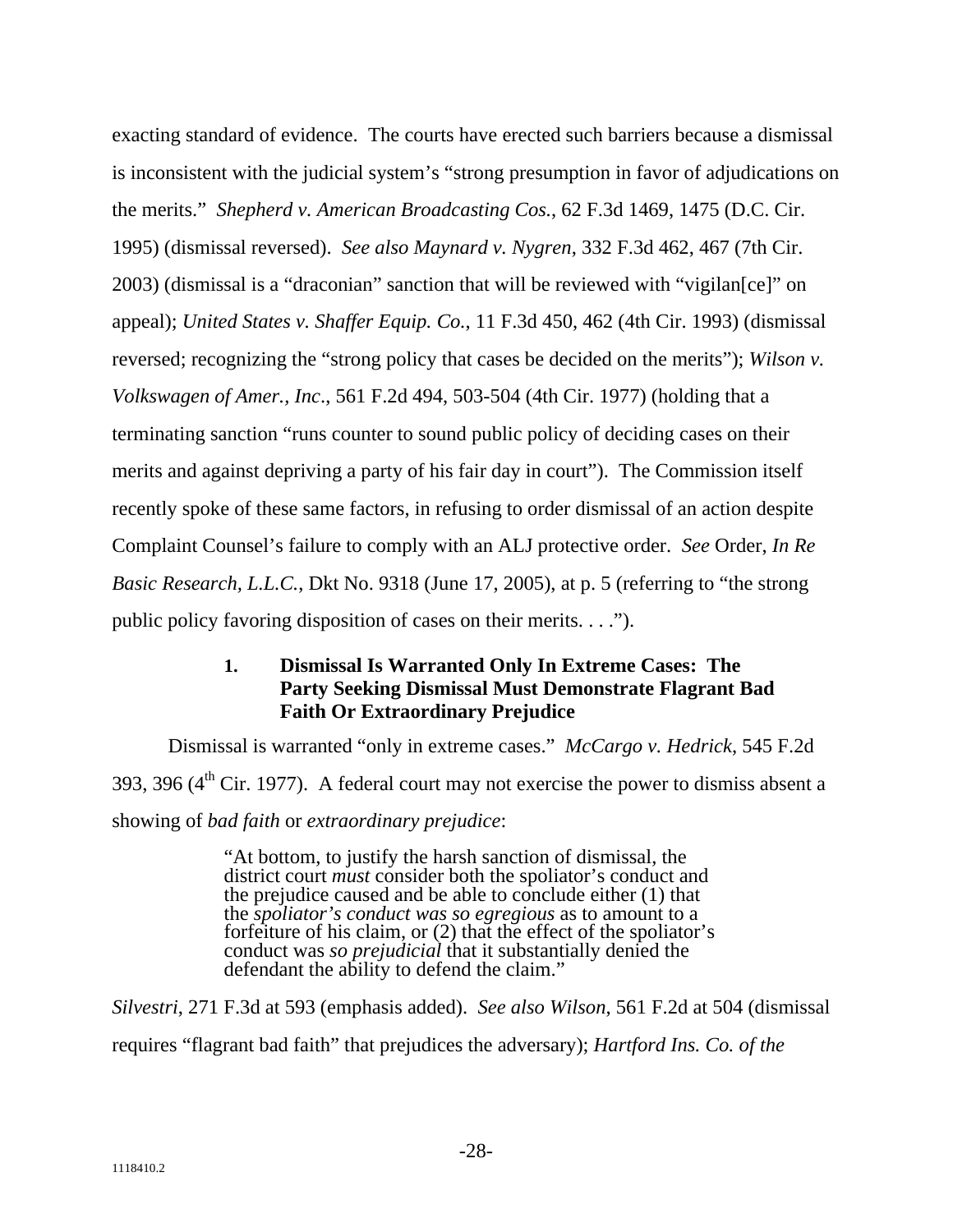*Midwest v. American Automatic Sprinkler Sys., Inc.*, 201 F.3d 538, 543-44 (4th Cir. 2000) (same).

**2. Bad Faith Must Be Shown By Clear And Convincing Evidence**  It is also well settled that to justify dismissal based on a charge of flagrant bad faith, the bad faith must be proved by *clear and convincing evidence*. *Shepherd*, 62 F.3d at 1476-1478 (dismissal reversed for failure to establish misconduct by clear and convincing evidence); *Aptix Corp. v. Quickturn Design Systems, Inc.*, 269 F.3d 1369, 1374 (Fed. Cir. 2001) (applying clear and convincing evidence in upholding dismissal); *Maynard*, 332 F.3d at 468, n.3 ("In all circumstances, to justify dismissal as a sanction, there must be clear and convincing evidence."). *See also Aoude v. Mobil Oil Corp.,* 892 F.2d 1115, 1118 (1st Cir. 1989) (in order to obtain dismissal, fraud on the court must be demonstrated "clearly and convincingly"); *Pfizer, Inc. v. Int'l Rectifier Corp.*, 538 F.2d 180, 195 (8th Cir. 1976) (in order to obtain dismissal, fraud on the court "must be supported by clear, unequivocal and convincing evidence"); *Scholastic, Inc. v. Stouffer*, 221 F. Supp.2d 425, 439 (S.D.N.Y. 2002) (applying the clear and convincing evidence standard to dismissal for fraud on the court).

As summarized by the D.C. Circuit: "for those inherent power sanctions that are fundamentally penal – dismissals and default judgments, as well as contempt orders, awards of attorneys' fees, and the imposition of fines – the district court must find clear and convincing evidence of the predicate misconduct." *Shepherd*, 62 F.3d at 1478. This standard rests on three compelling rationales. *First*, "[b]ecause of the fundamental importance of trying cases." *Id.* at 147[6](#page-29-0).<sup>6</sup> Second, "because most inherent power sanctions . . . are fundamentally punitive. Our judicial system has a cherished tradition of

 $\overline{a}$ 

<span id="page-29-0"></span> $6$  The D.C. Circuit explained that the burden of proof "is a choice about where to place the risk" of error. *Shepherd*, 62 F.3d at 1476. Clear and convincing is the appropriate standard because "it is better to risk permitting a 'guilty' [party] to defend [its] case than to risk denying an 'innocent' [party] its day in court." *Id*.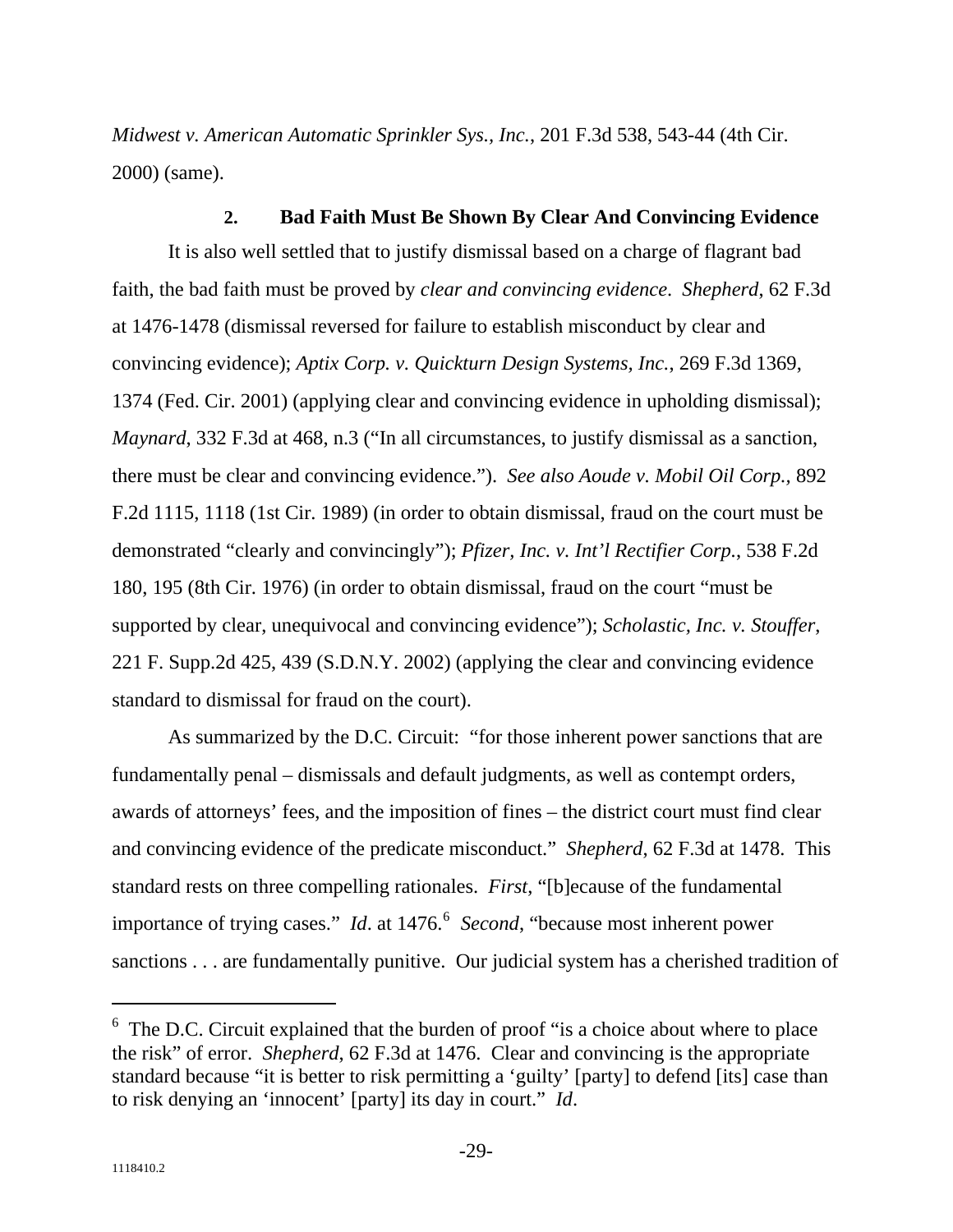using a heightened standard of proof to guard against the erroneous imposition of criminal punishments and analogous deprivations of liberty, property, or reputation." *Id*. *Third*, "because the predicate misconduct at issue involves allegations of fraud or some other quasi-criminal wrongdoing" (*id*. at 1477), and courts generally require a higher standard of proof for such alleged wrongdoing (*e.g.*, civil fraud or relief from judgment based on alleged fraud under Rule 60(b)(3)). *Id*.

Complaint Counsel nowhere mention the nature of the burden they must meet on this issue and do not claim to have met it. The motion should be denied for that reason alone.

#### **Bad Faith Sufficient For Dismissal Requires Destruction, Fabrication Or Alteration Of Evidence For The Purpose Of Obstructing The Opposing Party's Case 3.**

Intentional destruction of evidence alone is not bad faith for dismissal purposes. The courts instead require clear and convincing evidence that a party destroyed evidence in order to suppress the truth and "reduce the strength of [the adversary's] case." *Hodge v. Wal-Mart Stores, Inc.*, 360 F.3d 446, 450 (4th Cir. 2004).

Absent an insidious intent to *suppress* evidence, the failure to maintain evidence is not itself bad faith sufficient to justify dismissal. *Silvestri*, 271 F.3d at 593-594 (although plaintiff failed to preserve the "central piece of evidence in [the] case," his conduct could not form the basis for dismissal where the plaintiff's intent was unclear from the record). The destruction of materials pursuant to a corporate retention policy does not rise to that level of bad faith unless the evidence is clear that the destruction was undertaken to obstruct an opponent's ability to obtain the evidence. *See Morris,* 373 F.3d at 901.

*Morris* is instructive. In that case, the Union Pacific Railroad, pursuant to a retention policy that required the recycling of audiotapes every 90 days, destroyed an audiotape recording of the communications between a train crew and a dispatcher on the day of the accident at issue in the litigation. The district court found a level of bad faith

-30-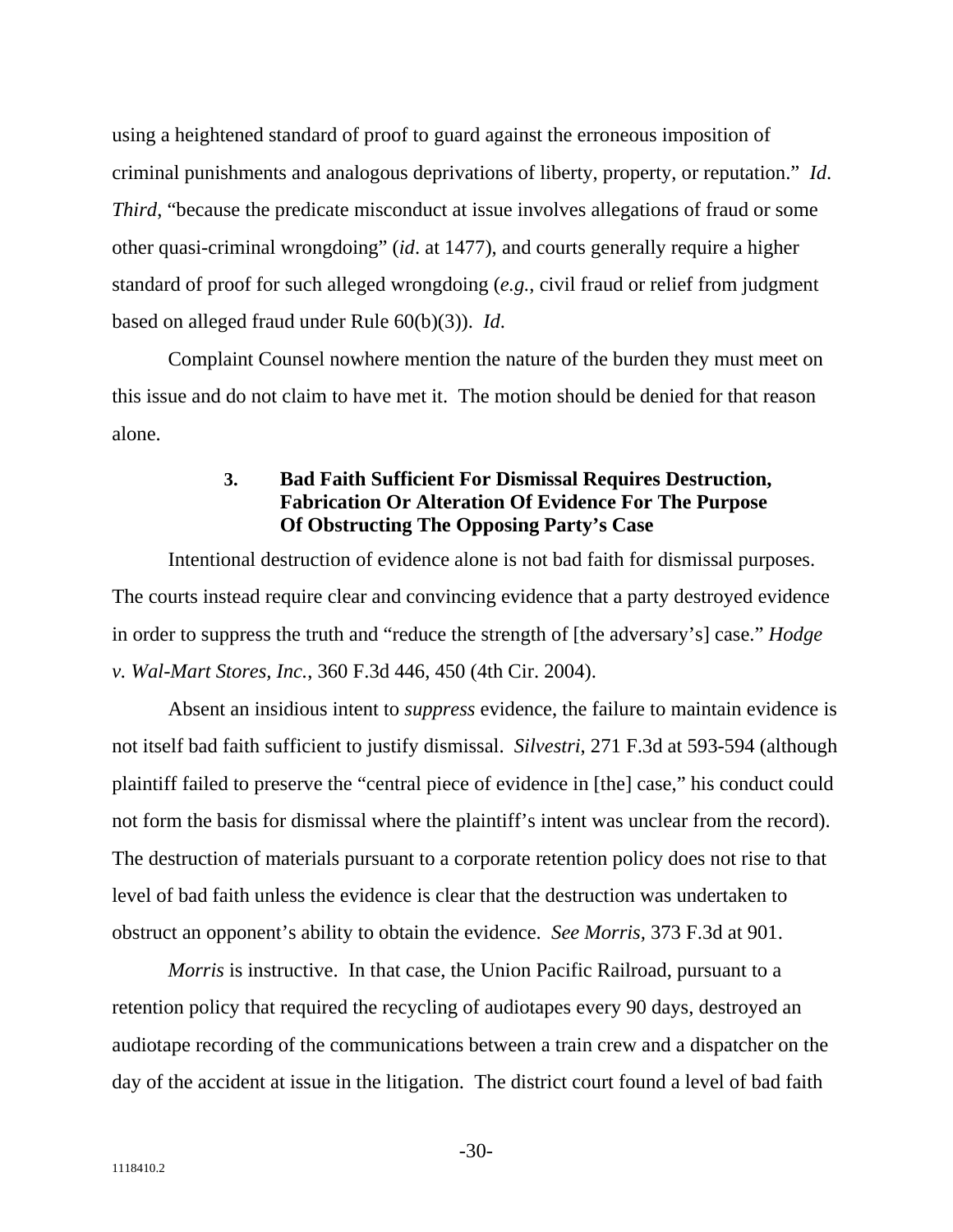sufficient to justify an adverse inference (by definition a lesser sanction than dismissal), but the Eighth Circuit reversed. The Eighth Circuit acknowledged that when the tape was destroyed, the railroad had "'general knowledge that such tapes would be important to any litigation over an accident that resulted in serious injury or death, and . . . knowledge that litigation is frequent when there has been an accident involving death or serious injury,'" and had even made efforts to preserve audiotapes in other cases where the audiotape was favorable to the railroad. *Id.* at 902. Nonetheless, given the neutral terms of its retention policy, and the absence of evidence that the railroad had been selective about whether to preserve or destroy evidence related to that case, the Eighth Circuit held that even an adverse inference was not warranted. *Id.* at 902. Hence, bad faith cannot be inferred based on the general knowledge that records destroyed pursuant to a corporate retention policy *may* be useful in future litigation – even if such litigation was foreseeable. Rather, the alleged spoliator must have a specific purpose to destroy evidence known to be helpful to another party's case.

Nor can bad faith sufficient to warrant dismissal be inferred from testimony that turns out to be incorrect, absent proof that such testimony was known to be false at the time and was intended to deceive the decision-maker. *See Israel Aircraft Co. v. Standard Precision*, 559 F.2d 203, 208-09 (2d Cir. 1977) (reversing dismissal sanction for lack of evidence that misstatements in affidavits and depositions were fraudulent).<sup>[7](#page-31-0)</sup>

In *Stevenson*, the Eighth Circuit upheld a finding of bad faith as sufficient for an adverse inference (*not* dismissal), but did so only reluctantly. Stating that "this case tests the limits of what we are able to uphold as a bad faith determination," the court reasoned

 $\overline{a}$ 

<span id="page-31-0"></span> $\frac{7}{1}$  Those rare cases in which bad faith is proved to a level sufficient to dismiss a case involve clear evidence of extraordinary wrongdoing. In *Aptix Corp.*, 269 F.3d at 1375, for example, the defendant proved by clear and convincing evidence that the patent plaintiff submitted forged engineering notebooks in order to establish priority of invention. In *Aoude*, 892 F.2d at 1119, the plaintiff admittedly fabricated the purchase agreement that was at the center of the suit.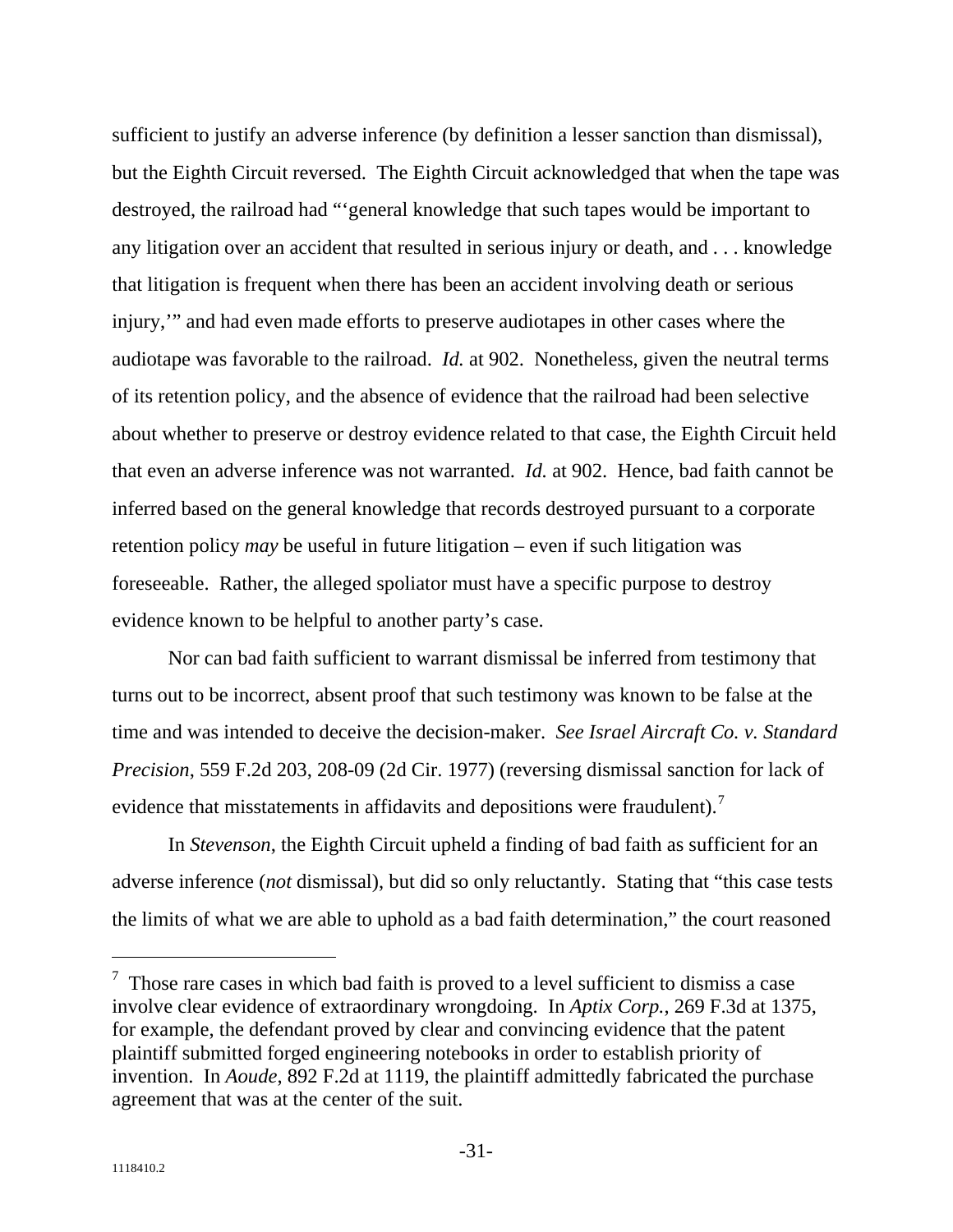that even though the tape was destroyed pursuant to an evidence retention policy, evidence that the claims representative immediately preserved certain other similar evidence but appeared intentionally to fail to preserve the voice tape in question was deemed sufficient to infer that the tape would not help the railroad's case. *Id*. at 747-748. Of course, conduct barely sufficient for an adverse inference would never have sustained a dismissal.

#### **Prejudice Does Not Justify Dismissal Unless It Is So Extraordinary That It Denies Its Adversary The Ability To Make Its Case 4.**

Like bad faith, the required showing of prejudice necessary for dismissal is exacting. Dismissal is only appropriate without bad faith "if the prejudice to the defendant is *extraordinary*, denying it the ability to adequately defend its case." *Silvestri*, 271 F.3d at 593 (emphasis added). The facts of the *Silvestri* case underscore the level of prejudice necessary before a dismissal sanction is appropriate for spoliation. There the plaintiff brought a products liability suit against General Motors for the failure of a car's air bag to trigger when the plaintiff was driving drunk and hit a fence and then a utility pole. Before bringing suit, the plaintiff allowed the car to be repaired and sold so that the defendant could not conduct any tests on the air bag mechanism or any analysis of the damage to the car. The Fourth Circuit found that there was not sufficient evidence of the plaintiff's intent to suppress the truth and obstruct the defendant's case to justify the dismissal. *Id*. at 593-594. However, the court affirmed the district court's dismissal on prejudice grounds. The Fourth Circuit found extraordinary prejudice where the plaintiff's action's destroyed the "central piece of evidence" in the case and "denied General Motors access to the only evidence from which it could develop its defenses adequately." *Id*. Absent proof of extraordinary prejudice, there is no basis for the draconian sanction of dismissal.

-32-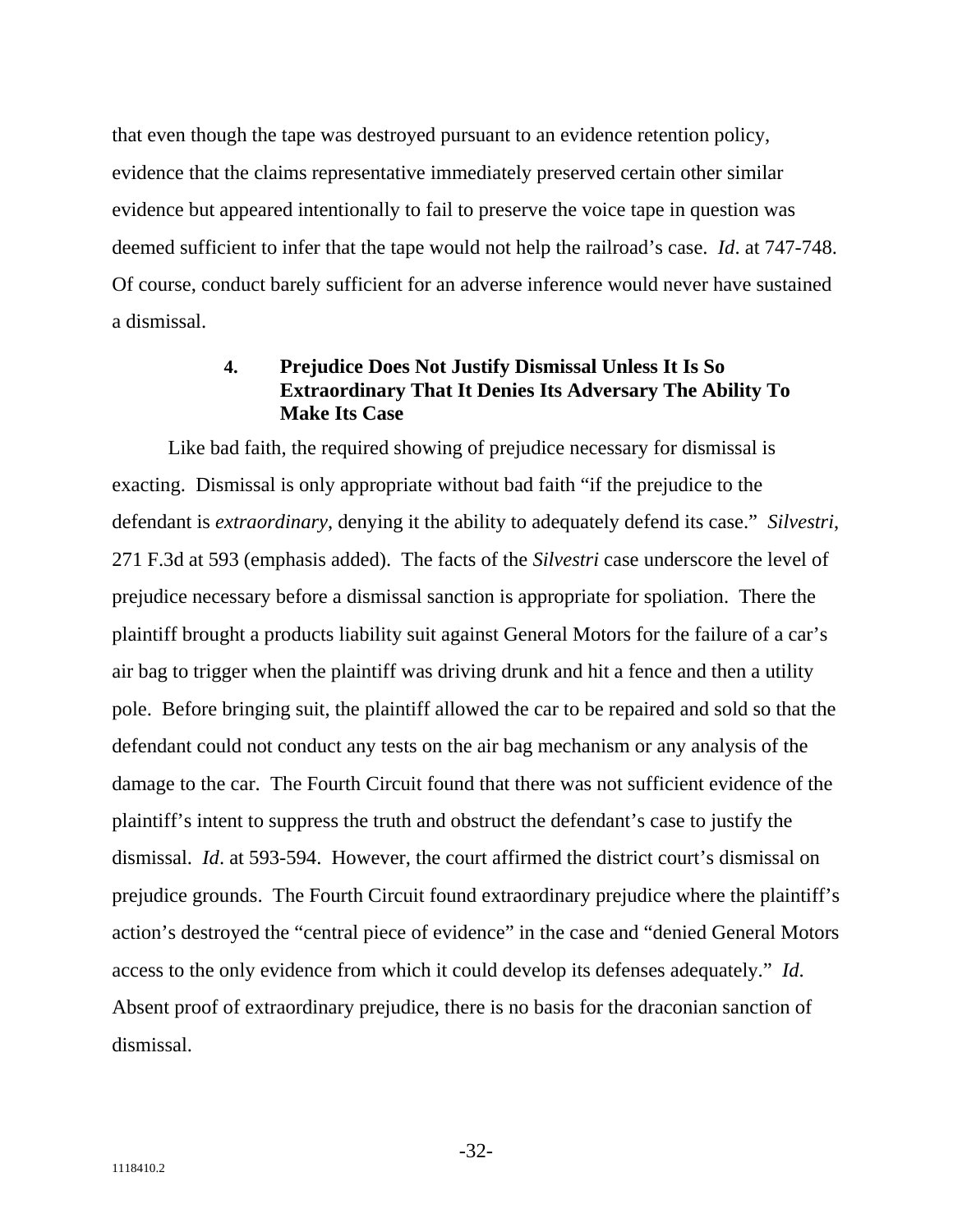#### **Complaint Counsel Have Not Introduced Any Evidence, Let Alone Clear And Convincing Evidence, To Establish That Rambus Willfully Destroyed Evidence In Bad Faith D.**

In order to justify *any* sanction for spoliation, Complaint Counsel must show (1) that Rambus deliberately destroyed evidence, (2) that Rambus did so with knowledge that the evidence would be relevant (3) to issues for trial in litigation that was reasonably foreseeable, and (4) that such destruction has caused prejudice to Complaint Counsel. *Hodge*, 360 F.3d at 450 (requiring proof of deliberate destruction); *Vodusek v. Bayliner Marine Corp.*, 71 F.3d 148, 156 (4th Cir. 1995) (spoliation requires finding that "the party knew the evidence was relevant to some issue at trial and that his willful conduct resulted in its loss or destruction"). In order to justify the extraordinary sanction of *dismissal*, Complaint Counsel must *further* prove by clear and convincing evidence that Rambus deliberately destroyed evidence in bad faith, and that lesser sanctions would not be sufficient to remedy proven spoliation.

#### **1. Complaint Counsel Have Not Shown By Clear And Convincing Evidence That Rambus Deliberately Destroyed Evidence In Bad Faith**

Complaint Counsel's theory of bad faith is that Rambus's document retention policy was linked to an alleged scheme to defraud JEDEC. In particular, Complaint Counsel's theory is that because Rambus knew that its JEDEC participation could give rise to an equitable estoppel defense, Rambus adopted and implemented the document retention policy to destroy all evidence of its JEDEC participation. But that theory does not square with the facts, and certainly not to the extent of proving bad faith by clear and convincing evidence.<sup>[8](#page-33-0)</sup>

 $\overline{a}$ 

<span id="page-33-0"></span><sup>&</sup>lt;sup>8</sup> Complaint Counsel rely in part on Judge Payne's statement in a 2001 attorneys' fees opinion that Rambus implemented the document retention policy "for the purpose of getting rid of documents that might be harmful in litigation." *Rambus Inc. v. Infineon Technologies AG*, 155 F. Supp. 2d 668, 682 (E.D. Va. 2001). That statement does not provide clear and convincing evidence that Rambus, acting in bad faith, deliberately adopted and executed its document retention policy in order to destroy documents that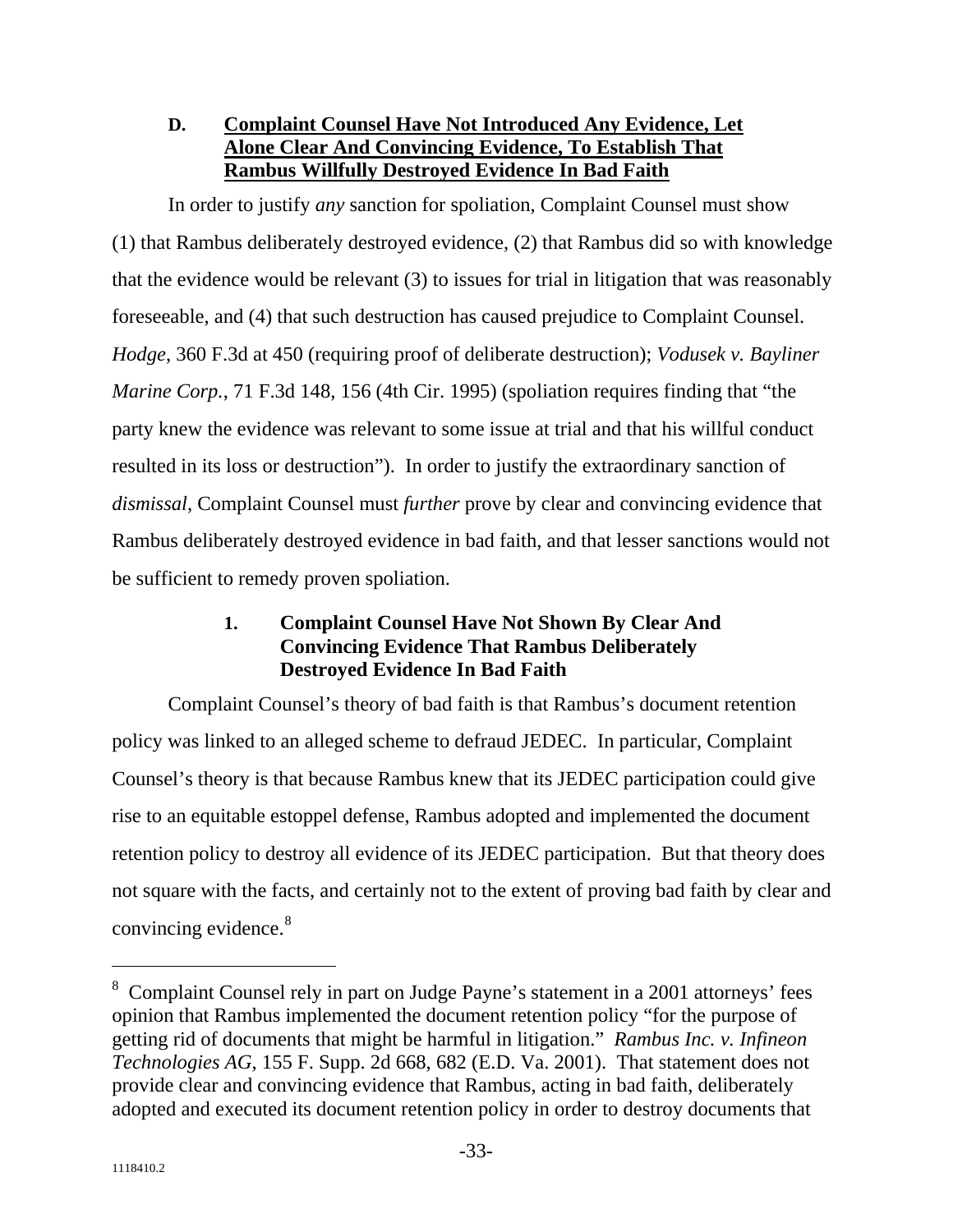*First*, it is now undisputed that Rambus adopted its document retention policy at the suggestion of outside counsel, and the policy itself was prepared in large part by outside counsel. Moreover, those same outside lawyers were aware of and participated in discussions relating to the future licensing of patents to DRAM manufacturers and others and themselves prepared several of the documents that Complaint Counsel rely upon. Rambus's reliance on counsel to understand and advise it on these interrelated issues is compelling evidence that Rambus acted in good faith in adopting and implementing its document retention policy. RRSF ¶¶ 9-32.

*Second*, the unprecedented discovery that Complaint Counsel have obtained pursuant to Judge Payne's May 18, 2004 orders has revealed that there is nothing *behind* the document retention policy or the legal advice surrounding its adoption that says anything about being concerned about potentially damaging JEDEC evidence. Complaint Counsel cite not one word from any of the privileged documents they obtained pursuant to Judge Payne's orders that gives any indication that the document retention policy had anything to do with JEDEC.

*Third*, the fact that individuals who complied with the document retention policy were the source of what Complaint Counsel deem the most significant JEDEC evidence in the case is powerful evidence that Rambus did not intentionally set out to destroy such documents in order to deprive its adversaries of relevant evidence. Most notably, the evidence shows that when Richard Crisp, after litigation had begun, located a large quantity of JEDEC e-mails on his home computer, he *collected* them and *turned them over to Mr. Steinberg,* who turned them over to outside counsel for production. Crisp, Trial Tr. 3572-76, 3588-96; RX-2541 (Steinberg 10/6/04 *Infineon* Dep. at 357).

might help future litigation adversaries. Moreover, as discussed elsewhere, interlocutory orders cannot be given preclusive effect.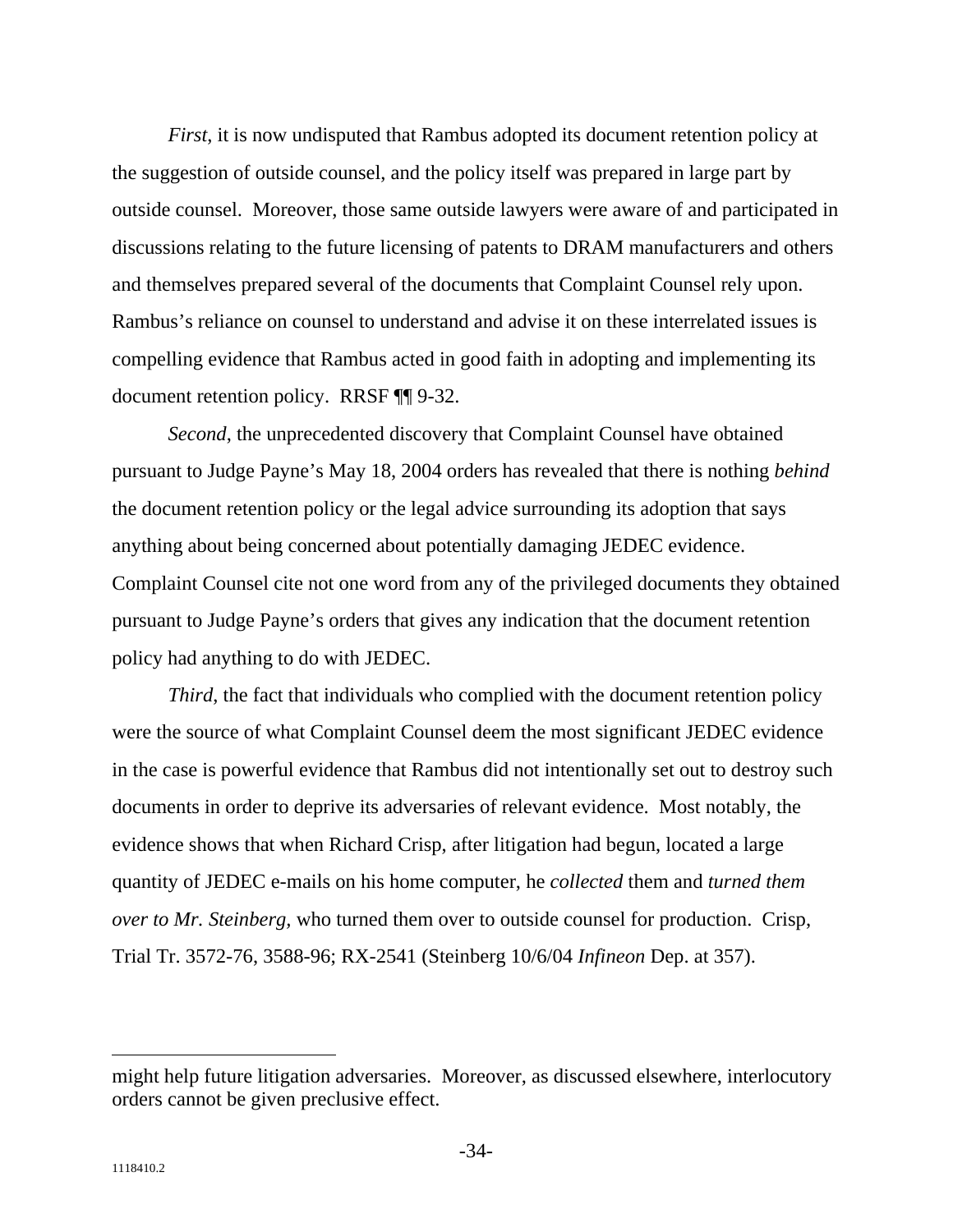Whether viewed separately or in combination, this evidence is entirely inconsistent with Complaint Counsel's supposition about the document retention policy being instituted to cover up evidence of alleged JEDEC misconduct.

*First*, Complaint Counsel insist that Rambus JEDEC representative Richard Crisp destroyed "anything he had on paper in his office." CCSF 114. What the evidence actually shows is that *publicly available* JEDEC documents (such as official minutes of meetings and unmarked ballots), *i.e.*, information that the JEDEC office retained, were discarded. The disposal of publicly available information does not show bad faith.

*Second*, Complaint Counsel suggest that the JEDEC-related documents that Rambus did locate and produce in litigation survived "accidentally." CCSF 115, 122; Motion at 20. The record evidence, however, shows that JEDEC documents survived only by accident contradicts the record evidence, which shows that Blakely, Sokoloff's Rambus files include "general" files which, as the name suggests, related to more general matters and were organized by topic. CX5038 (Jan. 31, 2000 Letter from Lester Vincent to Neil Steinberg at BSTZ 00063); CX5072 at 54-55 (Vincent 11/30/04 *Infineon* Dep.). There is no evidence that Mr. Vincent was asked to clean the general files. It is instead likely that the JEDEC-related documents in Mr. Vincent's files were retained not by "accident," as Complaint Counsel hypothesize, but rather because they were in general files which Mr. Vincent did not clean out.

*Finally*, Complaint Counsel point to a hodge-podge of "snippets" culled from emails and documents to try to establish a bad faith attempt to undermine the truth-finding process. For example, Complaint Counsel point to Mr. Crisp's use of a joke in an e-mail regarding "DDR datasheets." Motion at 19. But DDR datasheets are publicly available information, not "JEDEC-related documents," as Complaint Counsel assert. *Id*. Hence, the e-mail does not imply that Mr. Crisp or anyone else thought that Rambus adopted its document retention policy in order to deliberately destroy evidence favorable to Rambus's adversaries.

-35-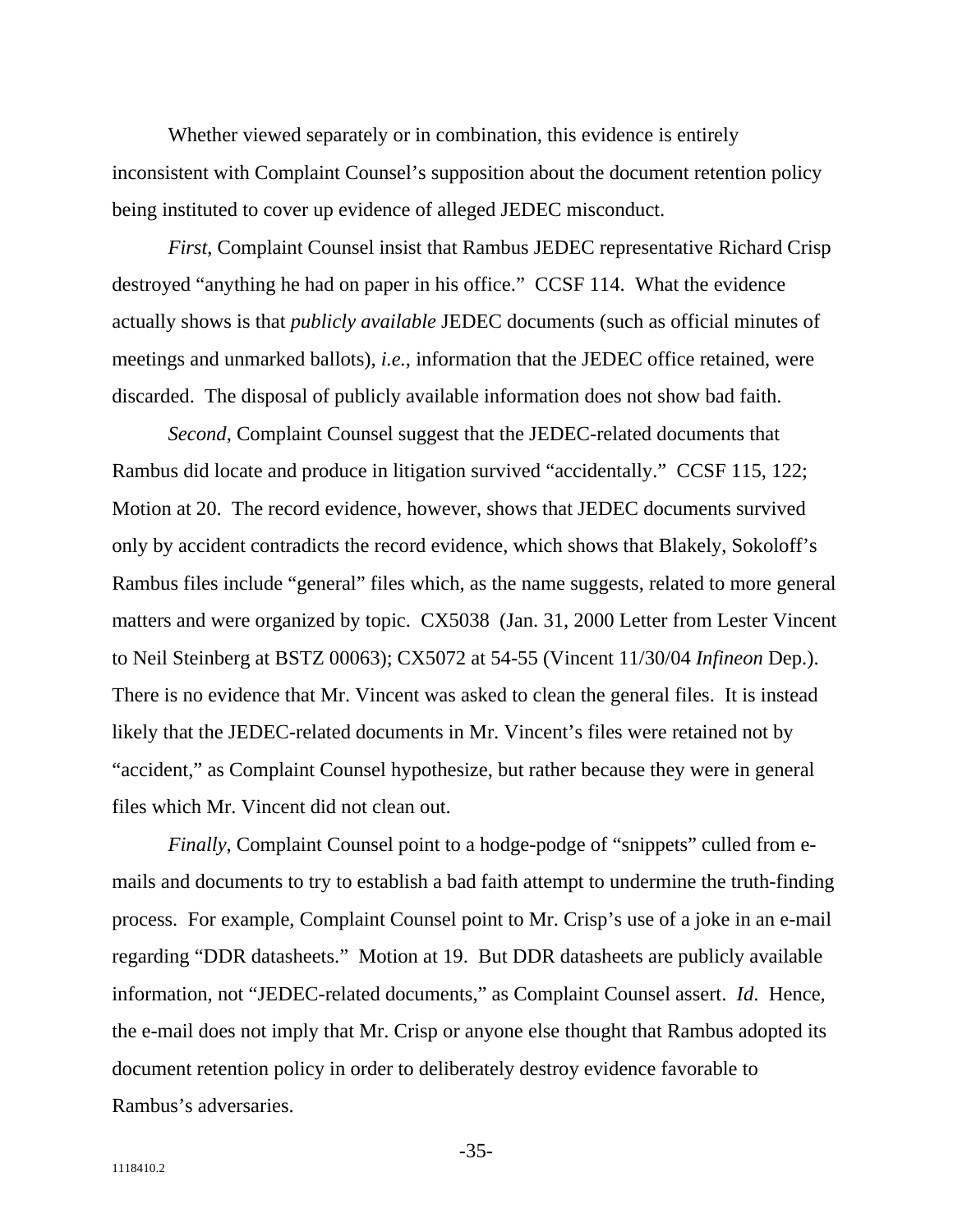In sum, neither the evidence that is in the record nor Complaint Counsel's mischaracterization of it rise to the level of clear and convincing evidence that Rambus adopted or implemented its document retention policy in a bad faith attempt to deliberately destroy evidence.

#### **Complaint Counsel Have Not Shown That Rambus Destroyed Documents Knowing They Would Be Relevant In Litigation 2.**

In order to obtain any remedy for spoliation, a party must show that the alleged spoliator knew it was destroying relevant documents. *Vodusek*, 71 F.3d at 156. Complaint Counsel's attempt to meet this requirement is based *solely* on their statement that JEDEC-related documents were "swept into Rambus's 1998 document retention program." Motion, p. 21. For reasons discussed in the foregoing section, Complaint Counsel have not shown that such documents were targeted for destruction or that Rambus destroyed any such documents knowing that they would be relevant. Complaint Counsel thus also fail to meet this requirement to establish spoliation.

#### **3. Complaint Counsel Have Not Shown That Rambus Destroyed Potentially Relevant Documents At A Time When Litigation Was Reasonably Foreseeable**

To obtain any sanction based on a claim of spoliation for the pre-complaint destruction of documents, Complaint Counsel must show that Rambus knowingly destroyed evidence at a time that litigation against Complaint Counsel was "reasonably foreseeable." *Silvestri*, 271 F.3d at 590. Courts applying the reasonable foreseeability standard to precomplaint destruction of evidence have adopted the following test: "'The proper inquiry here is whether defendant, *with knowledge that this lawsuit would be filed*, willfully destroyed documents which it knew or should have known would constitute evidence relevant to this case.'" *Struthers Patent Corp. v. Nestle Co.*, 558 F. Supp. 747, 765-66 (D.N.J. 1981) (emphasis added) (quoting *Bowmar Instrument Corp. v. Texas Instruments, Inc.,* 25 Fed. R. Serv. 2d 423, 427 (N.D. Ind. 1977)). *See also* Gorelick,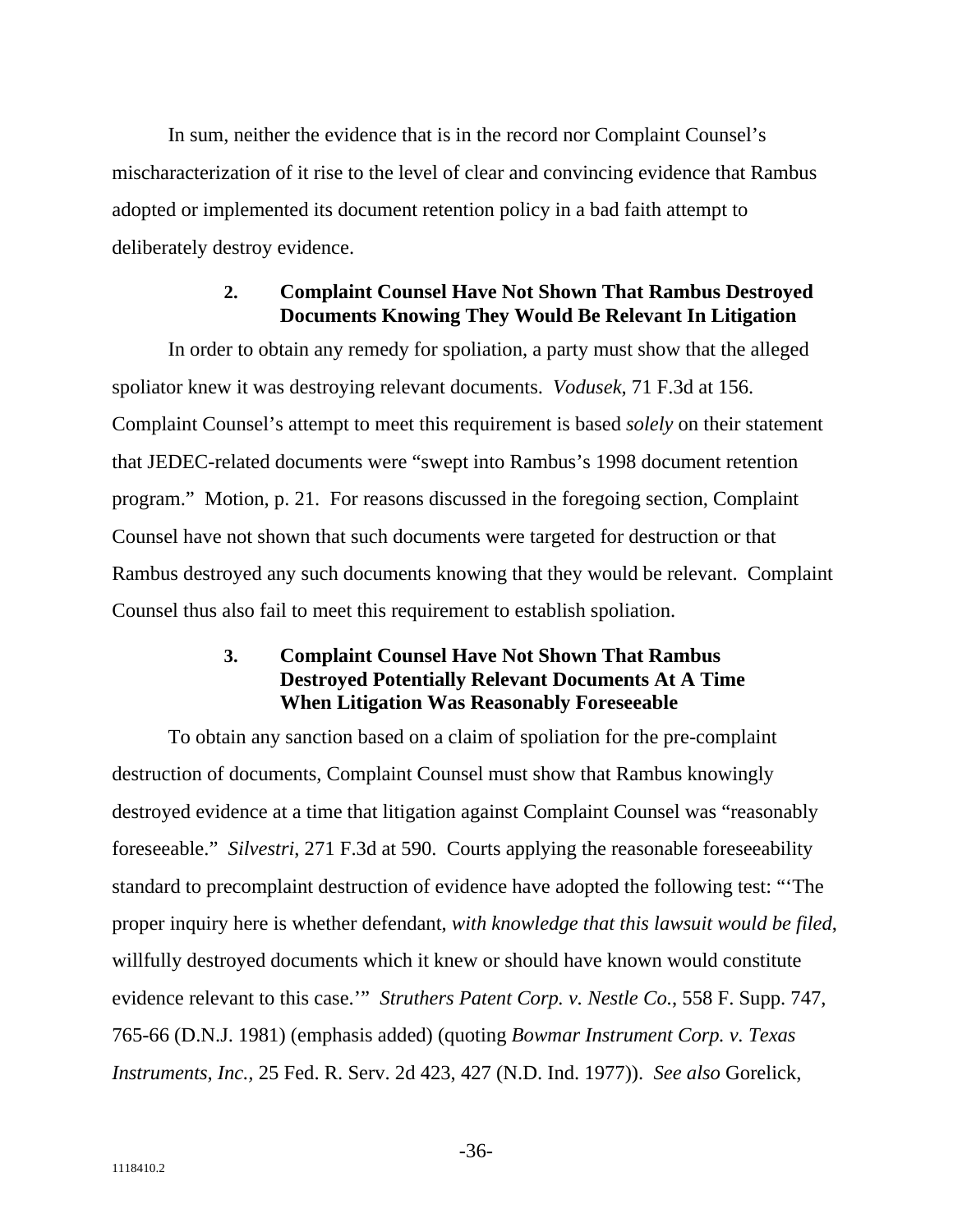*supra*, § 3.12, at 104 (quoting standard and noting that "[o]ther courts have adopted similar standards"). "[T]he duty to preserve evidence prior to the filing of a lawsuit typically arises when the party is on notice that the litigation is 'likely to be commenced,'" and "[t]here appear to be no cases extending the foreseeability requirement to a remote possibility of future litigation." Jeffrey S. Kinsler & Anne R. Keyes MacIver, *Demystifying Spoliation of Evidence*, 34 Tort & Ins. L.J. 761, 764 (1999). *See also* American Bar Association, Section of Litigation, Civil Discovery Standards, August 1999, Standard No. 10 ("For the duty [to preserve evidence] to attach *before* a suit has been filed . . . the litigation must be *probable, not merely possible*.") (emphasis added).

As applied in the patent context, the requirement that litigation be probable, rather than merely possible, means that a patentee has no duty to take affirmative steps to preserve evidence for another party's use unless (at a minimum) the patentee has (1) an issued patent (without which the patentee has no cause of action), (2) a basis for concluding that it may assert that patent against an infringer of that patent, and (3) the knowledge that it will pursue litigation against the infringer rather than negotiate a license. Any broader rule would be too amorphous to understand and administer and would create incentives (as it has here) for the accused infringer to avoid questions relating to the patent's validity, application and enforceability with charges of deliberate spoliation.

Here, litigation against a DRAM manufacturer was not reasonably foreseeable until the November-December 1999 time-frame. The first of the patents that Rambus has asserted against any DRAM manufacturers did not issue until June of 1999. Rambus started to approach DRAM manufacturers to assert its patent rights and to determine if they would take a license. It was not until negotiations with Hitachi broke down around the late November 1999 time-frame that Rambus decided it would institute litigation – indeed, it was only then that Rambus started to interview counsel to represent it in

-37-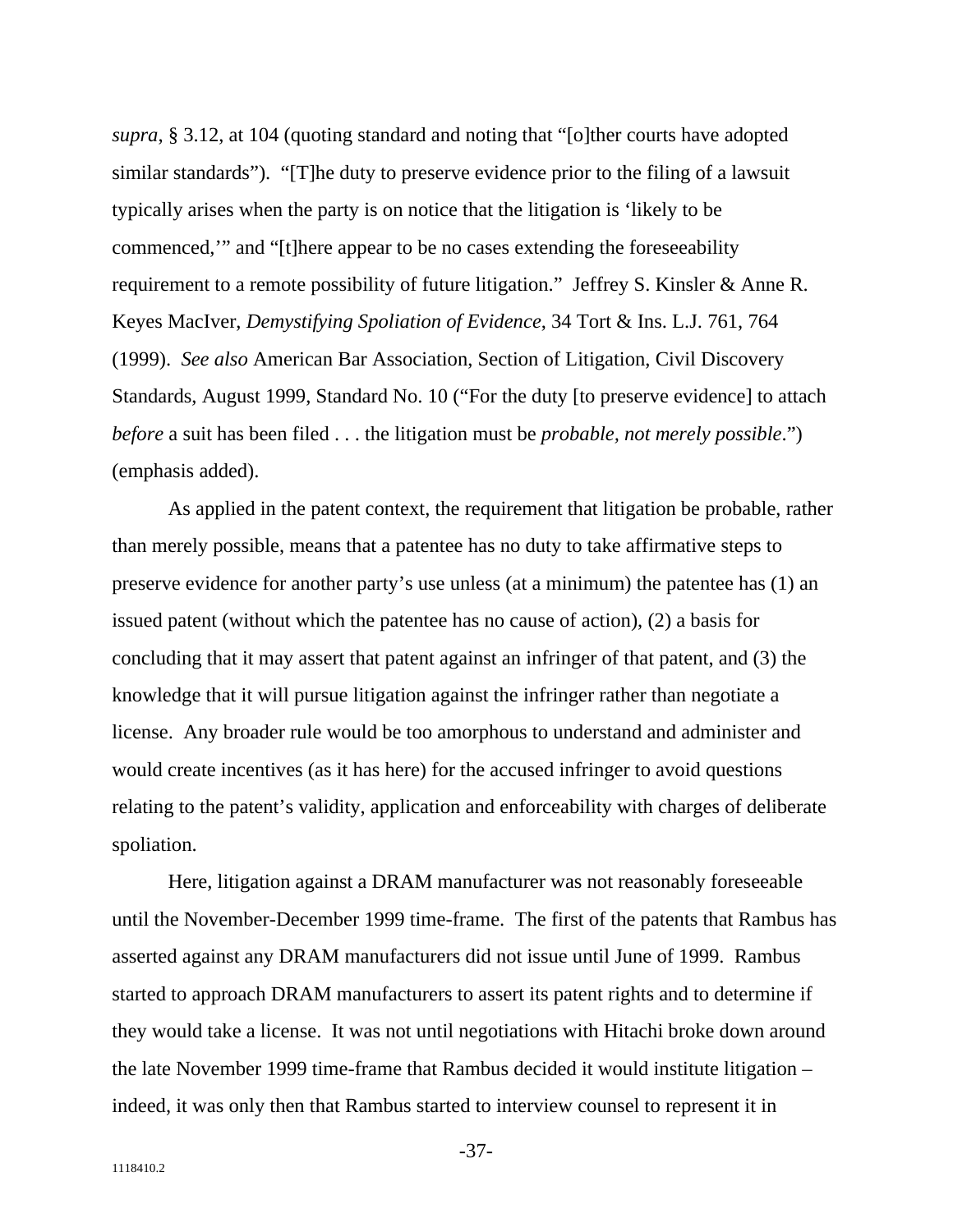litigation. Once litigation against Hitachi was reasonably foreseeable, Rambus instituted a litigation hold and told employees with potentially relevant information to preserve any such documents.

Complaint Counsel contend that litigation was actually foreseeable to Rambus as early as February or March of 1998, because Mr. Karp presented slides to Rambus's Board that referred to a "licensing and litigation strategy." *See* Mot. at 9-10. But Complaint Counsel's evidence does not show that Rambus actually adopted a litigation strategy (or even a licensing and litigation strategy) at that time, and in fact the testimony in the record is that such a strategy was not adopted. *See* Rambus Responses to Complaint Counsel's Statement of Undisputed Facts at 12-13. In any event, documents showing that Mr. Karp, and later Mr. Steinberg (who joined the company as an employee in April of 1999), considered litigation contingencies in the context of thinking about how to assert patents that *might* issue at some point in the future does not establish that litigation was "reasonably foreseeable." It shows, at most, that litigation was a *possibility* – as it is for any entity that applies for and obtains patents – but one that was contingent. It depended upon such uncertain factors as whether patents would issue, whether they would cover SDRAM and DDR SDRAM devices, and whether manufacturers of those devices would agree to take a license for the right to use Rambus's patented inventions. As discussed above, however, the *possibility* of litigation does not suffice to create a duty to institute a litigation hold; it is the *probability* of litigation that does, and in Rambus's case that probability did not materialize until late 1999.

Complaint Counsel contend that, regardless of whether litigation was reasonably foreseeable in September 1998 or August 1999, Rambus committed spoliation in December 2000 when its employees were given burlap sacks to use for disposing of materials that they did not need to take with them when Rambus moved to a different building. Nearly a year before the office move, however, Rambus had taken steps to put in place a litigation hold, telling personnel likely to possess potentially relevant material

-38-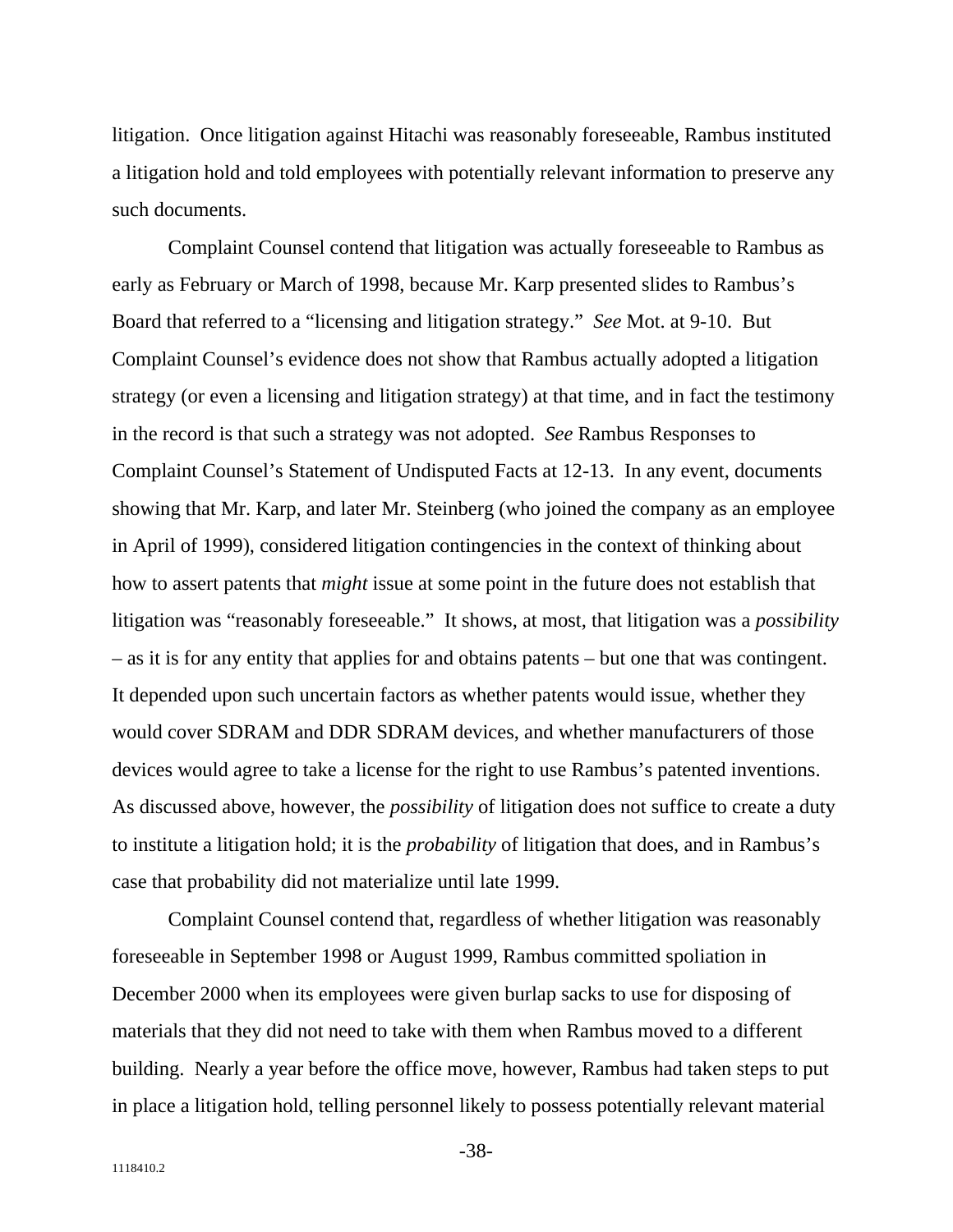to retain that material and not discard it. *See* RSF 1667-1672; RRSF 64.<sup>[9](#page-39-0)</sup> As the *Infineon* court explained in its opinion denying Rambus discovery of Complaint Counsel's document retention practices, a corporation is not obligated to stop throwing away documents simply because it is in litigation. A party has a duty "to ensure the preservation of all *relevant* documents – not to preserve every document irrespective of relevancy." See Memorandum Opinion, *Rambus Inc. v. Infineon Technologies AG*, Civ. No. 3:00CV524 (E.D. Va. Sept. 29, 2004), p. 8 n.6. There is no evidence that Rambus's office move in 2000 violated this requirement.

For these reasons, Complaint Counsel has failed to demonstrate that Rambus knowingly destroyed relevant documents at a time when litigation was reasonably foreseeable.

#### **Complaint Counsel Cannot Show Prejudice Because Rambus's Alleged Destruction Of Documents Is Entirely Irrelevant To Complaint Counsel's Claims In This Case E.**

After many months of considering the testimony and documentary evidence on these issues, and after preparing over 1,650 individual findings of fact. Judge McGuire

 $\overline{a}$ 

<span id="page-39-0"></span><sup>9</sup> Complaint Counsel's assertion that Rambus's 30(b)(6) witness testified that employees were not given instructions about what to retain prior to the office move, *see* CCSF 107, is misleading. The questions that Infineon's counsel asked at the deposition related to instructions that were provided to employees at the time of the move. Infineon's counsel carefully refrained from asking questions about the litigation hold that had been communicated nearly a year before the office move (and not lifted), even though Infineon's counsel was in possession of the August 2001 deposition of Rambus in the *Micron v. Rambus* case, where the litigation hold was the subject of extensive testimony. Moreover, there is contemporaneous documentary evidence referring to Rambus being under a litigation hold. *See* RX-2506 (Jan. 5, 2001 e-mail regarding notice of FTC investigation and that Rambus had been "ordered to CEASE ALL DOCUMENT DESTRUCTION of any relevant documents"; "since antitrust/jedec is an issue in our active court cases we should not be destroying any relevant documents anyways so this shouldn't be a change in situation").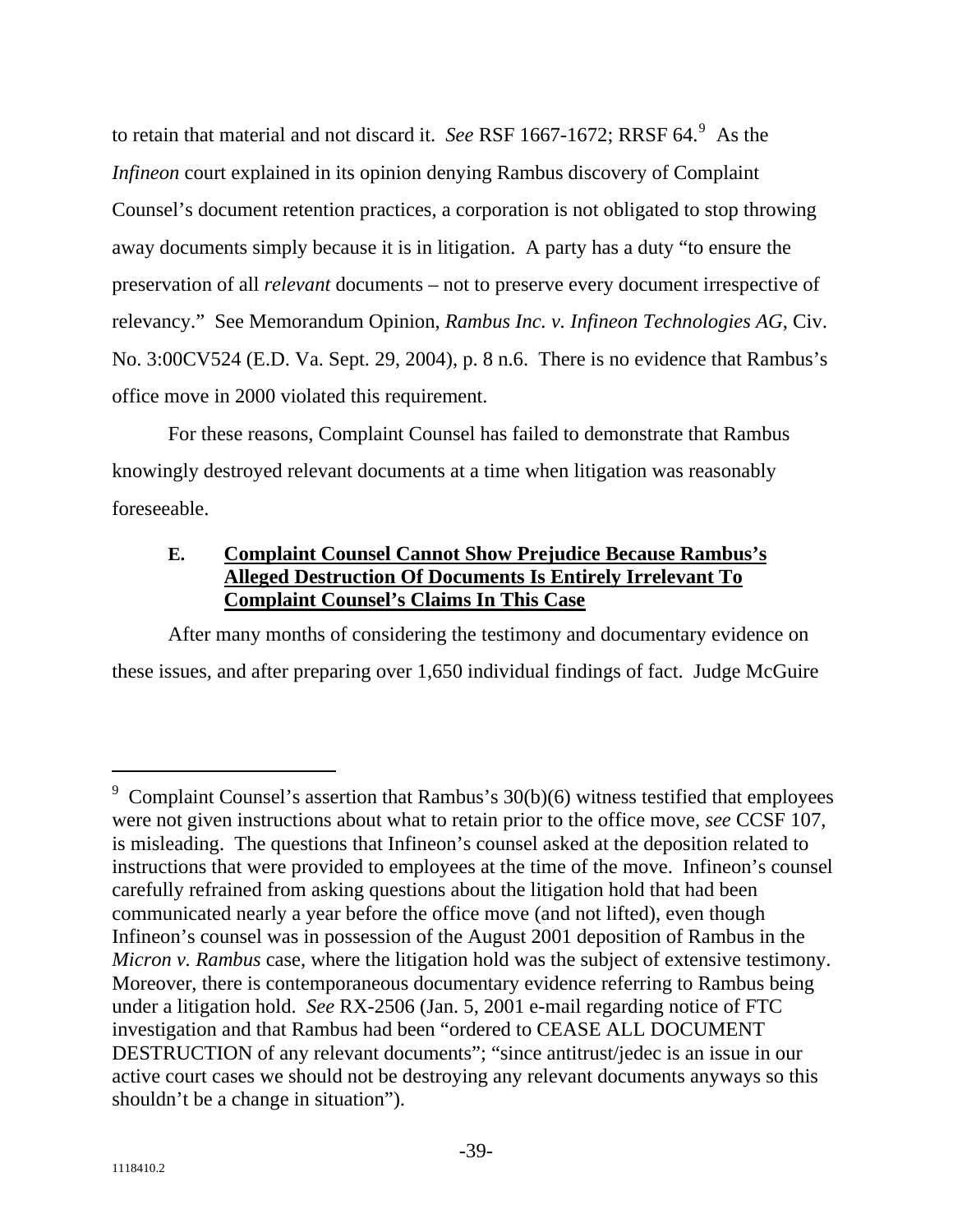concluded that Complaint Counsel had failed to meet their burden of proof on each essential element of their claims. Judge McGuire found, for example, that:

- Complaint Counsel failed to prove that JEDEC's patent policy required disclosure of a member's intellectual property interests; the evidence, including JEDEC's board minutes and the Commission's own records, conclusively showed instead that disclosure was voluntary (Initial Decision at  $\P\P$  766-771);
- Complaint Counsel failed to prove that the disclosure duty they posited arose *prior* to JEDEC balloting (a showing they needed to make because virtually none of the presentations they point to were ever balloted); indeed, their own witnesses testified to the contrary (Initial Decision at ¶¶ 783- 785);
- Complaint Counsel failed to prove that Rambus possessed patents or patent applications that covered the presentations they rely upon; the expert testimony and the Court of Appeals for the Federal Circuit demonstrated that there were no such patents or applications (Initial Decision at ¶¶ 939- 967);
- Complaint Counsel failed to prove that Rambus had led other JEDEC members to believe it would disclose any relevant intellectual property; the evidence instead showed beyond a doubt that Rambus had put JEDEC on notice that it would *not* disclose, and that it reserved *all* rights to, its intellectual property (Initial Decision at ¶¶ 786-901);
- Complaint Counsel failed to prove that JEDEC would have adopted different standards if Rambus had disclosed its intentions, failed to prove that there were acceptable alternatives, and failed to prove that any equal or superior technologies were excluded by Rambus's alleged conduct (Initial Decision at ¶¶ 1403-1485, 1128-1402, 1064-1127); and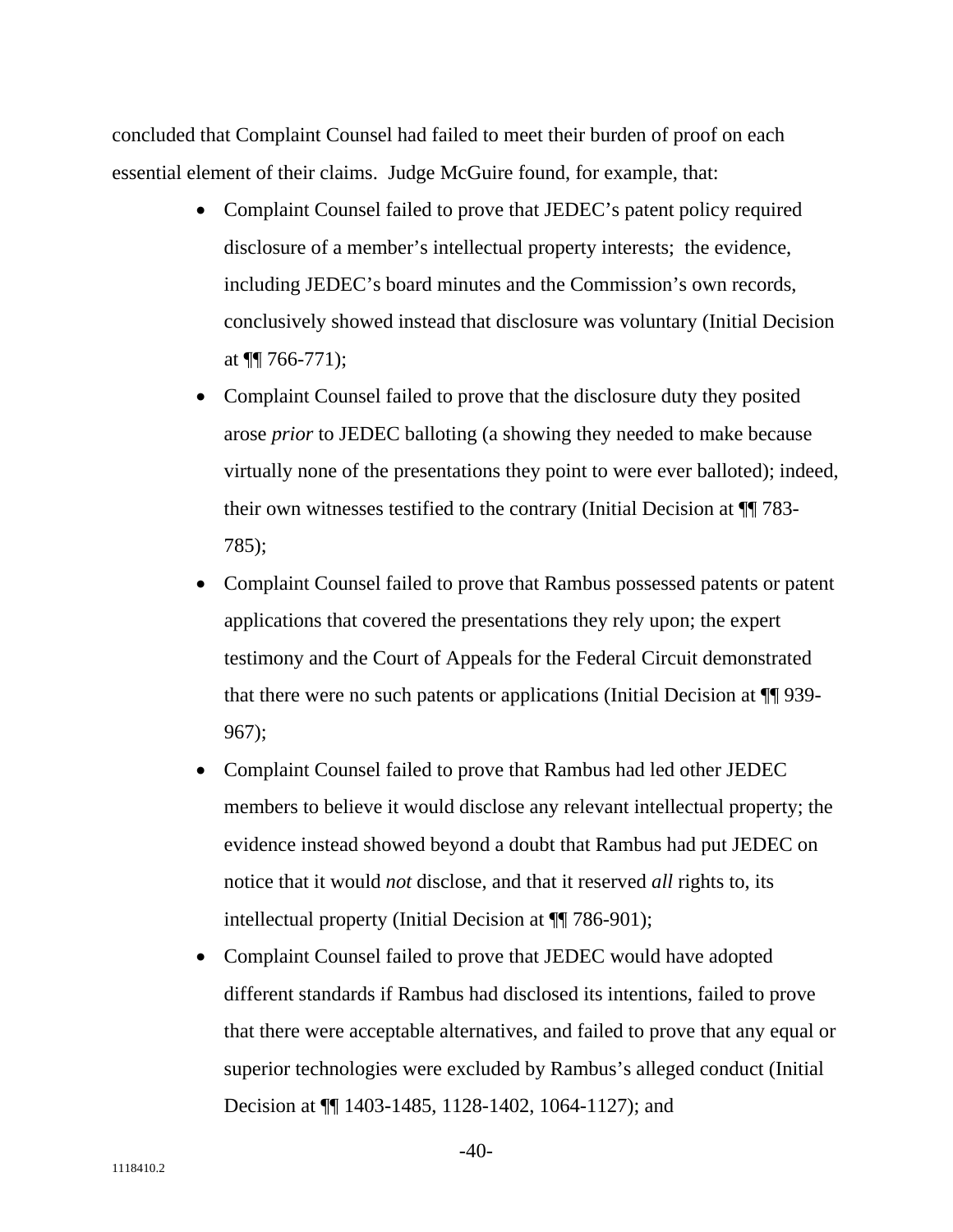• Complaint Counsel failed to prove that the DRAM industry was now "locked in" and could not avoid the use of Rambus's technologies. Indeed, the evidence showed quite the opposite – and even included emails by JEDEC members that used the phrase "I am *not* locked in." (Initial Decision at  $\P$  1582-1665).

Complaint Counsel bore the burden of proof on all of these issues, and more; a failure to meet their burden on any of them required dismissal. Judge McGuire found that Complaint Counsel failed to meet their burden as to *all* of them. *Id*.

Complaint Counsel's failure to meet their burden on these essential elements could not have been caused in any way by Rambus's alleged destruction of documents, and Complaint Counsel do not contend otherwise. Complaint Counsel suggest only that the destroyed documents might provide additional evidence about Rambus's subjective beliefs about its potential intellectual property rights. But none of the above-cited findings are in any way dependent on evidence regarding Rambus's state of mind on that issue. It is thus clear that neither Complaint Counsel's ability to pursue their claims nor the adjudicative process here was materially affected by the alleged spoliation of evidence.

#### **Judge Payne's Intermediate Rulings Have No Collateral Estoppel Or Preclusive Effect F.**

Unable to satisfy the burden of proof necessary to obtain a default judgment, Complaint Counsel repeatedly rely upon selected excerpts from various rulings by Judge Payne in the *Infineon* case. *See*, *e.g.*, Motion at 1, 2, 5, 10, 11, 12, 13, 14, 24. Although Complaint Counsel nowhere use the phrase "collateral estoppel," it is clear that they are asking the Commission to afford preclusive effect to Judge Payne's statements. As Judge Whyte has already found in the pending *Hynix v. Rambus* case, Order Denying Hynix's Motion to Dismiss Patent Claims for Unclean Hands on the Basis of Collateral

-41-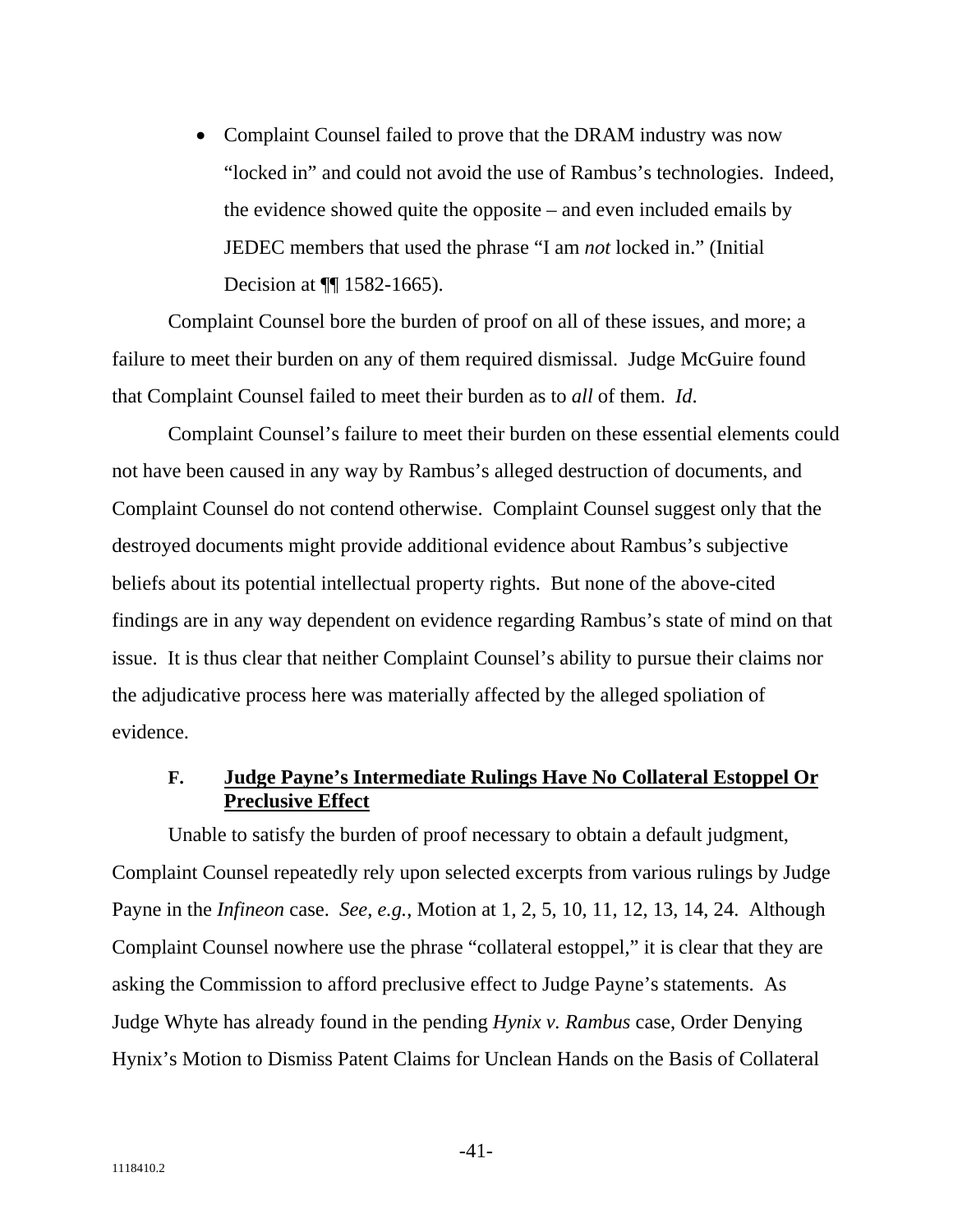Estoppel (Apr. 25, 2005) ("*Hynix* Collateral Estoppel Order"), there is no legal or equitable basis for such a determination, for the reasons set forth below:

### **1. There Was No Final Judgment In The Infineon Case.**

Collateral estoppel does not apply when there is no "final judgment." *Luben Indus., Inc. v. United States*, 707 F.2d 1037, 1040 (9th Cir. 1983) (adopting *Restatement (Second) of Judgments* ("*Restatement*") § 13 (1982)). The "final judgment" does not have to be the formal type required for appellate jurisdiction, *see* 28 U.S.C. § 1291, but it does have to be the "'last word' of the rendering court" on the subject. *Restatement* § 13 cmt. a.; *Luben* 707 F.2d at 1040 (decision must be "'sufficiently firm'" to warrant preclusive effect (quoting *Restatement* § 13)). Further, the court must have "supported its decision with a reasoned opinion." *Robi v. Five Platters, Inc.*, 838 F.2d 318, 326 (9th Cir. 1988).

In addition, where, as here, a bench trial was conducted, the decision must comport with Rule 52(a), which requires that "the court *shall find the facts specially* and state *separately* its conclusions of law thereon." Fed. R. Civ. P. 52(a) (emphasis added). A decision that does not meet the Rule's requirements cannot qualify as the "last word" of the prior court, *Restatement* § 13 cmt. a, such that collateral estoppel may apply. Indeed, the Rule's drafters recognized that special findings and conclusions were essential to a later court's application of collateral estoppel:

> Findings of fact aid in the process of judgment and in defining for future cases the precise limitations of the issue and the determination thereon. Thus, they not only aid the appellate court on review, but *they are an important factor in the proper application of the doctrines of res judicata and estoppel by judgment.*

Fed. R. Civ. P. 52 adv. comm. note (citations omitted; emphasis added); *see also Colorado Coal Furnace Distribs, Inc. v. Prill Mfg. Co.*, 605 F.2d 499, 507 (10th Cir. 1979) (among purposes of Rule is "to make definite just what is decided by the case to enable the application of Res judicata and estoppel principles to subsequent decisions").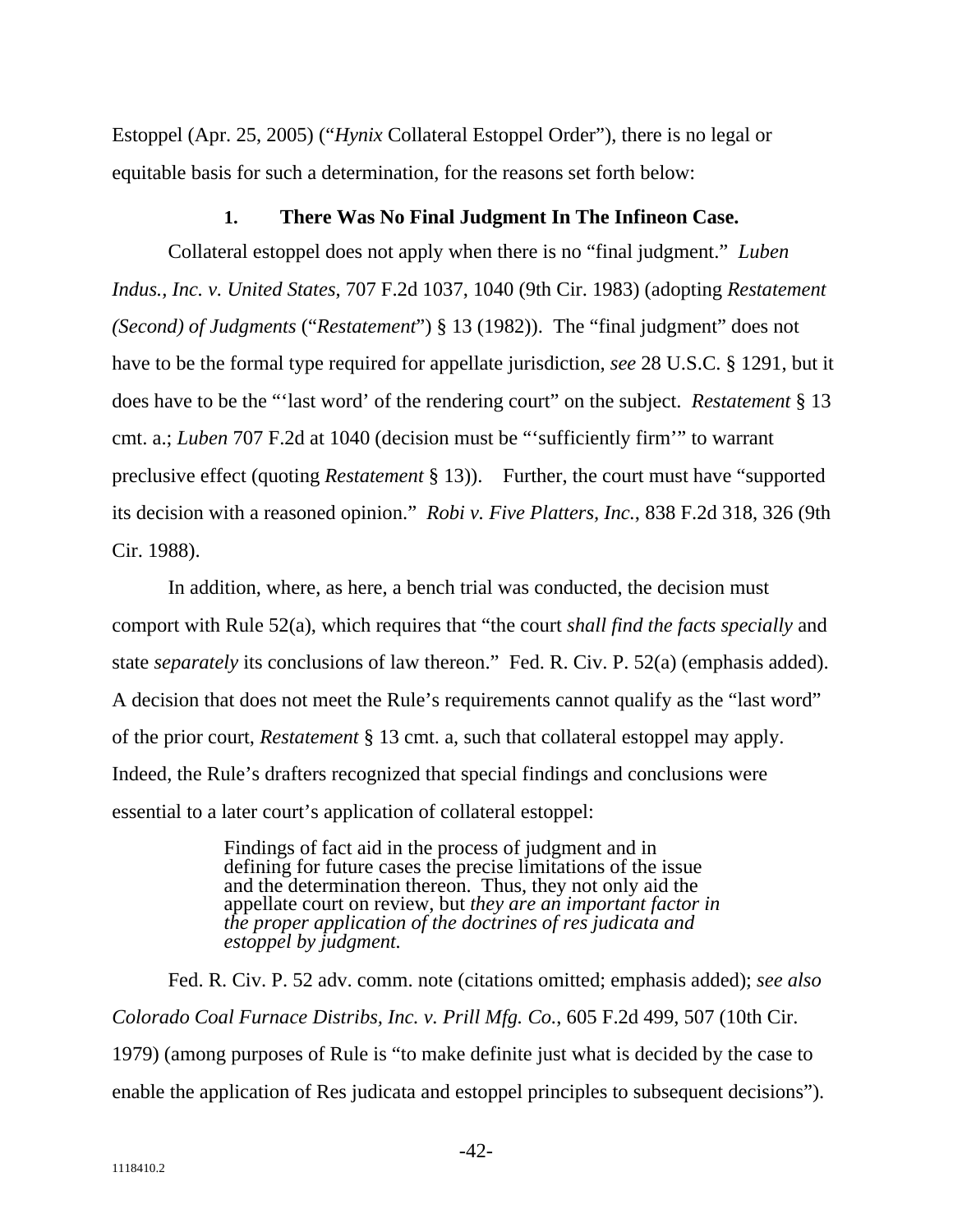Given this purpose, it is not surprising that research has failed to unearth any case in which a decision after a bench trial that did not meet Rule  $52(a)$ 's requirements was nonetheless given preclusive effect.

Judge Payne's two-sentence conclusion at the close of the bench trial cannot satisfy the test for finality, not because it was spoken rather than written, but rather because it was expressly incomplete and preliminary. As Judge Whyte ruled in *Hynix*, "absent Judge Payne's findings of fact and conclusions of law or some other more detailed order setting forth the basis for his ruling on spoliation, the court cannot find that Judge Payne's judgment is 'supported with a reasoned decision.'" *Hynix* Collateral Estoppel Order at 6. It followed that the judgment was not "sufficiently firm" and, consequently, the court "decline[d] to apply collateral estoppel to either the issue of Rambus's spoliation of evidence or dismissal of its claims on the basis of unclean hands." *Id.*

Moreover, Judge Payne's ruling did not "find the facts specially and state separately . . . conclusions of law thereon" as required by Fed. R. Civ. P. 52(a). The two sentence ruling was simply the court's ultimate conclusions following the evidentiary hearing. A court's statement of its ultimate conclusion on defenses tried (one sentence per issue) does not come close to satisfying Rule 52.

*First*, in order to satisfy Rule 52(a)'s requirement that facts be found "specially," the court must set forth findings of "subsidiary facts" that "are sufficient to indicate the factual basis for the ultimate conclusion." *Kelley v. Everglades Drainage Dist.*, 319 U.S. 415, 419-22 (1943). No such "subsidiary facts," *id*., appear in the *Infineon* court's twosentence statement: Which particular documents were destroyed? Under what circumstances? How did those documents relate to Infineon's claims and defenses and, specifically, how might they conceivably bear on any JEDEC-related claim or defense after the Federal Circuit's decision? What, if anything, did Rambus know about their relevance to potential litigation with Infineon? None of these questions was answered,

-43-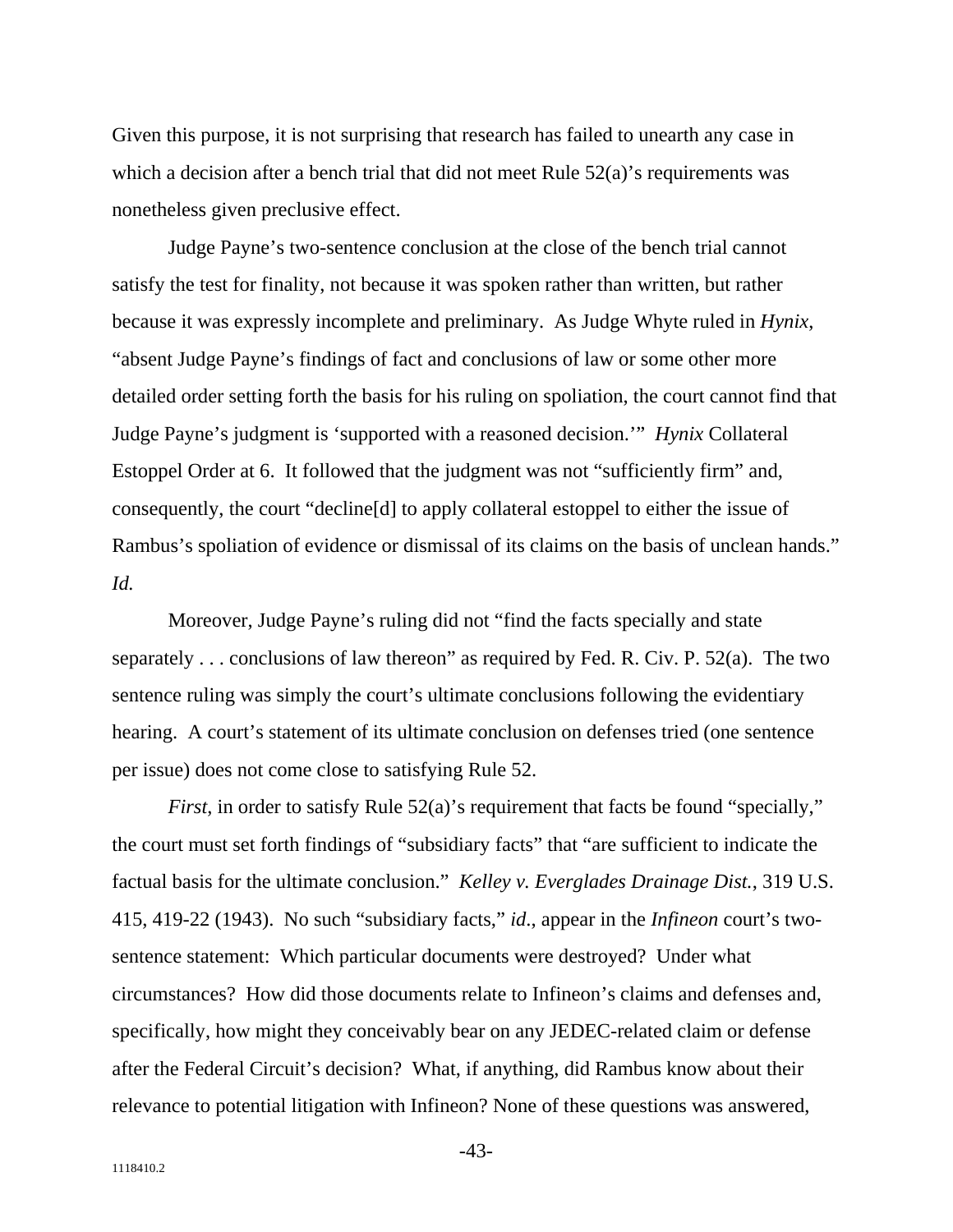and Complaint Counsel may not estop Rambus from litigating similar questions here based on how Complaint Counsel think the Infineon court might have answered them.

*Second*, the *Infineon* court's decision did not satisfy Rule 52(a)'s requirement of a separate statement of legal conclusions. The two-sentence ruling did not separate the facts that may have been found from the law applied to them, and those sentences said nothing to resolve the numerous contested legal issues, including who bears the burden of proving prejudice when documents are destroyed, whether prejudice is required for a finding of unclean hands, how to determine when litigation is foreseeable such that documents must be retained, and what alternatives (if any) the court considered and deemed inadequate to cure whatever prejudice (also unstated) the court may have found. *See Commissioner v. Duberstein*, 368 U.S. 278, 292 (1960) (plurality) ("Such conclusory, general findings do not constitute compliance with Rule 52's direction to 'find the facts specially and state separately \* \* \* conclusions of law thereon.'... It affords the reviewing court not the semblance of an indication of the legal standard with which the trier of fact has approached his task."); *see also Hynix* Collateral Estoppel Order, at 6 ("[A]s Rambus correctly points out, Judge Payne's judgment does not meet the Rule 52 standard for appeal." $)^{10}$  $)^{10}$  $)^{10}$ 

#### **2. Complaint Counsel Cannot Show That The Infineon Court Actually And Necessarily Decided The Identical Issues Presented Here.**

<span id="page-44-0"></span> $10$  The purported "findings" of spoliation in Judge Payne's 2001 and 2004 discovery orders are also not final and cannot be afforded preclusive effect. Certainly, Judge Payne did not treat them as such, for he retried the issue of spoliation in the unclean hands trial. Those orders were thus not the "last word" of the Virginia court on spoliation, and cannot be considered final judgments on the issue of spoliation. Restatement § 13 cmt. a; 18A Charles Alan Wright et al., Federal Practice and Procedure § 4427 (2002) ("Tentative or incomplete action, avowedly subject to further consideration," is not given preclusive effect); *In Re 949 Erie Street*, 824 F.2d 538, 541 (7th Cir. 1987) (collateral estoppel does not apply "to an interlocutory order, which may be changed by the district court at any time prior to final judgment").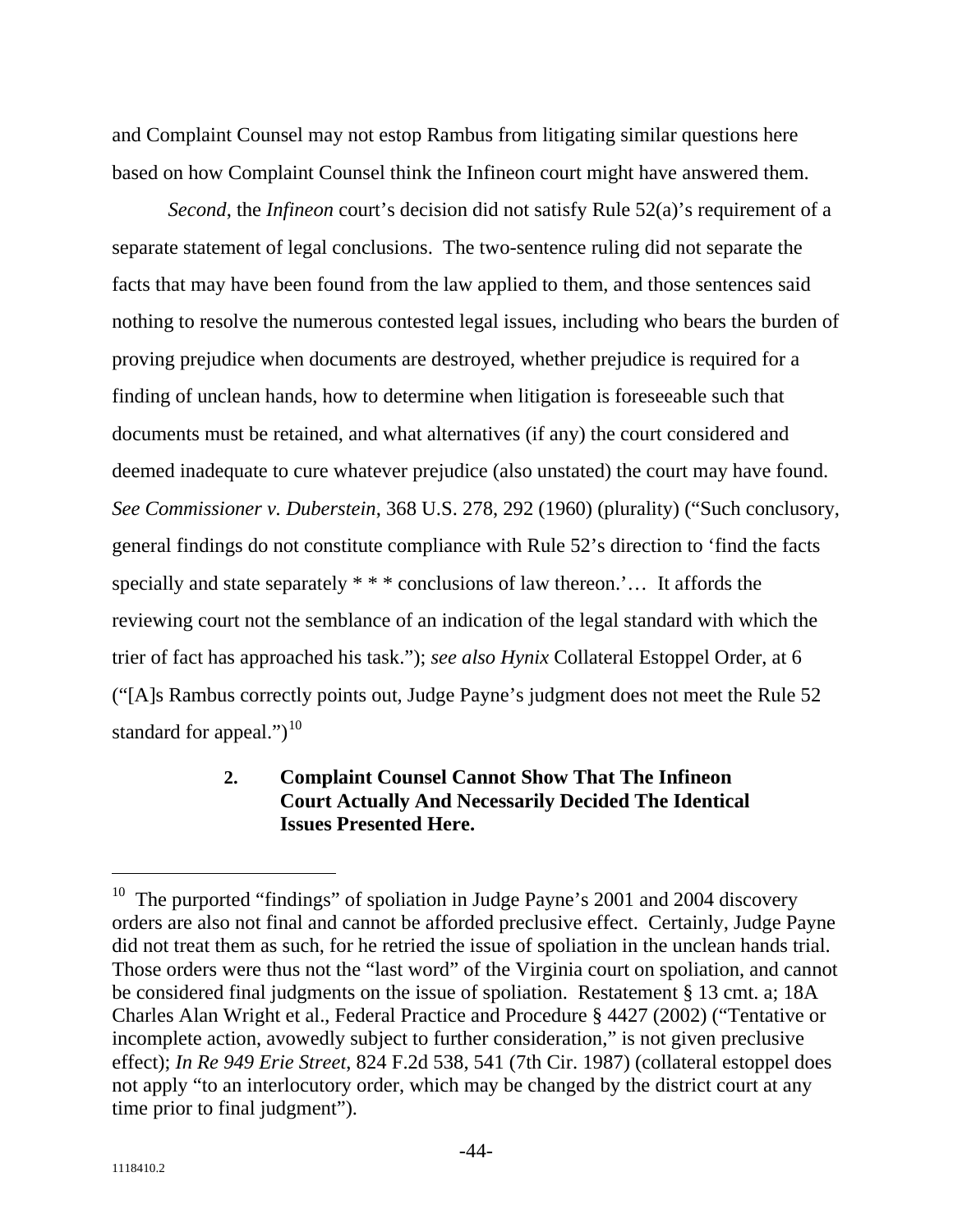Complaint Counsel have not attempted to show, and could not show, that the identical issues that they would preclude Rambus from litigating here were "actually and necessarily decided" by the Infineon court. *Brown v. Felsen*, 442 U.S. 127, 139 n.10 (1979). It is insufficient simply to argue that there was evidence in the Infineon record from which the trial court could have found facts in common with the allegations that Complaint Counsel make. In fact, the rule for collateral estoppel is exactly the opposite: "If the decision could have been rationally grounded upon an issue other than that which the [party] seeks to foreclose from consideration, collateral estoppel does not preclude relitigation of the asserted issue." *Davis & Cox v. Summa Corp.*, 751 F.2d 1507, 1518 (9th Cir. 1985); *see also Steen v. John Hancock Mut. Life Ins. Co.*, 106 F.3d 904, 912 (9th Cir. 1997). Infineon's necessarily case-specific arguments for finding unclean hands and spoliation involved numerous allegations that Complaint Counsel do not and cannot make here. Because the law precludes subsequent courts and parties from guessing about which facts the Infineon court might (and might not) have credited, there can be no preclusive effect here. As Judge Whyte ruled in the *Hynix* matter, "[i]t is simply not possible to determine what findings Judge Payne made and how he applied those findings to determine Rambus had committed spoliation warranting dismissal of its patent claims in the *Infineon* litigation, thus this court cannot evaluate those findings to determine the impact on this litigation." *Hynix* Collateral Estoppel Order at 4-5.

Complaint Counsel have pointed to Judge Payne's that Infineon "has proved . . . a spoliation that warrants dismissal." Motion, p. 13. But the test for spoliation by its very terms virtually forecloses an identity of interests across multiple cases. Spoliation is a legal conclusion, not an evidentiary fact. *United States v. Hernandez*, 572 F.2d 218, 221 n.3 (9th Cir. 1978) (distinguishing between ultimate and evidentiary facts). To find spoliation, the Virginia court had to find that there was (1) deliberate and prejudicial destruction of documents (2) known (3) to be relevant to an issue at trial (4) at a time when the litigation was reasonably foreseeable. *See Vodusek v. Bayliner Marine Corp.*,

-45-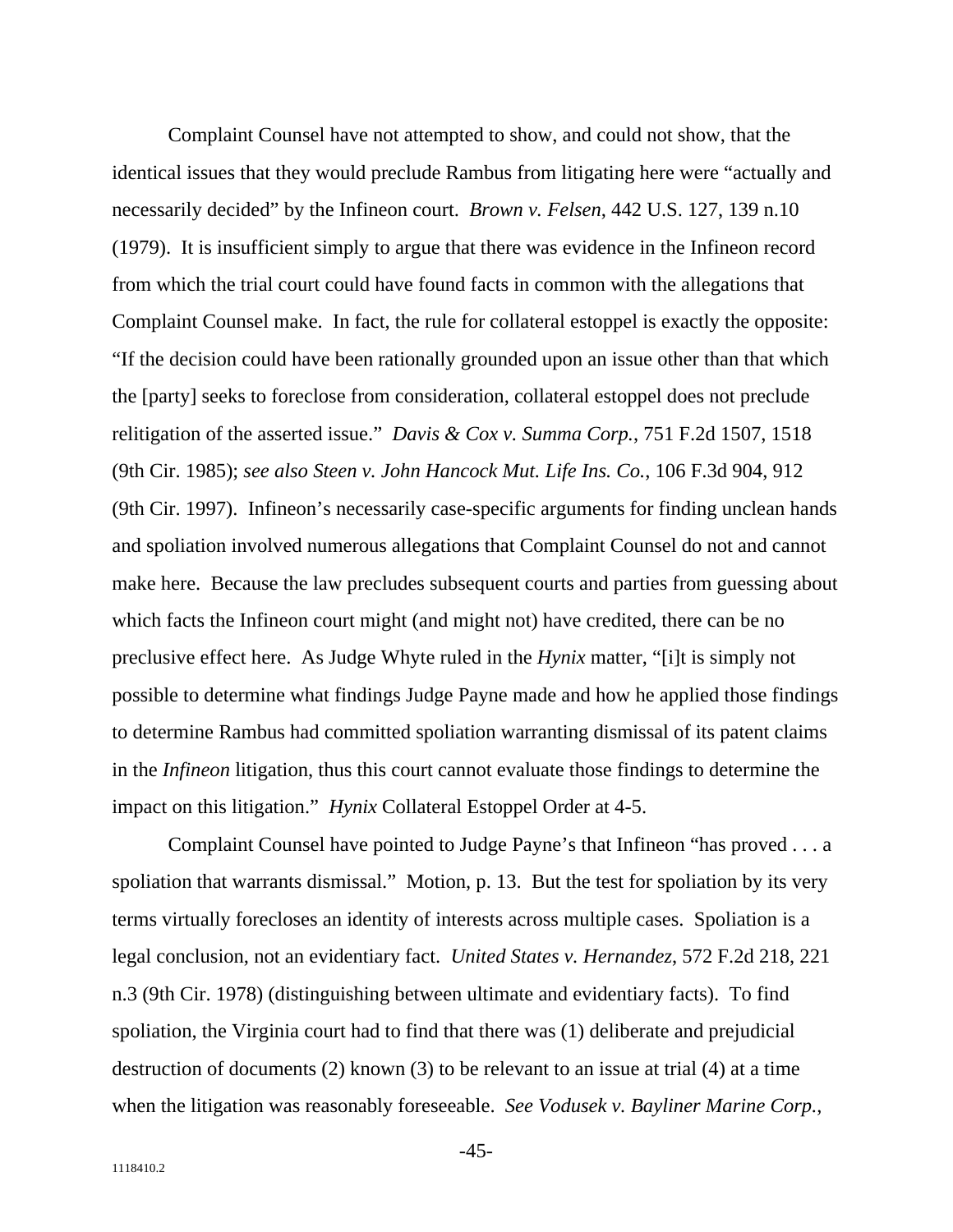71 F.3d 148, 156 (4th Cir. 1995). Thus, here Complaint Counsel must prove that litigation by the Federal Trade Commission involving Rambus's assertion of its patents was reasonably foreseeable at the time of the document destruction, that relevant documents were destroyed, that Rambus knew that such documents were relevant to the trial of those claims, and that Complaint Counsel have has been significantly prejudiced. It is plain that such issues were not conclusively decided in the Virginia litigation, which, by its close, was focused on (disputed) allegations about the loss or destruction of patentspecific and case-specific documents, such as claim charts, prior art, and early licensing discussions. See DX 509 (Infineon Trial Tr. at 869-876).

### **Complaint Counsel Fail To Show That Sanctions Less Harsh Than Dismissal Would Be Inadequate To Remedy Any Alleged Litigation Misconduct And Indeed Fail To Show That They Are Entitled To The Adverse Inferences They Seeks G.**

#### **Complaint Counsel Fail To Show, As They Are Required To Do, That Lesser Sanctions Are An Inadequate Alternative To Dismissal 1.**

Complaint Counsel's failure to establish flagrant bad faith by clear and convincing evidence, or in the alternative to show extraordinary prejudice, requires the denial of their motion for default judgment. But Complaint Counsel's motion fails for a third and separate reason: Complaint Counsel have failed to show, as they must, that lesser sanctions would be inadequate. *Shaffer Equipment Co.*, 11 F.3d at 462-463 (dismissal reversed for failure to consider lesser sanctions); *McCargo*, 545 F.2d at 396 (district court required to consider lesser sanctions). Complaint Counsel do not even *attempt* to show why adverse inferences would be inadequate to address the evidentiary prejudice they supposedly suffered, and instead resort to the impermissible argument that Rambus should be punished. Motion, pp. 2, 22. Complaint Counsel's motion should be denied for this reason alone.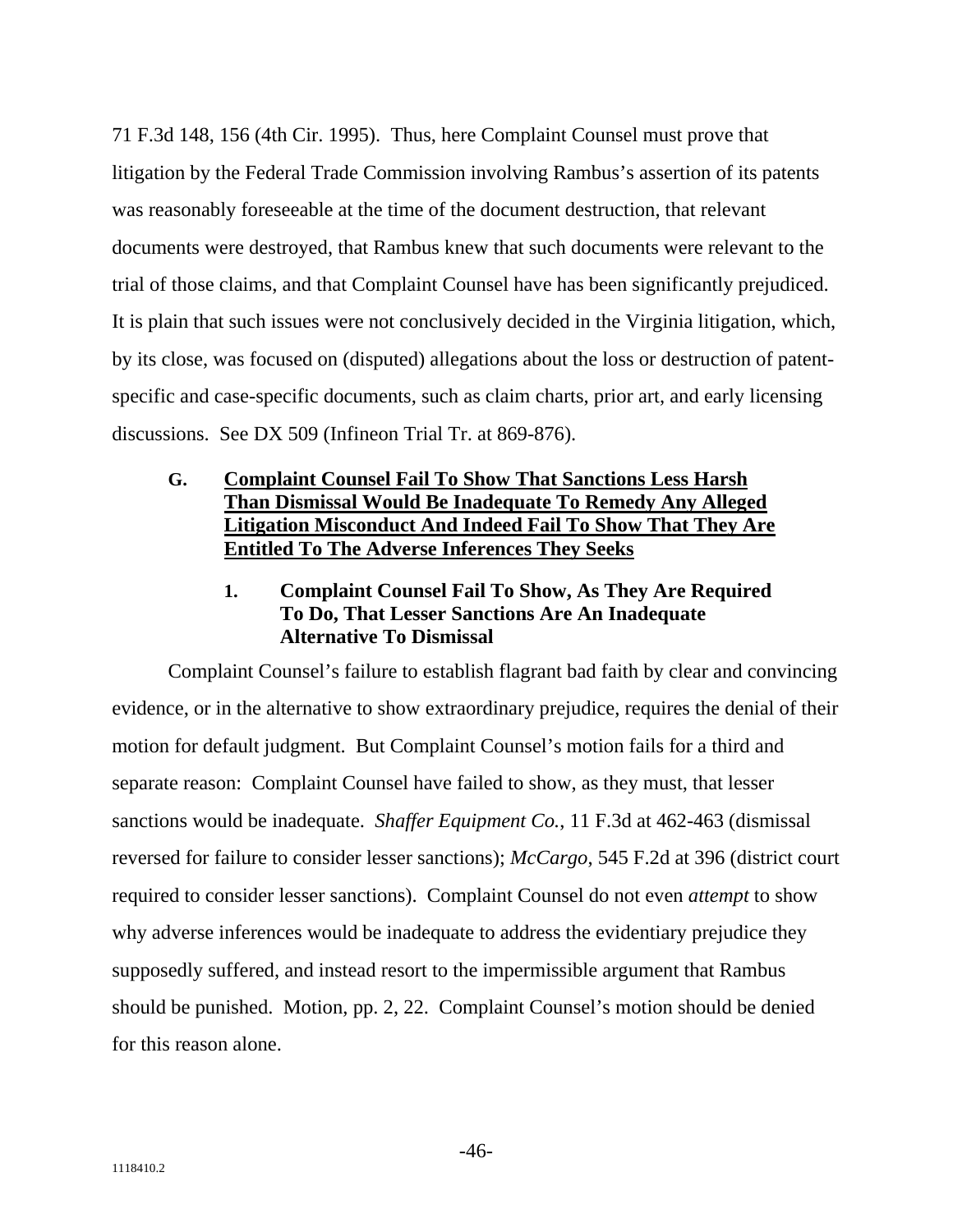#### **Complaint Counsel Provide No Support For The Adverse Inferences That They Seek In Their Proposed Findings 2.**

Complaint Counsel's contention that nothing short of dismissal will suffice as a remedy does not stop Complaint Counsel from requesting that the Court adopt various adverse inferences. Mot. at 54-58. Like dismissal, adverse inferences are severe sanctions that cannot "be given lightly." *See Thompson v. U.S. Dept. of Housing and Urban Dev.*, 219 F.R.D. 93, 100-101 (D. Md. 2003). Adverse inferences cannot be justified here on the basis of Rambus's conduct. Where a party had notice that a document or other evidence was relevant to litigation but destroyed or withheld the specific evidence, inferences are used to allow the fact-finder to infer that the evidence was destroyed because of the "fear that the contents would harm him." *Nation-Wide Check Corp. v. Forest Hills Distribs., Inc.*, 692 F.2d 214, 217 (1st Cir. 1982). It follows then that an "adverse inference about a party's consciousness of the weakness of his case. . . cannot be drawn merely from his negligent loss or destruction of evidence; the inference requires a showing that the party knew the evidence was relevant to some issue at trial and his willful conduct resulted in its loss or destruction." *Vodusek*, 71 F.3d at 156. As explained in detail above, there has been no showing that Rambus destroyed documents with the intent to suppress the truth. No adverse inferences suggesting Rambus destroyed documents to avoid any weakness of its case are warranted.

In addition, the cases in which inferences are issued illustrate the level of the required connections necessary for adverse inferences. These cases involve key pieces of evidence destroyed that were directly linked to the specific inferences given. *E.g.*, *Vodusek*, 71 F.3d at 155 (destruction of boat at the center of products liability case gave rise to an inference that the condition of the boat would have been "unfavorable to the plaintiff's theory in the case"); *Stevenson*, 354 F.3d at 746 (destroyed voice tape of the accident at issue in the case gave rise to inference that "the contents of the voice tape. . . would have been adverse, or detrimental, to the defendant").

-47-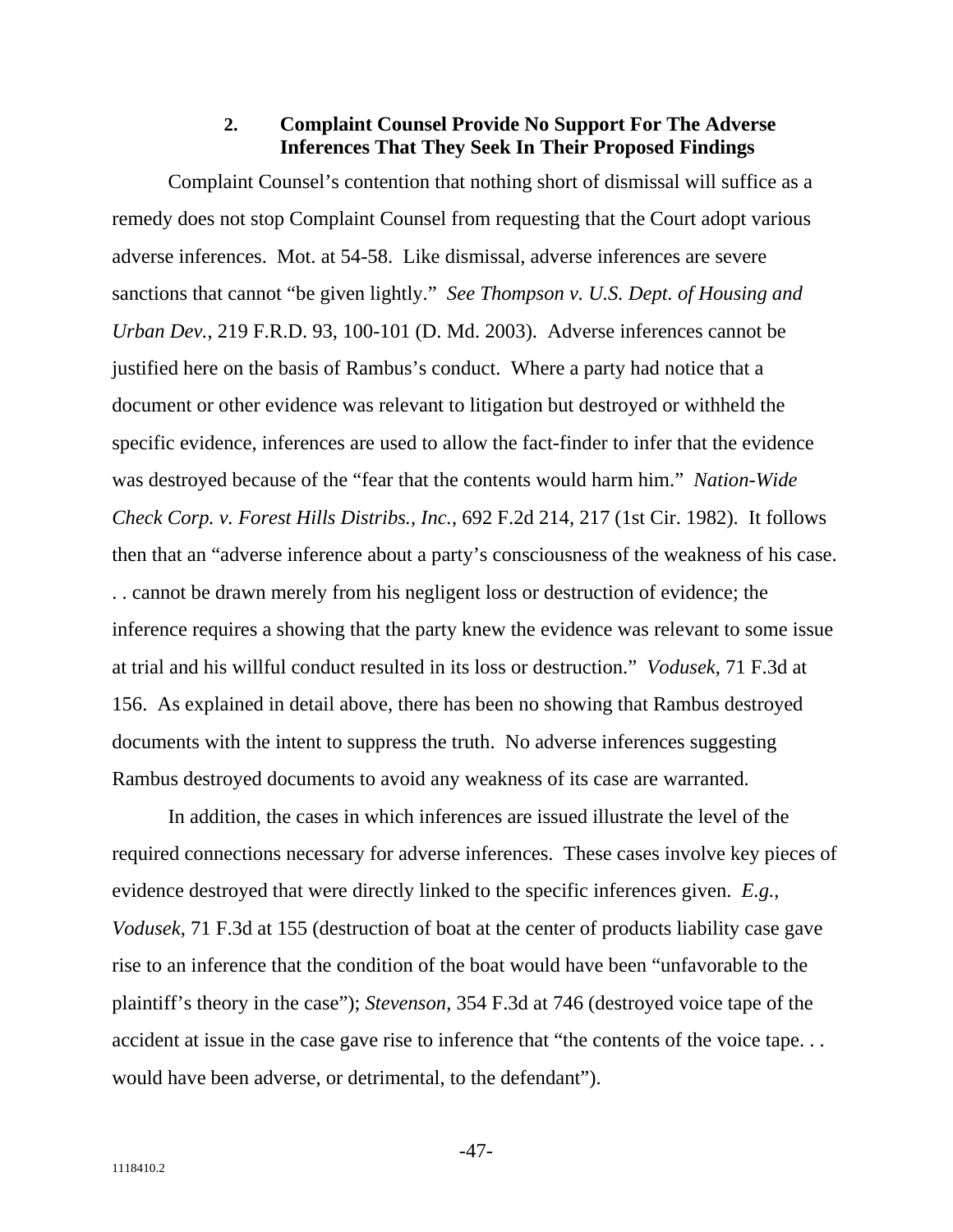### **IV. CONCLUSION**

Prosecutorial persistence can be a virtue. Or it can be a symptom of a system that generates a desire to prevail by any means, on any grounds, and at any cost. Whichever applies here, one thing is clear: the pending motion seeks an extraordinarily draconian sanction – not on anything approaching the merits of the Complaint and, indeed, in the face of multiple independent reasons on the merits that render the present motion moot. The purported basis for this revived effort to avoid the merits is the existence of the Supplemental Evidence. But that Supplemental Evidence undercuts rather than supports the relief now sought. It shows that Rambus acted in good faith, implementing its document retention program in reliance on experienced counsel who had themselves participated in Rambus's preliminary considerations of the possible need for future litigation.

This case should be decided on the merits. The outcome of this case ought to be a final and complete dismissal on the merits for the host of the reasons found by Judge McGuire – reasons that have nothing to do with (and, by their nature, can have nothing to do with) anything that might have been in Rambus' documents. For these and all of the other reasons set out in this brief, Complaint Counsel's motion should be denied.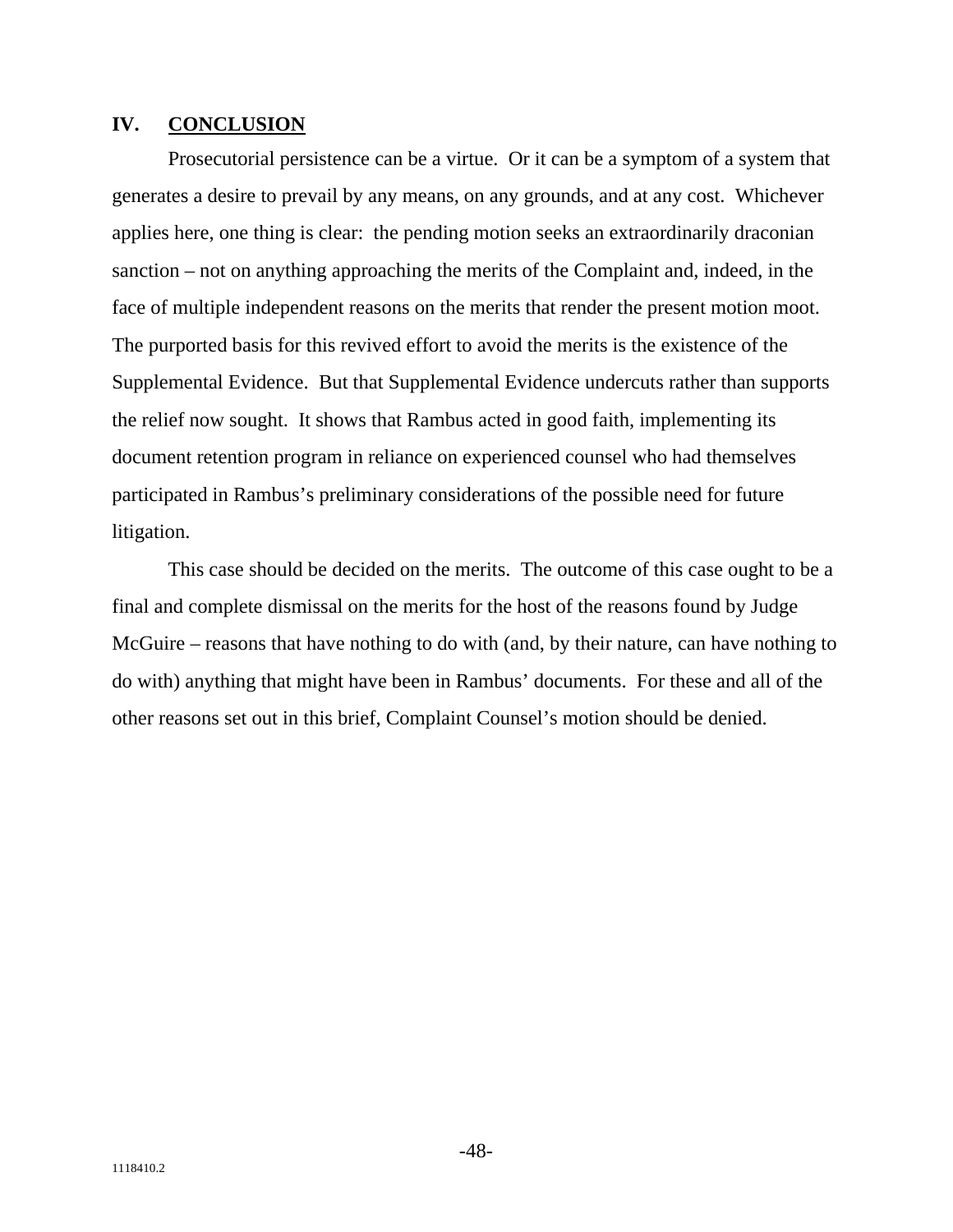Gregory P. Stone Steven M. Perry Peter A. Detre MUNGER, TOLLES & OLSON LLP 355 South Grand Avenue, 35th Floor Los Angeles, California 90071-1560 (213) 683-9100

\_\_\_\_\_\_\_\_\_\_\_\_\_\_\_\_\_\_\_\_\_\_\_\_\_\_\_\_\_\_\_

A. Douglas Melamed WILMER CUTLER PICKERING HALE AND DORR LLP 2445 M Street, N.W. Washington, D.C. 20037 (202) 663-6000

Attorneys for Respondent RAMBUS INC.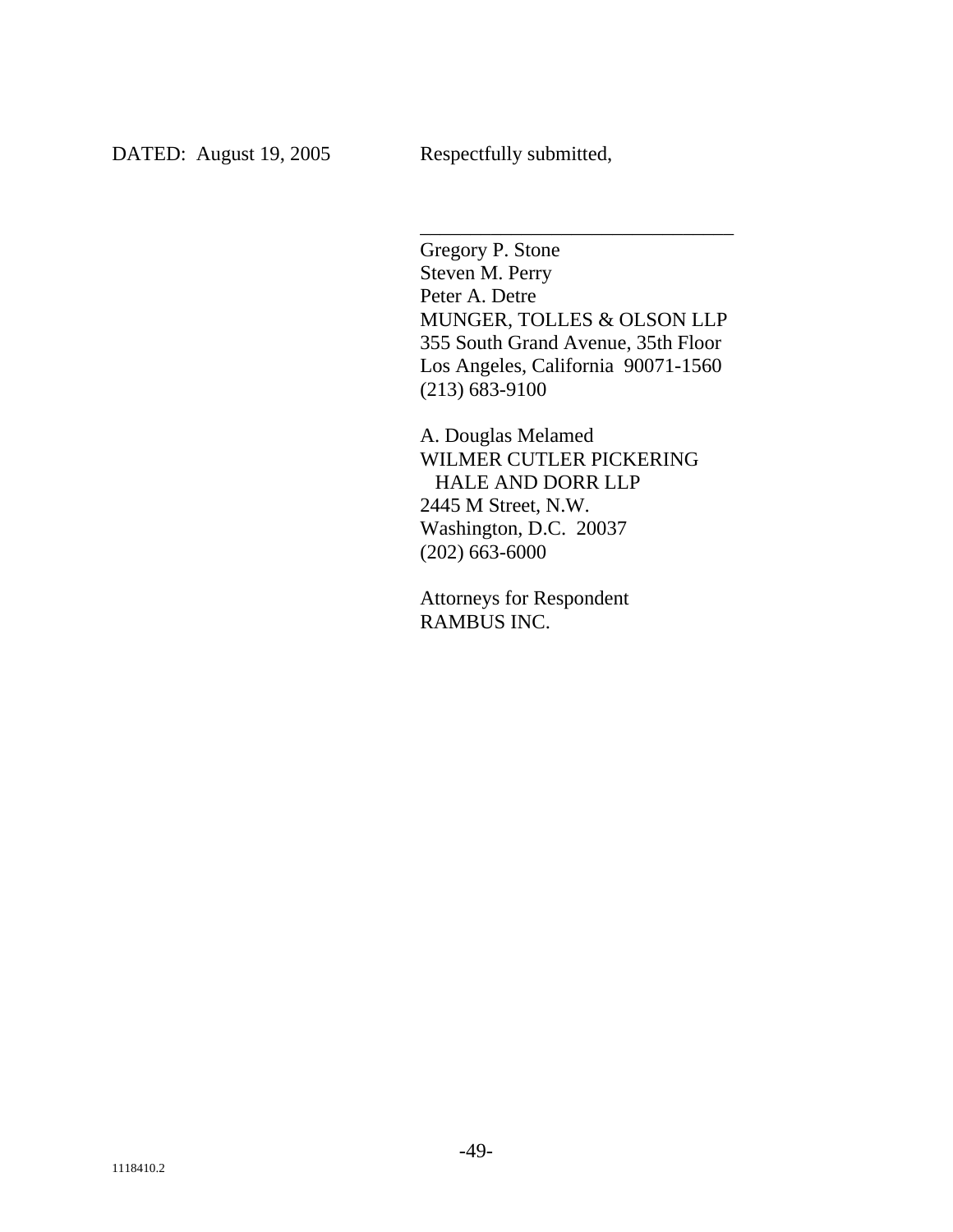## **TABLE OF CONTENTS**

# **Page**

| I.  |           |                                                                                                                         |                                                                                                                                                                                       |  |  |
|-----|-----------|-------------------------------------------------------------------------------------------------------------------------|---------------------------------------------------------------------------------------------------------------------------------------------------------------------------------------|--|--|
| II. |           |                                                                                                                         |                                                                                                                                                                                       |  |  |
|     | A.        | Rambus's Document Retention Policy Was Neither Adopted Nor<br>Implemented To Destroy Documents That Might Be Harmful To |                                                                                                                                                                                       |  |  |
|     |           | 1.                                                                                                                      | Rambus Adopted Its Document Retention Policy In Good                                                                                                                                  |  |  |
|     |           | 2.                                                                                                                      | Rambus's Document Retention Policy Was A Garden Variety<br>Records Retention Policy That Explicitly Told Employees                                                                    |  |  |
|     |           | 3.                                                                                                                      | Rambus's Document Retention Policy Is Neither Unusual<br>Nor Untoward Because It Involves Documents Being                                                                             |  |  |
|     | <b>B.</b> |                                                                                                                         | Nothing In The Supplemental Evidence Ties Any Equitable Estoppel<br>Issues Or So-Called "Dell Concerns" To The Adoption Or<br>Implementation Of Rambus's Document Retention Policy 13 |  |  |
|     | C.        |                                                                                                                         | Rambus's Document Retention Policy Did Not Target Relevant                                                                                                                            |  |  |
|     |           | 1.                                                                                                                      | There Is No Evidence That In Adopting Or Implementing Its<br>Document Retention Policy, Rambus Targeted For<br>Destruction Documents Related To Its Participation In                  |  |  |
|     |           | 2.                                                                                                                      | There Is No Evidence That In Adopting Or Implementing Its<br>Document Retention Policy, Rambus Targeted For<br><b>Destruction Potentially Relevant Documents In Patent</b><br>.20     |  |  |
|     | D.        | Rambus Instituted A Litigation Hold As Soon As Litigation Was<br>.22                                                    |                                                                                                                                                                                       |  |  |
|     |           | 1.                                                                                                                      | Litigation Against A DRAM Manufacturer Was Not Probable<br>Until The Very End Of 1999, When Efforts To License<br>Rambus's Recently Issued Patents To Hitachi Broke Down22            |  |  |
|     |           | 2.                                                                                                                      | Once Litigation Against Hitachi Was Probable, Rambus Put<br>In Place A Reasonable "Litigation Hold" To Preserve                                                                       |  |  |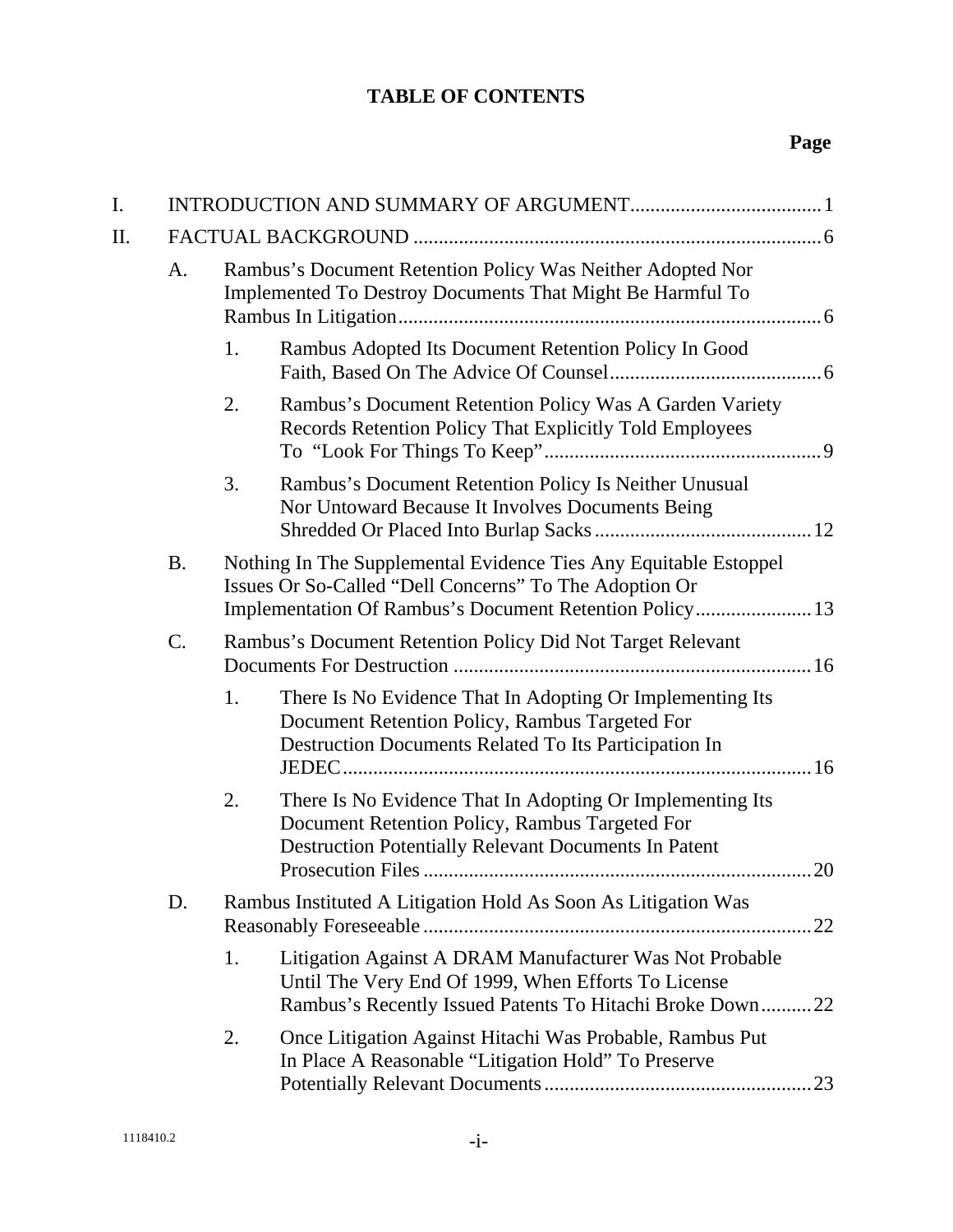# **TABLE OF CONTENTS**

| III. |           |                                                                                                                                 |  |
|------|-----------|---------------------------------------------------------------------------------------------------------------------------------|--|
|      | A.        | Complaint Counsel Cite No Case, Statute or Rule Authorizing The                                                                 |  |
|      | <b>B.</b> | Complaint Counsel's Heavy Reliance On Documents That Are Not<br>In The Record In This Case Is Improper And Prejudicial 26       |  |
|      | C.        | A Default Judgment Based On Spoliation Of Evidence Requires<br>Clear And Convincing Evidence Of Bad Faith Or Evidence Of        |  |
|      |           | Dismissal Is Warranted Only In Extreme Cases: The Party<br>1.<br>Seeking Dismissal Must Demonstrate Flagrant Bad Faith Or       |  |
|      |           | Bad Faith Must Be Shown By Clear And Convincing<br>2.                                                                           |  |
|      |           | Bad Faith Sufficient For Dismissal Requires Destruction,<br>3.<br>Fabrication Or Alteration Of Evidence For The Purpose Of      |  |
|      |           | Prejudice Does Not Justify Dismissal Unless It Is So<br>4.<br>Extraordinary That It Denies Its Adversary The Ability To         |  |
|      | D.        | Complaint Counsel Have Not Introduced Any Evidence, Let Alone<br>Clear And Convincing Evidence, To Establish That Rambus        |  |
|      |           | 1.<br>Complaint Counsel Have Not Shown By Clear And<br>Convincing Evidence That Rambus Deliberately Destroyed                   |  |
|      |           | Complaint Counsel Have Not Shown That Rambus Destroyed<br>2.<br>Documents Knowing They Would Be Relevant In Litigation36        |  |
|      |           | <b>Complaint Counsel Have Not Shown That Rambus Destroyed</b><br>3.<br>Potentially Relevant Documents At A Time When Litigation |  |
|      | Е.        | <b>Complaint Counsel Cannot Show Prejudice Because Rambus's</b><br>Alleged Destruction Of Documents Is Entirely Irrelevant To   |  |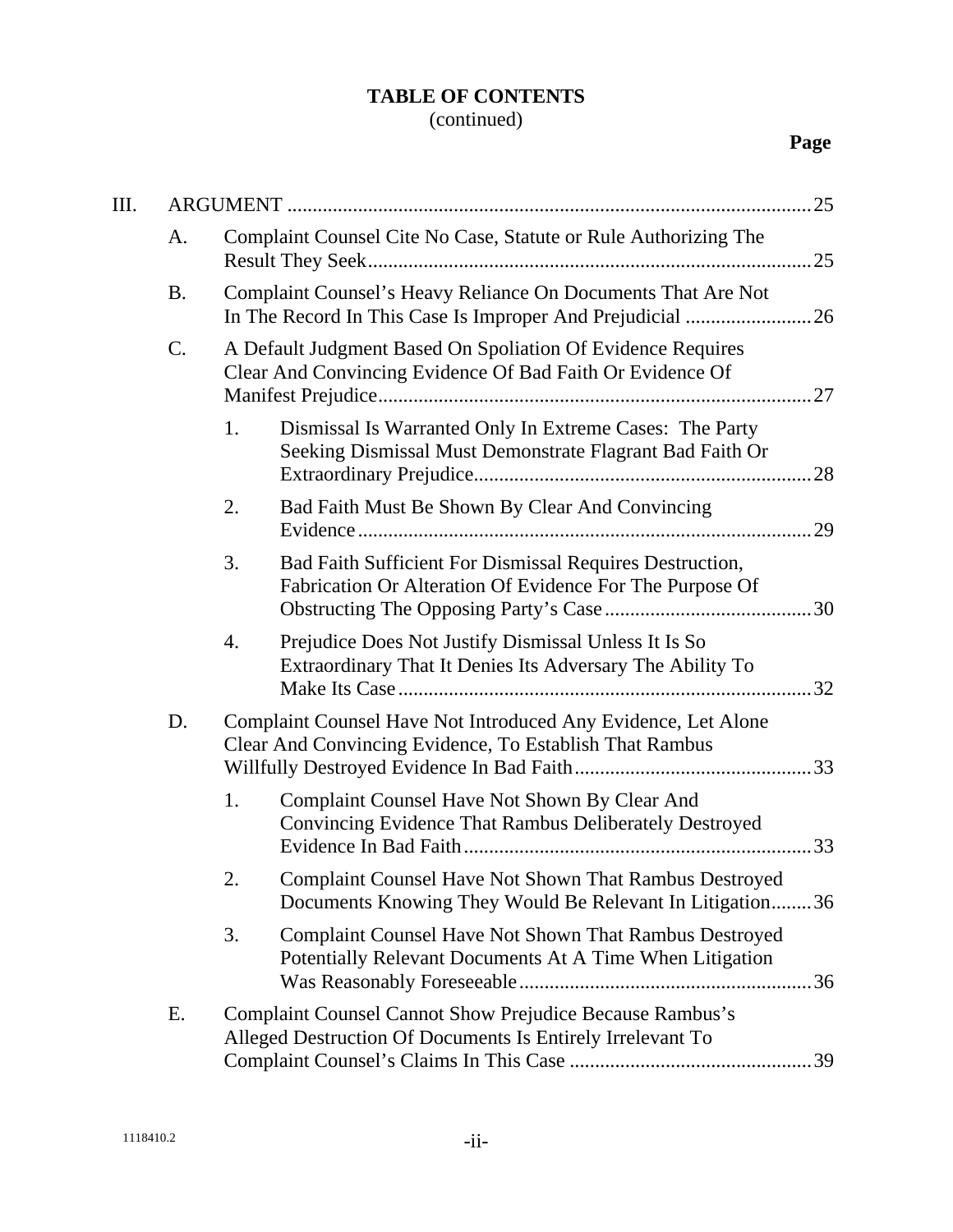## **TABLE OF CONTENTS**

## (continued)

# **Page**

|     | F. |    | Judge Payne's Intermediate Rulings Have No Collateral Estoppel Or                                                                                                                               |  |
|-----|----|----|-------------------------------------------------------------------------------------------------------------------------------------------------------------------------------------------------|--|
|     |    | 1. |                                                                                                                                                                                                 |  |
|     |    | 2. | <b>Complaint Counsel Cannot Show That The Infineon Court</b><br>Actually And Necessarily Decided The Identical Issues                                                                           |  |
|     | G. |    | Complaint Counsel Fail To Show That Sanctions Less Harsh Than<br>Dismissal Would Be Inadequate To Remedy Any Alleged Litigation<br>Misconduct And Indeed Fail To Show That They Are Entitled To |  |
|     |    | 1. | Complaint Counsel Fail To Show, As They Are Required To<br>Do, That Lesser Sanctions Are An Inadequate Alternative                                                                              |  |
|     |    | 2. | Complaint Counsel Provide No Support For The Adverse                                                                                                                                            |  |
| IV. |    |    |                                                                                                                                                                                                 |  |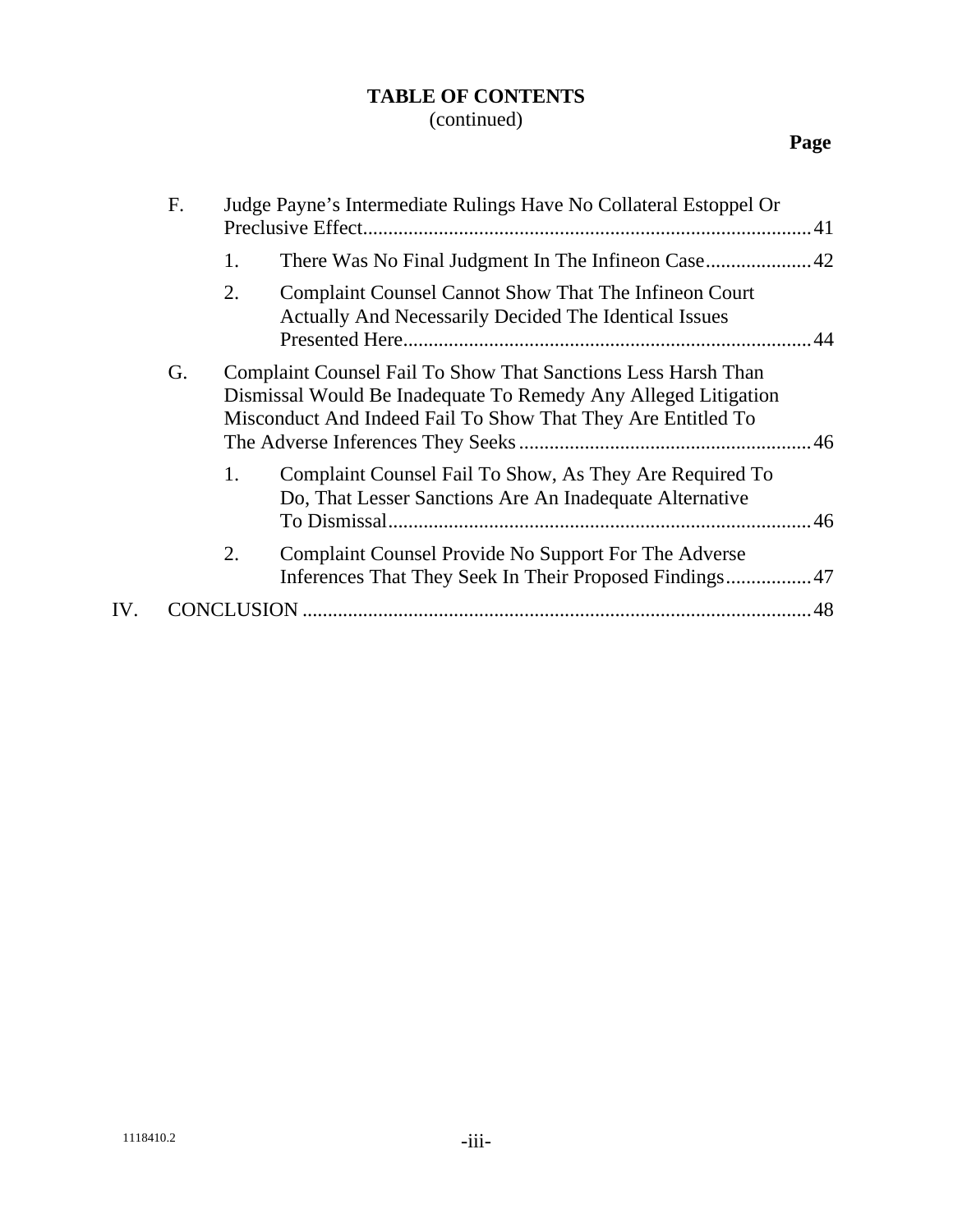# **Page(s)**

| American Bus Ass'n v. Slater,                                                |
|------------------------------------------------------------------------------|
| Aoude v. Mobil Oil Corp.,                                                    |
| Aptix Corp. v. Quickturn Design Systems, Inc.,                               |
| Arthur Andersen LLP v. U.S.,                                                 |
| Bowmar Instrument Corp. v. Texas Instruments, Inc.,                          |
| Brown v. Felsen,                                                             |
| Colorado Coal Furnace Distribs, Inc. v. Prill Mfg. Co.,                      |
| Commissioner v. Duberstein,                                                  |
| Davis & Cox v. Summa Corp.,                                                  |
| Hartford Ins. Co. of the Midwest v. American Automatic Sprinkler Sys., Inc., |
| Hodge v. Wal-Mart Stores, Inc.,                                              |
| In Re 949 Erie Street,                                                       |
| In Basic Research, L.L.C.,                                                   |
| In The Matter of Chester H. Roth,                                            |
| Infineon Technologies AG v. Rambus Inc.,                                     |
| Israel Aircraft Co. v. Standard Precision,                                   |

**Federal Cases**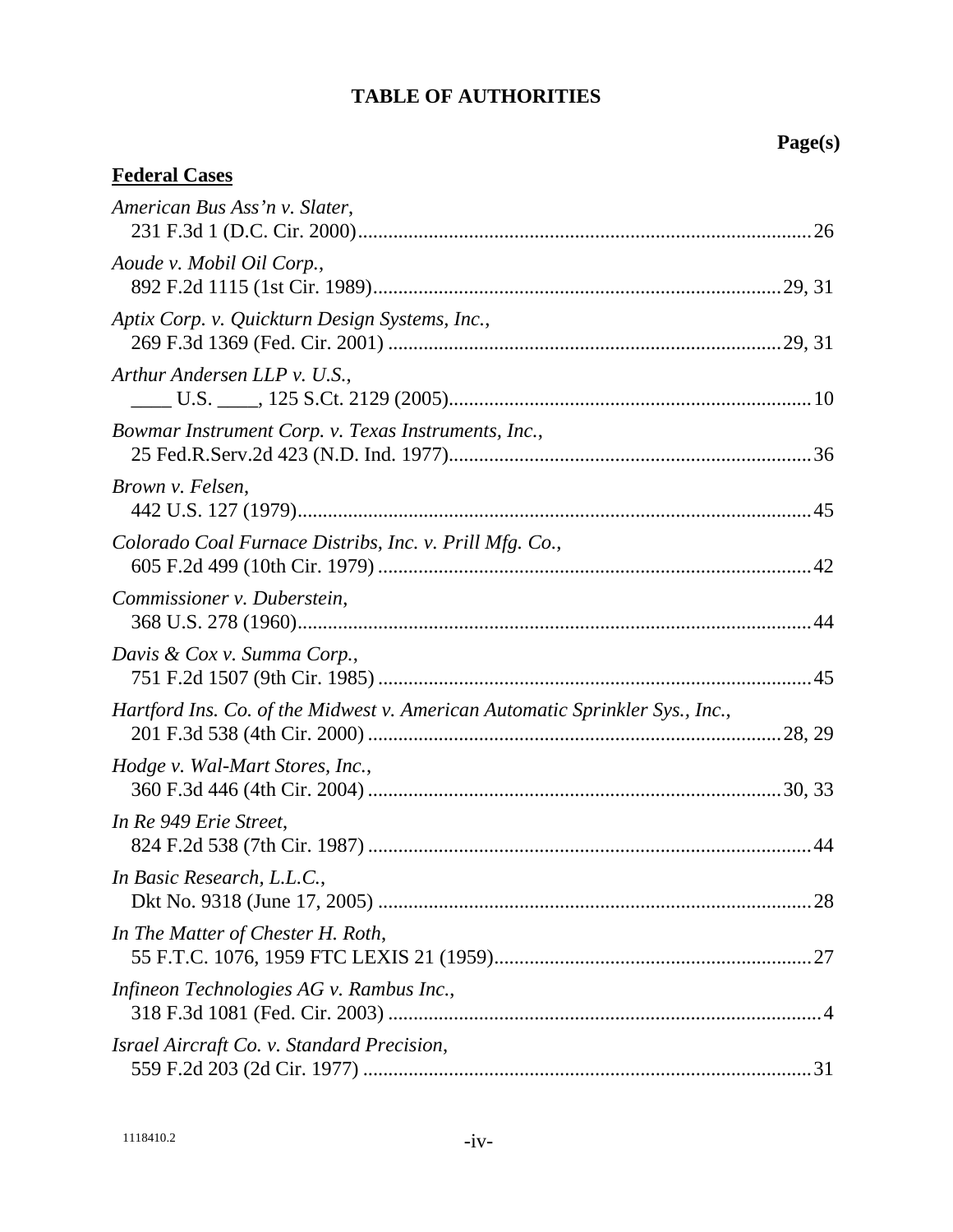| Kelley v. Everglades Drainage Dist.,                              |
|-------------------------------------------------------------------|
| Lewy v. Remington Arms Co.,                                       |
| Luben Indus., Inc. v. United States,                              |
| Lucent Information Management, Inc. v. Lucent Technologies, Inc., |
| Maynard v. Nygren,                                                |
| McCargo v. Hedrick,                                               |
| Nation-Wide Check Corp. v. Forest Hills Distribs., Inc.,          |
| Pfizer, Inc. v. Int'l Rectifier Corp.,                            |
| Rambus Inc. v. Infineon Technologies AG,                          |
| Rambus Inc. v. Infineon Technologies AG,                          |
| <i>Robi v. Five Platters, Inc.,</i>                               |
| Scholastic, Inc. v. Stouffer,<br>.29                              |
| Shepherd v. American Broadcasting Cos.,                           |
| Silvestri v. General Motors Corp.,                                |
| Societe Internationale v. Rogers,                                 |
| Steen v. John Hancock Mut. Life Ins. Co.,                         |
| Struthers Patent Corp. v. Nestle Co.,                             |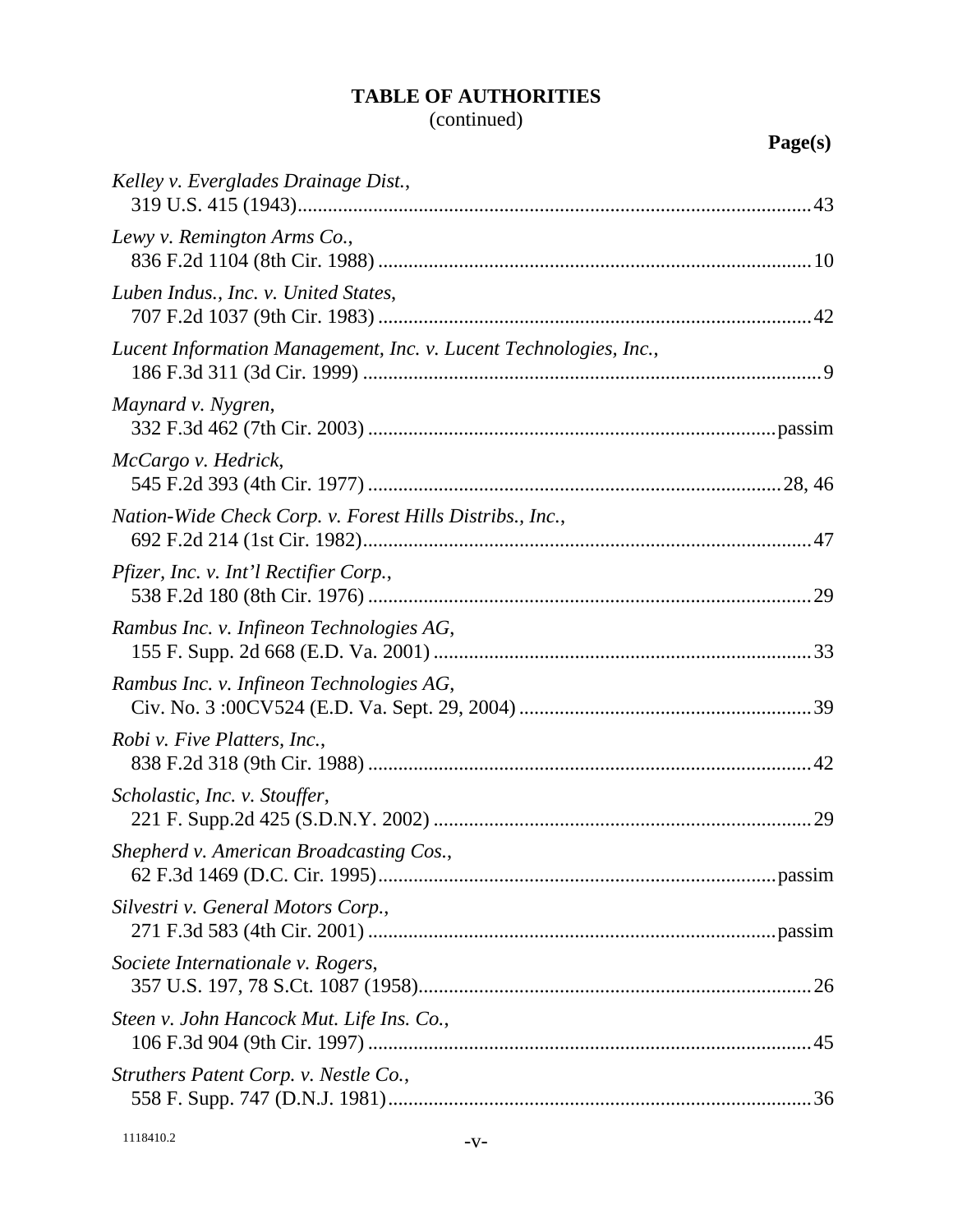| Thompson v. U.S. Dept. of Housing and Urban Dev.,                                                                                              |    |
|------------------------------------------------------------------------------------------------------------------------------------------------|----|
| Unbelievable, Inc. v. NLRB,                                                                                                                    |    |
| United States v. Hernandez,                                                                                                                    |    |
| United States v. Shaffer Equip. Co.,                                                                                                           |    |
| Vodusek v. Bayliner Marine Corp.,                                                                                                              |    |
| Wilson v. Volkswagen of Amer., Inc.,                                                                                                           |    |
| <b>State Cases</b>                                                                                                                             |    |
| State Farm Mutual Automobile Ins. Co. v. Johnson Kinsey Inc.,                                                                                  |    |
| <b>Federal Statutes</b>                                                                                                                        |    |
|                                                                                                                                                |    |
|                                                                                                                                                |    |
|                                                                                                                                                |    |
| <b>Federal Regulations</b>                                                                                                                     |    |
|                                                                                                                                                |    |
| <b>Other Authorities</b>                                                                                                                       |    |
| American Bar Association, Section of Litigation, Civil Discovery                                                                               | 37 |
| Christopher V. Cotton, <i>Document Retention Programs for Electronic</i><br>Records: Applying a Reasonableness Standard to the Electronic Era, |    |
| Jamie S. Gorelick, Stephen Marzen & Lawrence Solum,                                                                                            |    |
| Jeffrey S. Kinsler & Anne R. Keyes MacIver, Demystifying                                                                                       |    |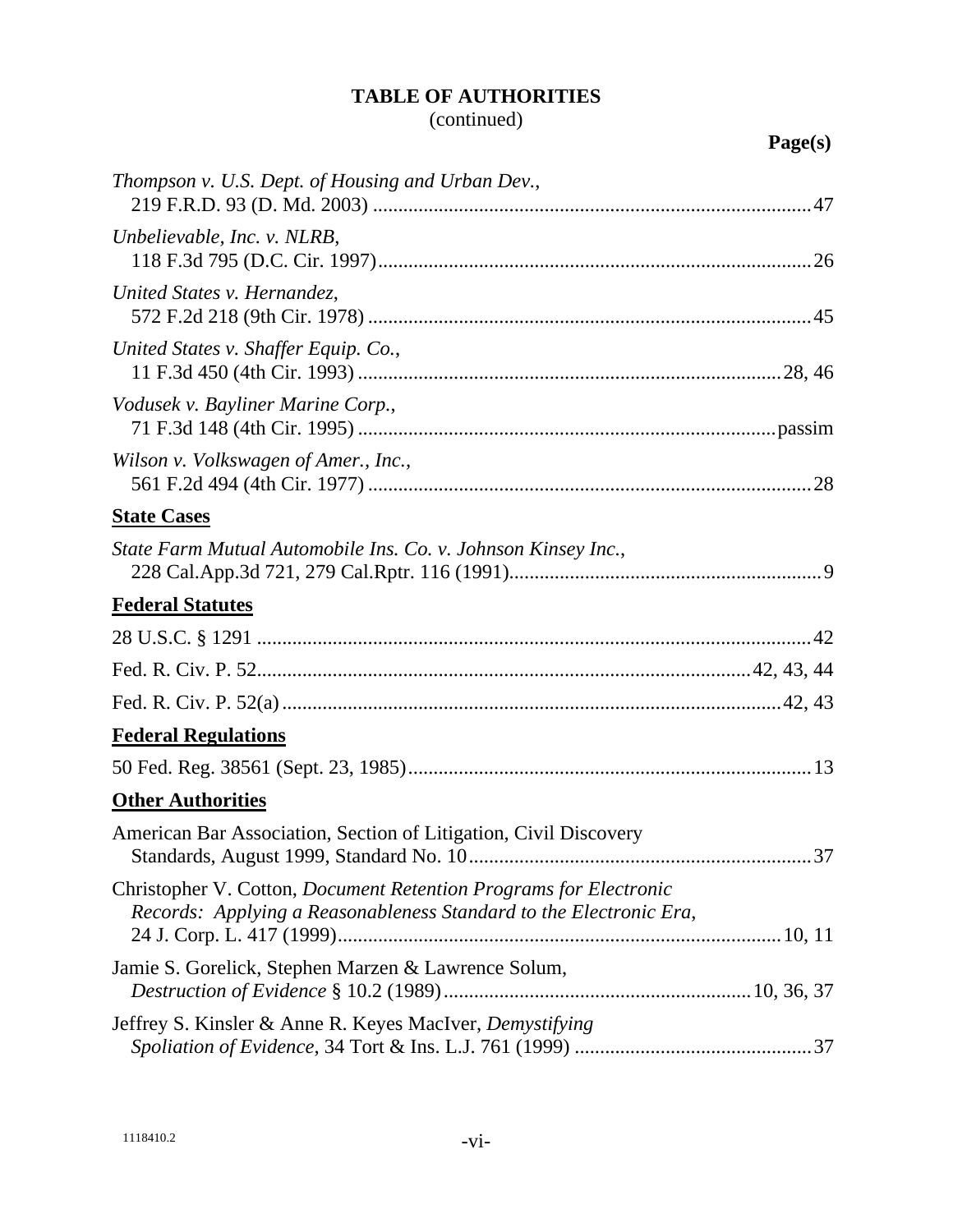| John M. Fedders & Lauryn H. Guttenplan, <i>Document Retention</i><br>and Destruction: Practical, Legal and Ethical Considerations,                                                                              |  |
|-----------------------------------------------------------------------------------------------------------------------------------------------------------------------------------------------------------------|--|
| Patrick R. Grady, Discovery of Computer Stored Documents and Computer<br>Based Litigation Support Systems: Why Give Up More<br><i>Than Necessary</i> , 14 J. Marshall J. Computer & Info. L. 523 (1996)  10, 11 |  |
| Stephen J. Snyder & Abigail E. Crouse, Applying Rule 1 in the                                                                                                                                                   |  |
|                                                                                                                                                                                                                 |  |
|                                                                                                                                                                                                                 |  |
| 18A Charles Alan Wright, et al., Federal Practice and Procedure, §4427 (2002 44                                                                                                                                 |  |